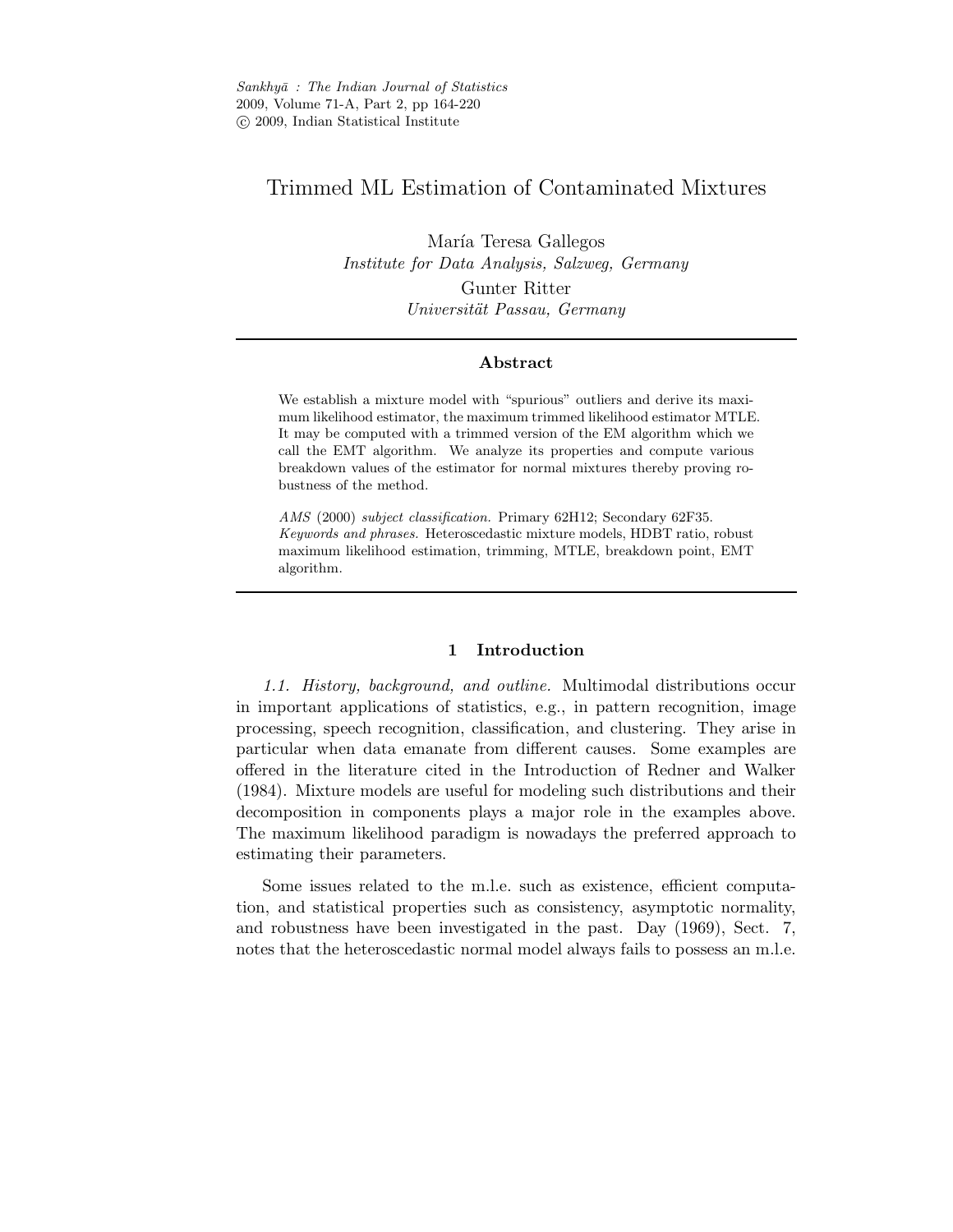in the strict sense. It is sufficient to center one component at one data point and have its variance tend to zero to see the unboundedness of the likelihood function. On the other hand, under regularity conditions and in the presence of sufficiently many data a strongly consistent and asymptotically efficient local maximum always exists, see Peters and Walker (1978) and Kiefer (1978) and the literature cited there. The situation is simpler in the normal *homoscedastic* case (common covariance matrix). Day (1969) states that solutions to the homoscedastic likelihood equations exist if the data set is not too small. If mixture components are poorly separated then the solution is almost always not unique. Hathaway (1985) circumvented the non-existence in the heteroscedastic, univariate, normal case by assuming that the variances  $v_1, \ldots, v_q$  of the g components satisfy the constraints  $v_j \geq cv_\ell$  for some constant  $c > 0$  and all  $j, \ell \in 1..g$ . He refers to Dennis (1982) who, in turn, gives credit to Evelyn Martin Lansdowne Beale and James R. Thompson. On account of this origin and since they play a key rôle in our communication, we call them the Hathaway-Dennis-Beale-Thompson constraints (HDBT). Hathaway points out that they avoid also many of the spurious local maxima. Moreover, he proves strong consistency of the properly constrained m.l.e. The m.l.e. is equivariant w.r.t. affine transformations. An important problem is that of selecting the number of components. Kéribin (2000) studied conditions that ensure consistency of certain model selection criteria. The Bayesian information criterion, BIC, turns out to be a consistent maximum penalized likelihood estimator for normal mixtures. If clusters are not well separated it needs, however, many data.

Hasselblad (1966) and Day (1969) designed alternating algorithms for computing the m.l.e. in the hetero- and homoscedastic cases. Dempster et al. (1977) noticed that they were special cases of a general concept for ML estimation in complex models if the distributions can be conveniently represented by "hidden" variables. They named it the EM algorithm. Chrétien and Hero (2000) embedded EM in the general scheme of PPA algorithms, Martinet (1970) and Rockafellar (1976). Ma and Fu (2005) discuss accelerations of the EM algorithm.

Parameter estimation can be severely affected by outliers. This is in particular true for mixture models. A cluster of remote outlying observations will, as a rule, want to establish a component of its own. If the weight of the component is small, an estimate of the *mixture* itself may still be close to the original w.r.t. a suitable metric on the convex set of probability measures, cf. Toma (2007). But the estimate of the *parameters* of one component goes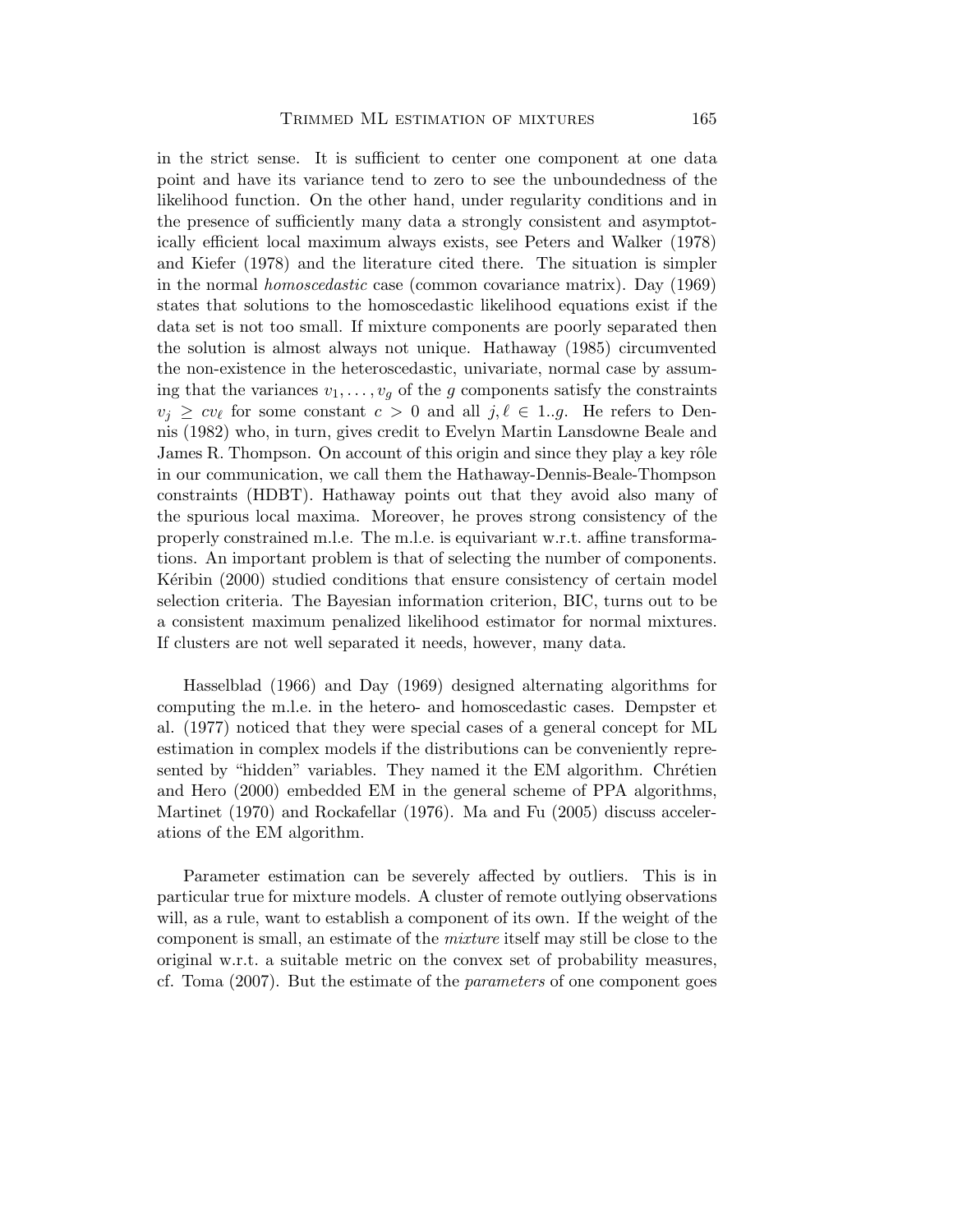astray. This fact makes robust parameter estimation in mixture models a difficult problem. It has been taken up mainly in recent years.

- McLachlan and Basford (1988) propose robust estimation of the parameters of the components, e.g., by means of Huber's (1981) robust M-estimators.
- McLachlan and Peel (1998, 2000) use mixtures of *t*-distributions (or Pearson's type VII distributions) instead of normal mixtures.
- Fraley and Raftery (2002) propose an additional component uniform on the convex hull of the data in order to accommodate outliers.

Hennig (2004), p. 1326, analyzes the performance of these methods with known and unknown numbers of components on data sets with outliers and inliers. He notices that all are ineffective in the presence of gross outliers, at least if the number of components is known and fixed. In fact, one such outlier causes one mean to break down in all three methods. As a remedy, he proposes to

• modify Fraley and Raftery's approach by an additional component with a certain improper uniform distribution.

Hennig (2004), Theorem 4.11, shows for one-dimensional data that his method adds breakdown robustness to the m.l.e.. Besides a lower bound on the variances which has to be carefully chosen, Hennig's estimator needs the coefficient of the improper uniform distribution, b, as a second parameter. He does not transform his ideas to an implementable algorithm.

We take here a different approach to robust parameter estimation in mixture models following in Section 2.1 our statistical model of "spurious" outliers, see Gallegos and Ritter  $(2005, 2010)$ . It leaves the primary rôle to the regular populations and allows to derive trimming algorithms. We use it here again in order to establish a mixture model with outliers and  $r$  retained observations. The likelihood function of this model is the *trimmed likelihood*, Neykov and Neytchev (1990). It uses only the retained observations. For its maximization we design an algorithm that consists of the alternating application of EM and trimming steps, the EMT algorithm. In Sections 2.3 – 2.9, we study its properties.

Denoting the positive-semidefinite (Löwner) ordering on the space of symmetric matrices by  $\succeq$ , we reformulate the HDBT constraints for the multivariate, normal model with covariance matrices  $V_1, \ldots, V_g$  as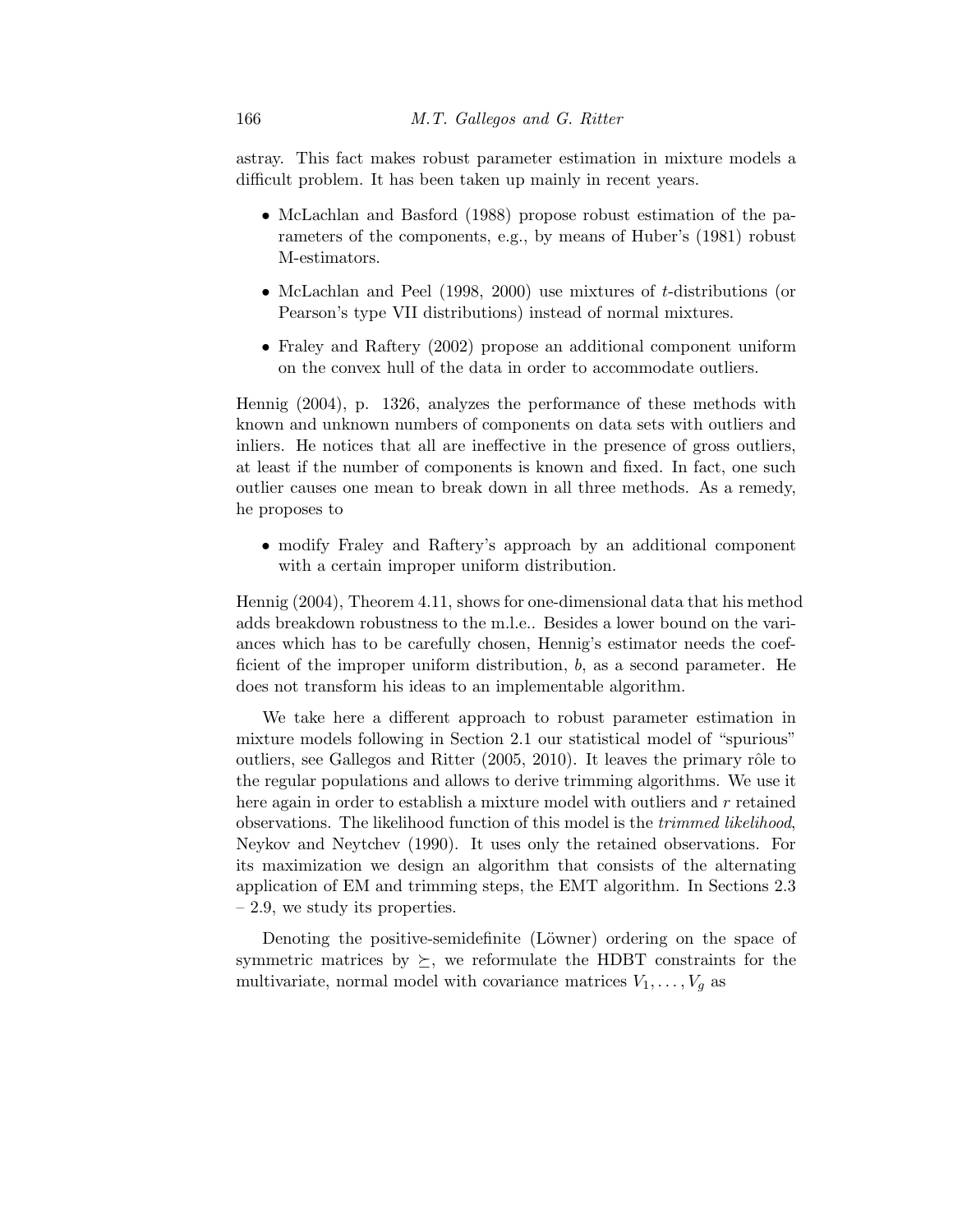TRIMMED ML ESTIMATION OF MIXTURES 167

$$
V_j \succeq cV_\ell \quad \text{for all} \quad j, \ell \in 1..g. \tag{1.1}
$$

The constant c is necessarily  $\leq 1$ . While restricting the relationships between sizes and shapes of the g scale parameters  $V_i$ , they impose no restriction on their absolute values. In other words,  $V_1$  may be any positivedefinite matrix. Two choices of the constant  $c$  are of particular interest:  $c = 1$  specifies homoscedasticity and the constrained heteroscedastic case with  $c \ll 1$  allows much freedom between scale parameters. We show in Proposition 2.13 that the trimmed ML criterion for the HDBT-constrained normal model possesses a maximum.

In general, the constant  $c$  is not a priori given and, in Section 2.14, we address its estimation. The *HDBT ratio* (Gallegos and Ritter, 2009) of the g-tuple  $\mathbf{V} = (V_1, \ldots, V_g)$  is the largest constant c such that all HDBT constraints (1.1) are satisfied. It is a measure of *balance* of the g components and can be computed as

$$
r_{\text{HDBT}}(\mathbf{V}) = \max\{c \mid V_j \succeq cV_\ell \text{ for all } j, \ell\} = \min_{j, \ell, k} \lambda_k \big(V_\ell^{-1/2} V_j V_\ell^{-1/2}\big),\tag{1.2}
$$

where  $\lambda_1(A), \ldots, \lambda_d(A)$  denote the d eigenvalues of a symmetric d by d matrix A. The larger the HDBT ratio of a mixture is the more similar component scales are. In many applications, the solutions with the largest likelihoods, i.e., with the highest fit, are spurious and undesirable suffering from low balance. The desired solution often does not enjoy the best fit but is much more balanced. We are thus facing a biobjective optimization problem: seek a fitting and balanced solution. In Section 2.14, we propose an exploratory method for simultaneously estimating the HDBT ratio and determining the trimmed m.l.e. for HDBT-constrained, heteroscedastic normal mixtures, the *(constrained) normal MTLE*.

The aim of trimming is robustness. We compute in Sections 3 and 4 various (replacement) breakdown points of the normal MTLE. It turns out that the constraints do not only guarantee existence of a solution but also its robustness. Theorem 3.2 says that the normal MTLE of the covariance matrices tolerates even more outliers than there are trimmed elements, as long as at least half of the data set is regular. This implies a strictly positive asymptotic breakdown point. Unfortunately, the (usual universal) breakdown value of the estimates of the means is almost zero, Theorem 3.5: whereas the criterion resists one gross outlier in any data set, there are data sets such that one mean breaks down if two observations are replaced with special outliers. One reason for this misbehavior is the stringency of the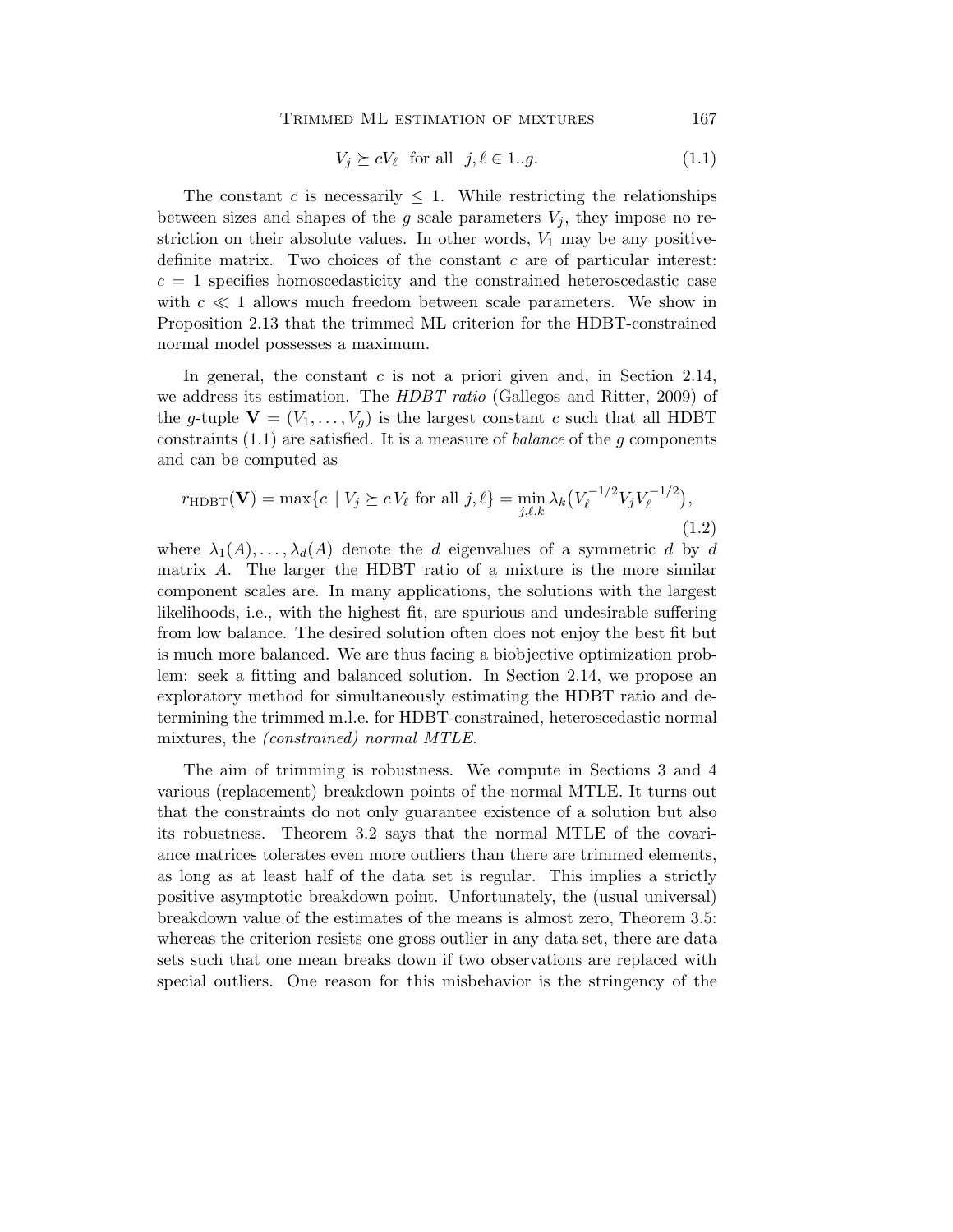*universal* breakdown point. It requires proper performance of the estimator even when it is applied with an inappropriate number of components. For instance, one cannot expect breakdown robustness in a clear structure of two components if three components are assumed. We, therefore, follow here again a concept already introduced and investigated by Gallegos and Ritter (2005, 2009), in the framework of clustering, the *restricted* breakdown point. We show in Theorem 4.4 and its corollary that the asymptotic breakdown value of the normal MTLE of the means applied to data sets with well-separated clusters is strictly positive if their natural number of clusters is used. Not surprisingly, the better the components are separated, the more uniform the mixing rates are, and the larger the HDBT constant  $c$  is, the more robust the estimator turns out to be; see the comment before Theorem 4.4.

1.2 General notation. Given two integers  $m \leq n$ , the symbol  $m \dots n$ designates the set of integers k s.th.  $m \leq k \leq n$ . The set of all r-element subsets of a set M is denoted by  $\binom{M}{r}$ . The symbol  $\Delta_{g-1}$  denotes the  $(g-1)$ dimensional unit simplex, that is, the set of all probability vectors of length g. The convex hull of a subset  $T \subseteq \mathbb{R}^d$  is denoted by conv $T$ .

We are given a data set  $D = \{x_1, \ldots, x_n\}$  of n points  $x_i$  in a measurable sample space E, often d-dimensional Euclidean space  $\mathbb{R}^d$ . Given a subset  $R \subseteq D$ , we denote the elements of R written as a tuple by  $\mathbf{x}_R$  and  $\mathbf{x} =$  $\mathbf{x}_D = (x_1, \ldots, x_n)$ . Parameter spaces of statistical models are metric. We denote them by the upper case Greek letters  $\Gamma$ ,  $\Psi$ , and  $\Theta$  and parameters by the corresponding lower case letters  $\gamma$ ,  $\psi$ ,  $\theta$ , and  $\vartheta$ . If a random variable  $X : \Omega \to E$  is distributed according to a probability measure  $\mu$  we write  $X \sim \mu$ . Its density function w.r.t. some (fixed) reference measure on E is denoted by  $f_X$  or  $f_\mu$ . The conditional density of X given the parameter  $\gamma$ is  $f_{\gamma}(x) = f_{X}[x \mid \gamma]$ . We assume that it is a continuous function of  $\gamma$ .

*1.3 The EM algorithm.* The EM algorithm computes the ML (or MAP) estimate of the parameter  $\vartheta \in \Theta$  of a complex statistical model  $X \sim \mu_{\vartheta}$  by representing it as a measurable function  $X = \Phi(Y)$  of a so-called *completedata* model  $Y \sim \nu_{\theta}$  that is easier to handle. At its heart is the so-called Qfunctional, the conditional expectation of the complete-data log-likelihood  $\ln f_{\nu_{\theta}}$  given the observation w.r.t. the "current" fit  $\vartheta$ 

$$
Q(\vartheta,\theta) = \mathcal{E}_{\nu_{\vartheta}}[\ln f_{\nu_{\theta}} \mid \Phi = x].
$$

Intuitively, one wishes to maximize the function  $\theta \mapsto \ln f_Y[y \mid \theta]$ . Since it is not observed, the EM algorithm recursively maximizes  $Q(\vartheta, \cdot)$  if possible,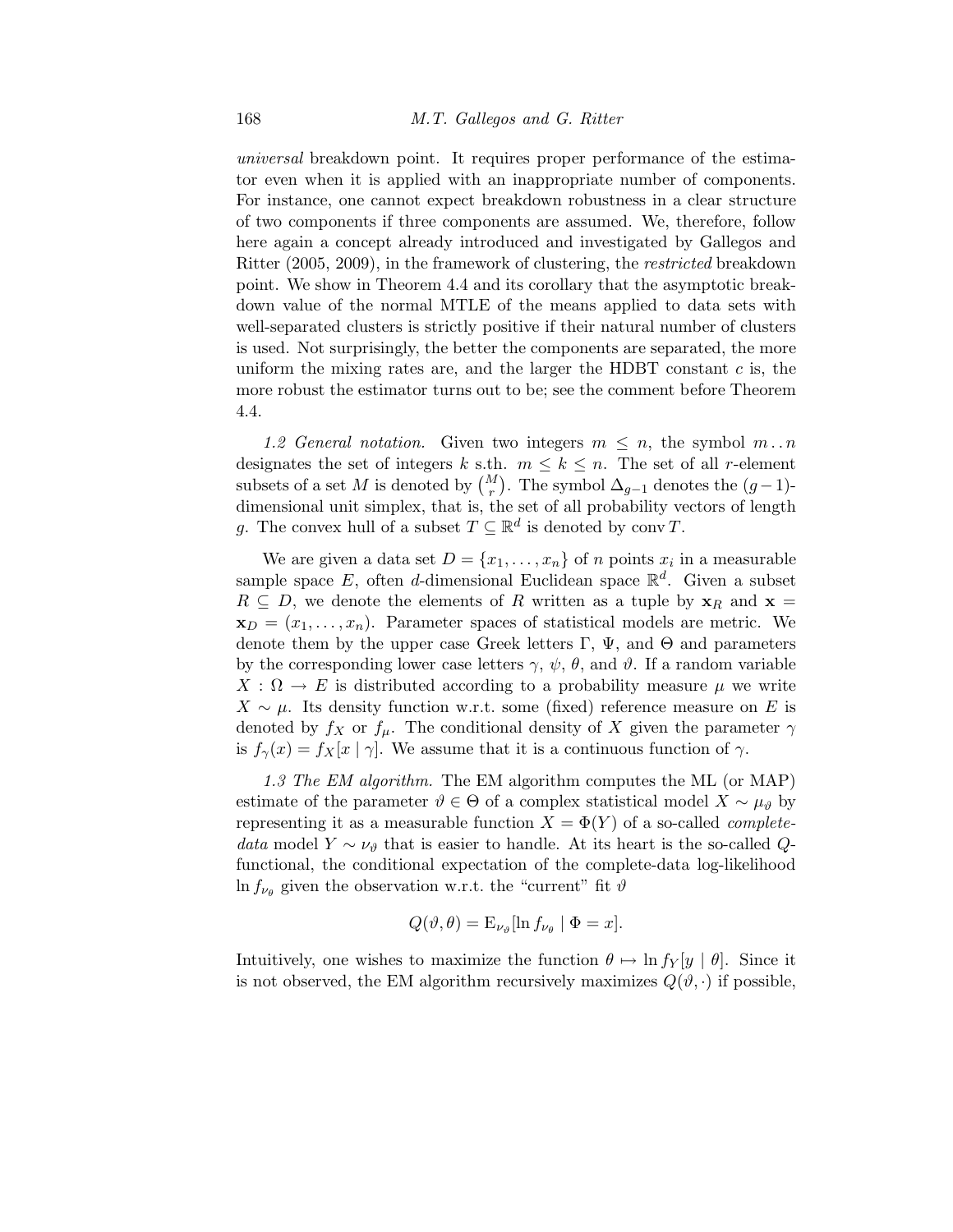i.e.,

$$
\vartheta \leftarrow \operatorname*{argmax}_{\theta} Q(\vartheta, \theta).
$$

One step in this process is called an EM-step. Dempster, Laird, and Rubin (1977) showed that each iteration of an EM-step increases the observed likelihood (in the sense  $\geq$ ) and if the iterations stall then, under regularity conditions, they do so at a critical point of the observed likelihood function.

More recently, Chrétien and Hero (2000) derived the properties of the EM algorithm from those of a *proximal point algorithm* (PPA), see Martinet (1970) and Rockafellar (1976), with the conditional Kullback-Leibler divergence as the penalty function. To this end they introduce the difference of the observed log-likelihood and the Kullback-Leibler divergence of the complete model w.r.t. the current complete distribution  $\nu_{\vartheta}$  conditional on the observation,

$$
H(\vartheta, \theta) = \ln f_X[x \mid \theta] - D(\vartheta, \theta). \tag{1.3}
$$

Assume that the divergence

$$
D(\vartheta, \theta) = \int \nu_{\vartheta} \left[ dy \mid \Phi = x \right] \ln \frac{f_{\nu_{\vartheta}}[y \mid \Phi = x]}{f_{\nu_{\theta}}[y \mid \Phi = x]}
$$

is finite and jointly continuous. A simple algebraic transformation shows that the difference between the functionals  $Q$  and  $H$  does not depend on the variable  $\theta$ . Therefore, the EM algorithm may also be represented by the PPA recursion

$$
\vartheta \leftarrow \operatorname*{argmax}_{\theta} H(\vartheta, \theta)
$$

from which its properties flow.

For a parameter  $\vartheta$ , the statements  $\vartheta \in \arg\max_{\theta} Q(\vartheta, \theta)$  and  $\vartheta \in \arg\max_{\theta} \theta$  $H(\vartheta, \theta)$  are equivalent. Such a parameter  $\vartheta$  is called a *fixed point* (of H or of  $Q$ ).

*1.4 EM for mixtures.* Among other things, Dempster, Laird, and Rubin (1977) applied the EM algorithm to estimating the parameters  $\vartheta = (\mathbf{u}, \gamma) \in$  $\Delta_{g-1} \times \Gamma$  of a mixture with density

$$
f_{\mathbf{u},\gamma}(x) = \sum_{j} u_j f_{\gamma_j}(x),\tag{1.4}
$$

mixing rates  $\mathbf{u} = (u_1, \ldots, u_g) \in \Delta_{g-1}$ , and population parameters  $\gamma =$  $(\gamma_1,\ldots,\gamma_g)\in\Gamma\subseteq\Gamma_1\times\cdots\times\Gamma_g, \Gamma_j$  being the parameter space of some family of distributions on E. The random variable  $X \sim f_{\mathbf{u},\gamma}$  is a simple function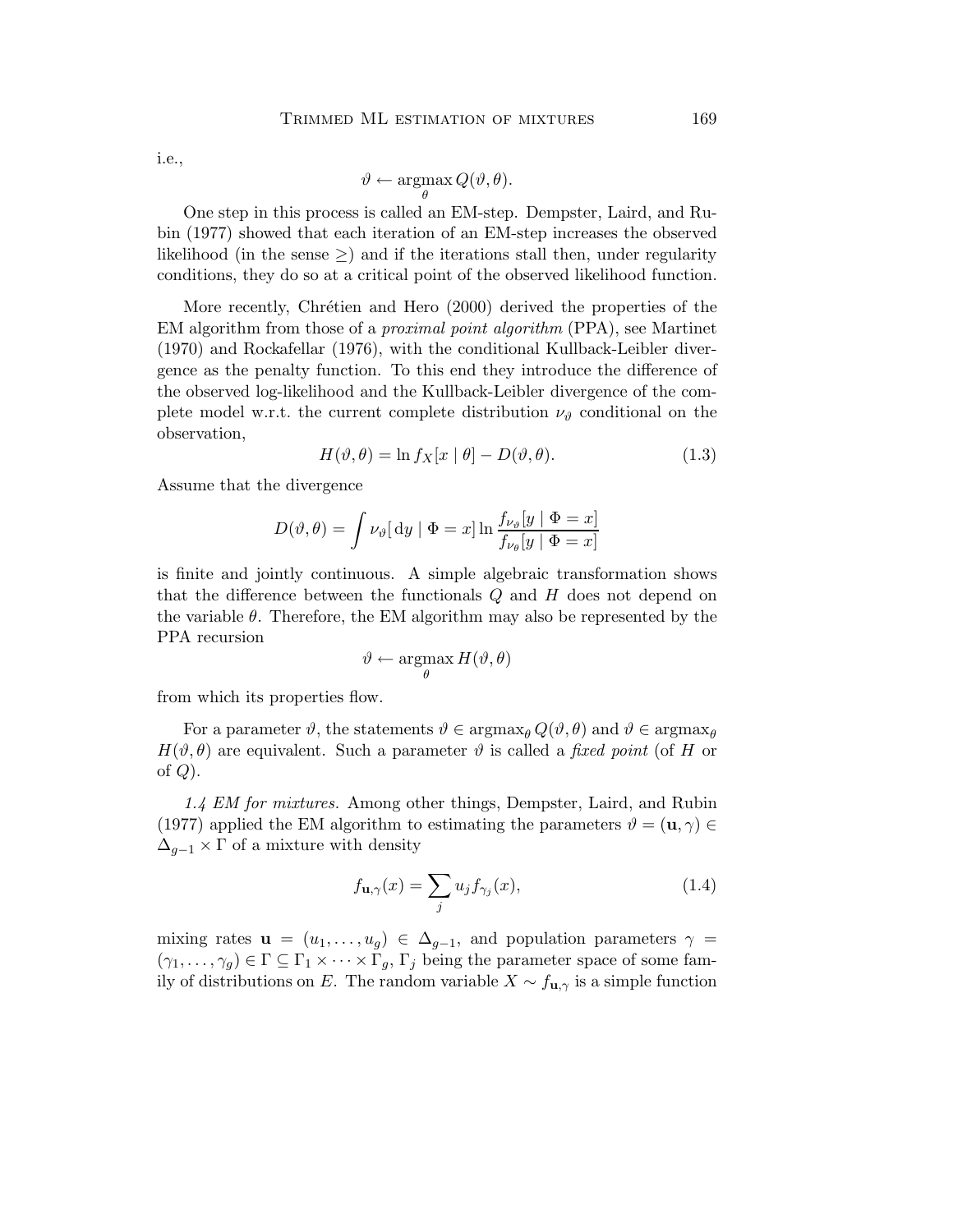of a model that is more easily accessible. It is sufficient to take  $q$  random variables  $Z^{(j)} \sim f_{\gamma_j}, j \in 1..g$ , and a stochastically independent random label  $L \sim u$  with values in 1..g, the hidden variable. By the formula of total probability,  $Z^{(L)}$  is distributed according to the mixture (1.4), i.e.,  $Z^{(L)} \sim X$ . The complete variable associated with the observation  $X$  is the joint variable  $Y = (L, X)$ . In the case of n observations  $D = \{x_1, \ldots, x_n\}$  from independent random variables  $X_1, \ldots, X_n$  one obtains with  $X = (X_1, \ldots, X_n)$ ,  $Y = (Y_1, \ldots, Y_n)$ , and  $\ell = (\ell_x)_{x \in D}$ 

$$
f_X[\mathbf{x} \mid \mathbf{u}, \gamma] = \prod_{x \in D} \sum_j u_j f_{\gamma_j}(x) \text{ and}
$$

$$
f_Y[\ell, \mathbf{x} \mid \mathbf{u}, \gamma] = \prod_{x \in D} u_{l_x} f_{\gamma_{\ell_x}}(x) = \prod_j \prod_{l_x = j} u_j f_{\gamma_j}(x).
$$

A further simple computation shows that, with another pair of parameters  $\theta = (\mathbf{v}, \eta) \in \Delta_{g-1} \times \Gamma$ , the functional Q becomes

$$
Q((\mathbf{u},\gamma),(\mathbf{v},\eta)) = \sum_{j} \left( \sum_{x} w_j(x) \right) \ln v_j + \sum_{j} \sum_{x} w_j(x) \ln f_{\eta_j}(x), \quad (1.5)
$$

the weight  $w_i(x)$  being the posterior probability of the observation x to come from component j w.r.t. the parameters **u** and  $\gamma$ . By Bayes' formula,

$$
w_j(x) = P[L_i = j \mid X_i = x] = \frac{u_j f_{\gamma_j}(x)}{\sum_{\ell} u_{\ell} f_{\gamma_{\ell}}(x)}.
$$
\n(1.6)

The weights sum up to 1 w.r.t. j, i.e.,  $\mathbf{w} = (w_j(x))_{x,j}$  is a stochastic matrix. The entropy inequality allows to optimize Eq.  $(1.5)$  w.r.t. v. The maximum is

$$
u_{\text{new},j} = \frac{1}{n} \sum_{x \in D} w_j(x) = w_j(D)/n,
$$
 (1.7)

where we have used the abbreviation  $w_j(T) = \sum_{x \in T} w_j(x)$ ,  $T \subseteq D$ . The EM-step is thus split into an E-step and an M-step:

E-*step*: Compute  $w_i(x)$  from the current parameters **u** and  $\gamma$ , cf. Eq. (1.6); M-*step*: set  $u_{\text{new},j} = w_j(D)/n$  and maximize  $\sum_j \sum_x w_j(x) \ln f_{\eta_j}(x)$ , cf. (1.5), w.r.t.  $\eta = (\eta_1, \ldots, \eta_q)$  to obtain the parameter  $\gamma_{\text{new}}$ .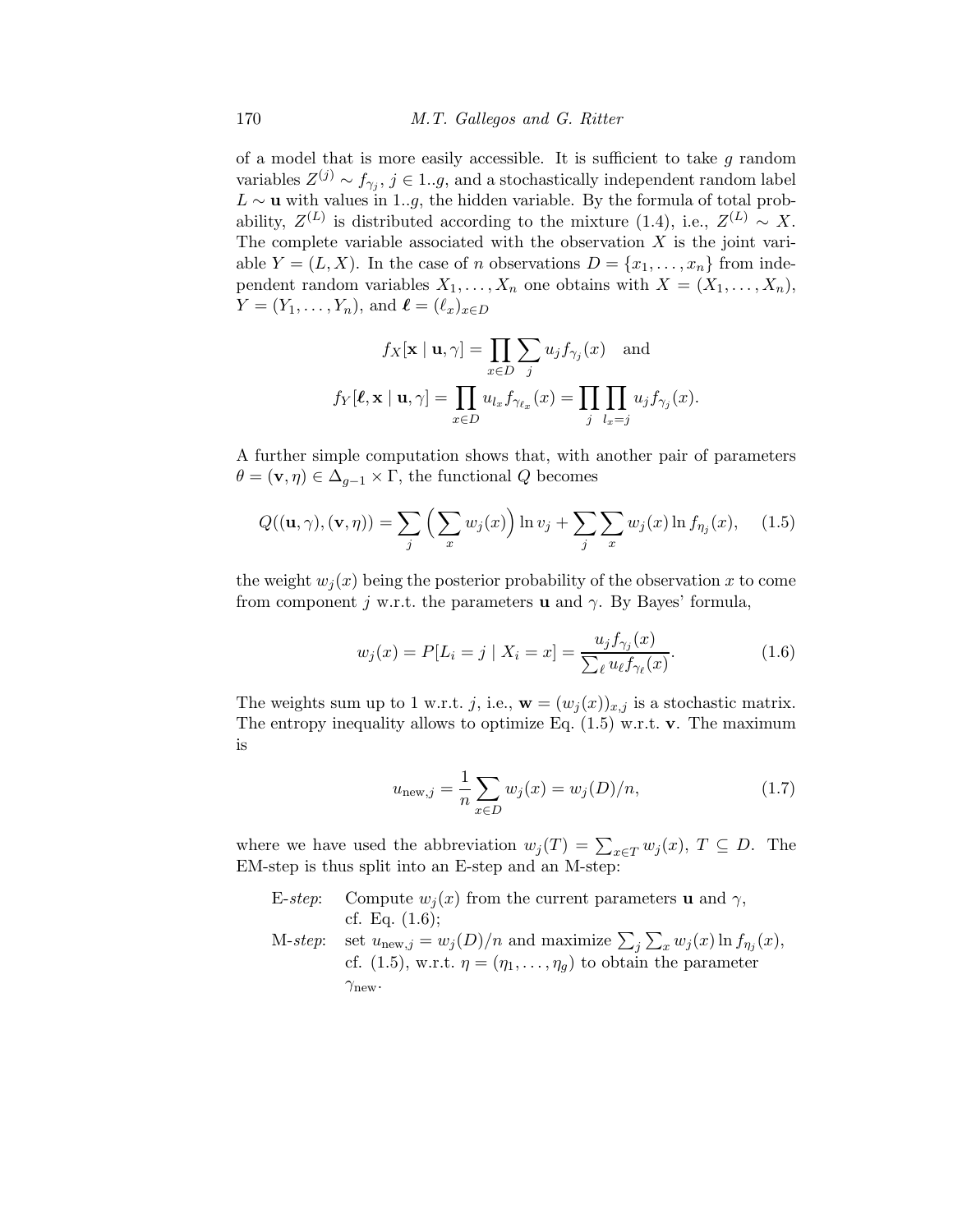The EM algorithm, a suite of EM-steps, is iterative and alternating. If started from an M-step with a stochastic weight matrix  $\mathbf{w}^{(0)}$ , it proceeds as follows:

$$
\mathbf{w}^{(0)} \rightarrow (\mathbf{u}^{(1)}, \gamma^{(1)}) \rightarrow \mathbf{w}^{(1)} \rightarrow (\mathbf{u}^{(2)}, \gamma^{(2)}) \rightarrow \mathbf{w}^{(2)} \rightarrow (\mathbf{u}^{(3)}, \gamma^{(3)}) \rightarrow \cdots.
$$

The sequence of target values converges often to a local maximum even if the m.l.e. exists. The latter is always the case if components are homoscedastic normal.

Of course, the algorithm can only be applied to models  $f_{\gamma_j}$  that actually allow maximization in the M-step. The assumed continuity of the likelihood function implies that this is always the case if  $\Gamma$  is compact. Optimization is easier if  $\Gamma = \prod_j \Gamma_j$  is a g-fold Cartesian product. One then maximizes the sum  $\sum_x w_j(x) \ln f_{\eta_j}(x)$  separately for each j. If  $\Gamma$  is (locally compact and) non-compact and if the likelihood function  $\eta \mapsto f_{\eta}(x)$  vanishes for all  $x \in D$  as  $\eta$  approaches the Alexandrov point of  $\Gamma$  then the same is true for the sum  $\sum_{x \in D} w_j(x) \ln f_{\eta_j}(x)$  and it is again plain that the maximum exists. In other cases one is interested in special local maxima, Dennis (1982). See also the discussion of the normal case below.

## 2 The EMT Algorithm

*2.1 A mixture model with spurious outliers and its trimmed likelihood function.* Given a natural number  $r \leq n$ , we now establish an ML estimator for mixtures which yields reasonable results if the data set contains at least r regular observations. The remaining  $\leq n-r$  observations may (but do not have to) be gross, unpredictable outliers which obey no statistical law and which we call "spurious" (Gallegos and Ritter, 2005, 2009, 2010). We feel that the best way of handling this idea in a statistical (!) framework is by assuming that each outlier  $i$  comes from its own Bayesian population with random parameter  $\psi_i$ . The following is the main assumption on the spurious outliers.

 $(SV_0)$  A *spurious outlier*  $X_i : \Omega \to E$ ,  $i \in 1..n$ , obeys a parametric model  $f_{\psi_i}$  with parameter  $\psi_i \in \Psi_i$  such that the likelihood integrated w.r.t. some prior measure  $\tau_i$  on  $\Psi_i$  satisfies

$$
\int_{\Psi_i} f_{\psi_i}(x) \tau_i(\mathrm{d}\psi_i) = 1, \quad x \in E,\tag{2.1}
$$

i.e., does not depend on x. In some sense, this equality says that the density of  $X_i$  is flat. Since each spurious outlier is obseved only once we cannot,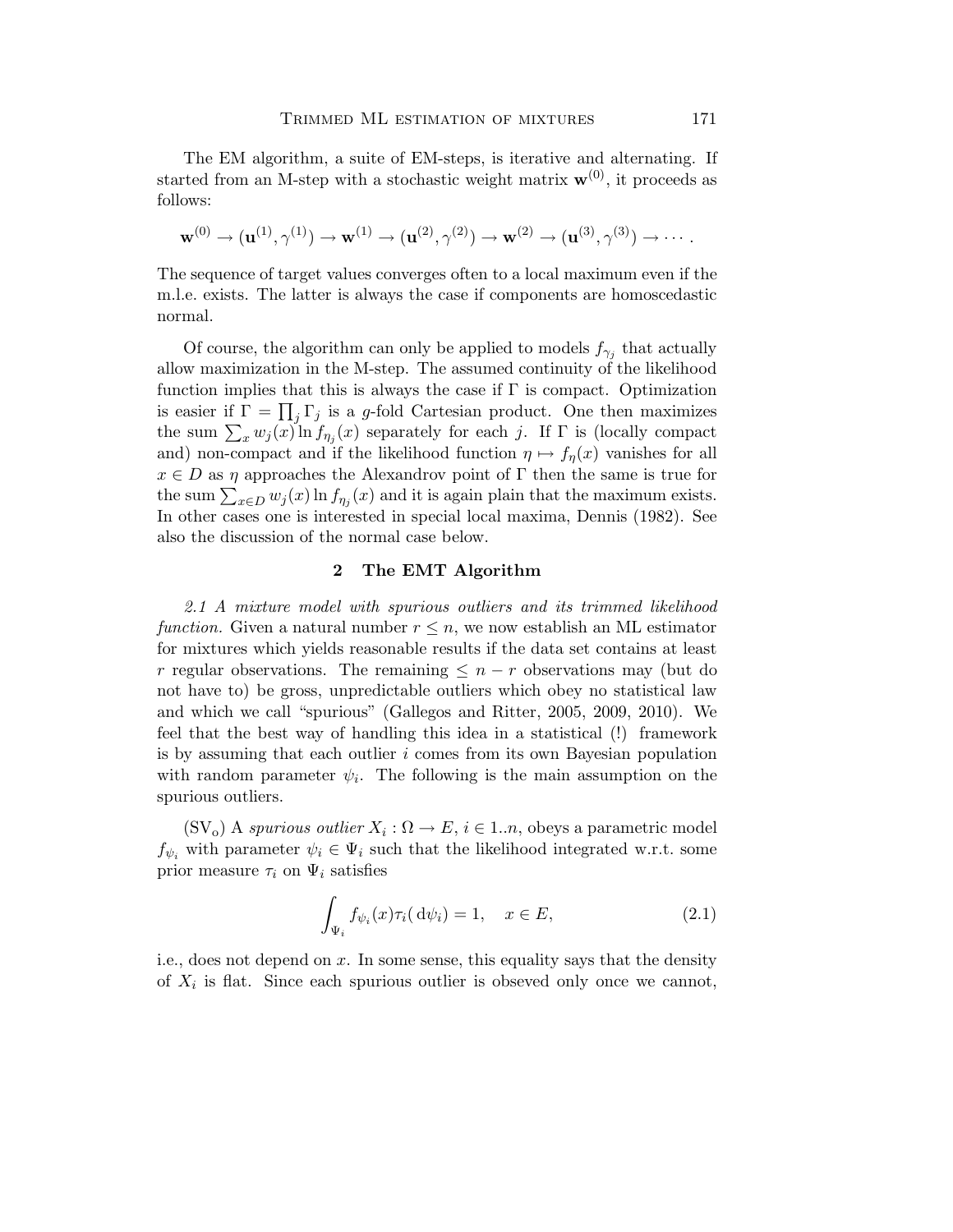and do not wish to, estimate the parameters  $\psi_i$  and will later consider them nuisances. There are two important and sufficiently general situations where  $(SV_0)$  holds.

(A) The sample space is Euclidean,  $E = \mathbb{R}^d$ ,  $\Psi_i = E$ , the outliers obey a *location model*

$$
X_i = U_i + \psi_i
$$

with some (unknown) random noise  $U_i: (\Omega, P) \to E$ , and  $\tau_i$  is Lebesgue measure on  $\Psi_i$ . Indeed, in this case, the conditional Lebesgue density is  $f_{\psi_i}(x) = f_{U_i}(x - \psi_i)$  and, hence,  $\int_{\Psi_i} f_{\psi_i}(x) d\psi_i = 1$ .

(B) The parameter sets  $\Psi_i$  consist of one point, each, and the distribution of  $X_i$  is the reference measure on E so that  $f_{X_i} = 1$ . This case includes the idea of irregular objects "uniformly distributed" on some domain.

Each *regular* observation  $X_i$  comes from a mixture of g populations represented by a density function of the form (1.4). All densities  $f_{\gamma_j}$  are strictly positive on E. Popular examples are normal models on Euclidean d-space with parameter space  $\Gamma = \mathbb{R}^{gd} \times \mathcal{V}$  and  $\mathcal{V} \subseteq \text{PD}(d)^g$ , where  $\text{PD}(d)$  stands for the cone of symmetric, positive-definite  $d$  by  $d$  matrices. The HDBT constraints (1.1) are characterized by  $\mathcal{V} = \mathcal{V}_c := \{ \mathbf{V} \in \text{PD}(d)^g \mid V_j \succeq$  $cV_{\ell}$  for all  $j, \ell \in 1..g$ .

The parameter set of our model is

$$
\binom{D}{r} \times \Delta_{g-1} \times \Gamma \times \prod_{i=1}^n \Psi_i,
$$

the set  $\binom{D}{r}$  of all *r*-element subsets of D standing for the possible  $\binom{n}{r}$  $\binom{n}{r}$  subsets of regular objects. Of course, the parametrization of the mixture model is not identifiable in the strict sense, see however the discussion in McLachlan and Peel (2000), Ch. 1. The density function of the ith observation for the parameters  $R \in \binom{D}{r}$ ,  $\mathbf{u} = (u_1, \ldots, u_g)$ ,  $\gamma = (\gamma_1, \ldots, \gamma_g)$ , and  $\psi = (\psi_1, \ldots, \psi_n)$ w.r.t. some fixed reference measure on  $E$  is

$$
f_{X_i}[x \mid R, \mathbf{u}, \gamma, \psi] = \begin{cases} f_{\mathbf{u}, \gamma}(x), & \text{see Eq. (1.4)}, \quad i \in R, \\ f_{\psi_i}(x), & \text{see Eq. (2.1)}, \quad i \notin R. \end{cases}
$$

We assume that the sequence of observations  $(X_i)_{i=1}^n$  is statistically independent but not necessarily i.i.d. unless there are no outliers,  $n = r$ . By the product formula, the joint likelihood for the data set  $D = \{x_1, \ldots, x_n\}$  is

$$
f_X[\mathbf{x} \mid R, \mathbf{u}, \gamma, \psi] = \prod_{i \in R} f_{\mathbf{u}, \gamma}(x_i) \prod_{i \notin R} f_{\psi_i}(x_i).
$$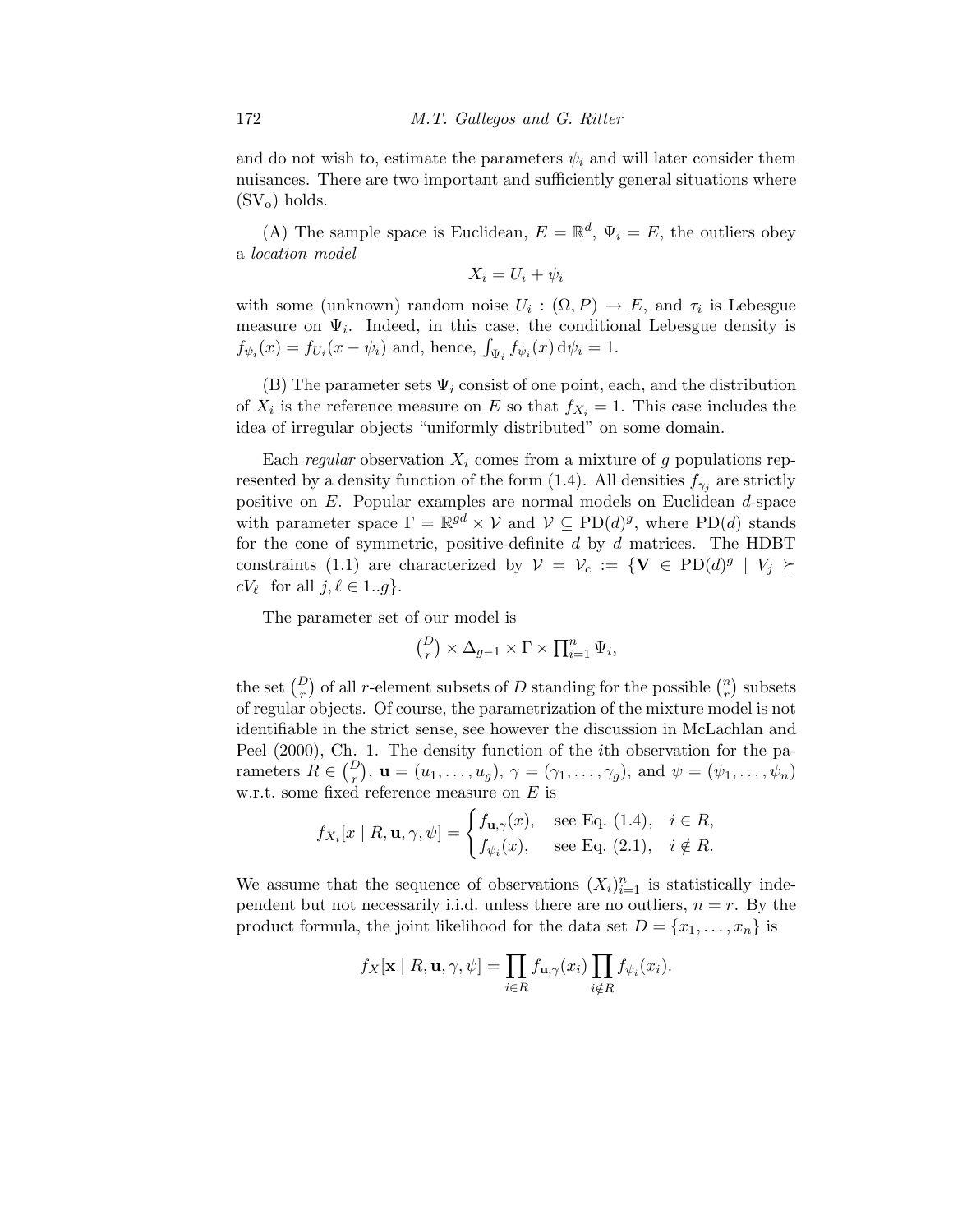Considering the parameters  $\psi_i$  of the outliers nuisances to be integrated out w.r.t. to the prior measures  $\tau_i$  we obtain with Eq. (2.1) the *trimmed likelihood*

$$
f[\mathbf{x}_R \mid \mathbf{u}, \gamma] = \prod_{i \in R} f_{\mathbf{u}, \gamma}(x_i) = \prod_{i \in R} \left( \sum_j u_j f_{\gamma_j}(x_i) \right), \tag{2.2}
$$

the ML criterion to be optimized w.r.t. the parameters  $R \in \binom{D}{r}$ ,  $\mathbf{u} \in \Delta_{g-1}$ , and  $\gamma \in \Gamma$ . We have, thus, statistically justified the idea of trimming the likelihood (instead of the data) which goes back to Neykov and Neytchev  $(1990)$ . It was placed into a broader context by Hadi and Luceño  $(1997)$ , and applied to mixtures by Neykov et al. (2007). If, for each  $R \in \binom{D}{r}$ , the m.l.e.'s  $\mathbf{u}^*$  and  $\gamma^*$  of  $\mathbf{u}$  and  $\gamma$  w.r.t. R exist then, by the principle of dynamic optimization, the ML estimator of the parameters is the *Maximum Trimmed Likelihood Estimator*

$$
\underset{R}{\operatorname{argmax}} \max_{\mathbf{u}, \gamma} \ln f[\mathbf{x}_R \mid \mathbf{u}, \gamma] = \underset{R}{\operatorname{argmax}} \ln f[\mathbf{x}_R \mid \mathbf{u}^*, \gamma^*]. \tag{MTLE}
$$

The numbers  $g$  and  $r$  are parameters of the model and of the algorithm below. We comment in Section 2.14 how to exploit them in order to estimate the numbers of components and of outliers in the data set. Both are unknown in most applications.

*2.2 The EMT-step.* Our next aim is generating (local) maxima of the trimmed likelihood function (2.2) w.r.t. **u** and  $\gamma$ . We extend the EM algorithm to contaminated mixtures proposing the following EMT-step, a suite of an E-, an M-, and a T-step. The E- and M-steps are carried out w.r.t. an r-element subset of  $D$  and lead to new parameters while the trimming step retains the r elements that best conform to the new parameters.

- *Input* : An initial subset  $R \subseteq D$  of r elements, mixing rates  $(u_1, \ldots, u_g)$ , and initial population parameters  $\gamma_1,\ldots,\gamma_q.$ *Output* : A subset, mixing rates, and population parameters
- with improved criterion  $(2.2)$ , cf. Proposition 2.3.
- E-*step* : compute the weights  $w_j(x) = \frac{u_j f_{\gamma_j}(x)}{\sum_{\ell} u_{\ell} f_{\gamma_{\ell}}(x)}$ ,  $x \in R$ ,  $j \in 1 \ldots g;$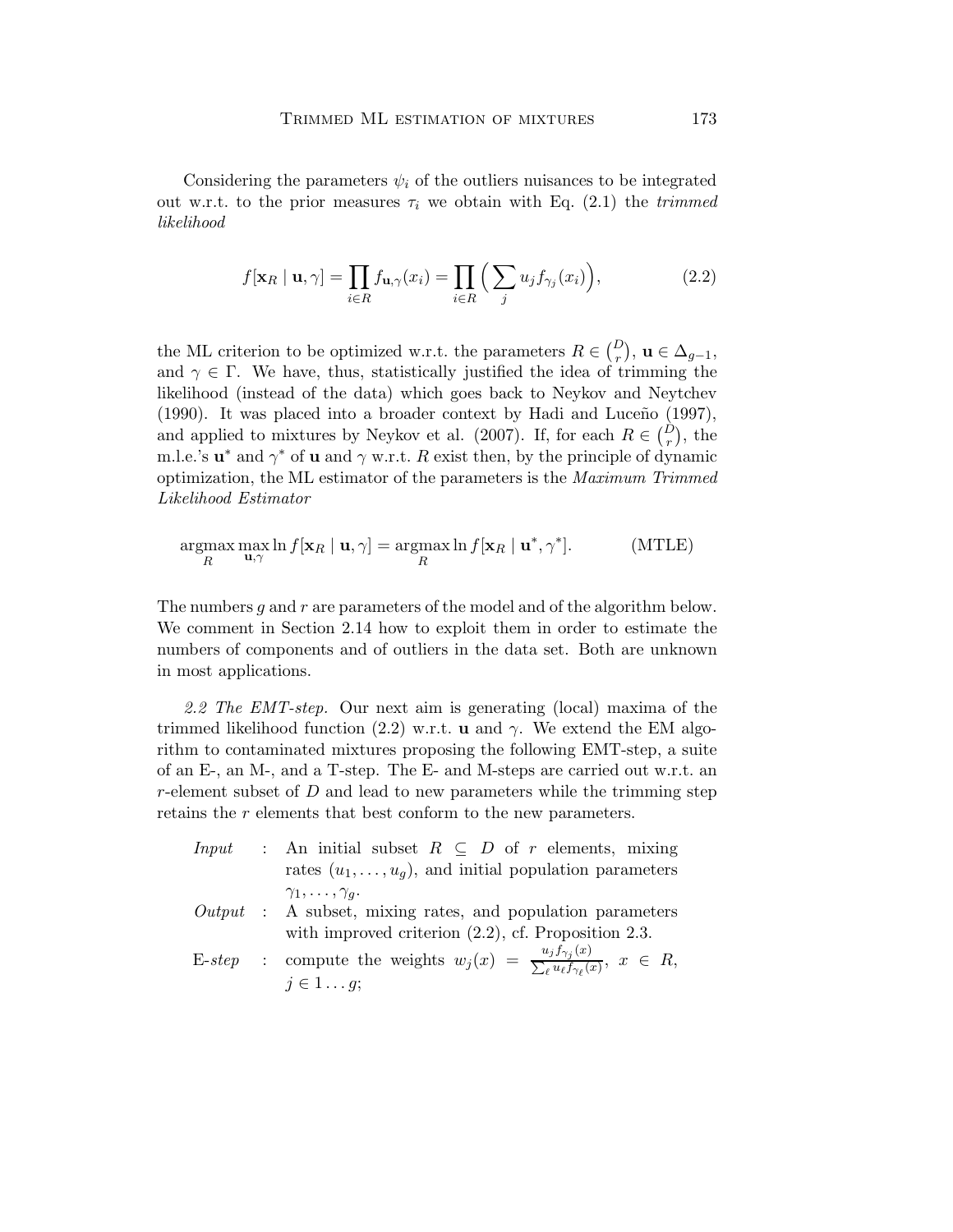174 *M.T. Gallegos and G. Ritter*

- $M-step$  :  $\sum_j \sum_{x \in R} w_j(x) \ln f_{\gamma'_j}(x)$  w.r.t.  $\gamma' \in \Gamma$  to obtain  $\gamma_{\text{new}}$ ; set  $u_{\text{new},j} = w_j(R)/r$ ,  $1 \leq j \leq g$ , and maximize (possibly without constraints, see the end of Section 2.11; in the case of a product  $\Gamma = \prod_j \Gamma_j$ , each sum  $\sum_{x \in R} w_j(x) \ln f_{\gamma'_j}(x), \ j \in 1..g$ , is maximized separately)
- T-*step* : define  $R_{\text{new}}$  to be the set of data points  $x \in D$  with the r largest values of  $f_{\mathbf{u}_{\text{new}},\gamma_{\text{new}}}(x) = \sum_j u_{\text{new},j} f_{\gamma_{\text{new},j}}(x)$ .

The **EMT** algorithm is the iteration of EMT-steps. Like the EM algorithm it is iterative and alternating proceeding as follows

$$
(R^{(0)},\mathbf{w}^{(0)})\overset{\mathrm{M-step}}{\longrightarrow}\left(\mathbf{u}^{(1)},\gamma^{(1)}\right)\overset{\mathrm{T-step}}{\longrightarrow}\left(R^{(1)},\mathbf{u}^{(1)},\gamma^{(1)}\right)\overset{\mathrm{E-step}}{\longrightarrow}\left(R^{(1)},\mathbf{w}^{(1)}\right)\overset{\mathrm{M-step}}{\longrightarrow}\cdots.
$$

We may start it from the M-step with a randomly or expediently chosen r-element subset  $R^{(0)}$  and a stochastic matrix  $\mathbf{w}^{(0)}$  as initial quantities. An elegant procedure for uniform generation of a subset  $R^{(0)}$  appears in Knuth (1981), p.136, ff. The rows of the initial weight matrix  $w^{(0)}$  may be chosen uniformly from the  $(g-1)$ -dimensional unit simplex  $\Delta_{g-1}$ . An efficient procedure is OSIMP, see Fishman (1996). An alternative is a set of randomly sampled unit vectors or the output obtained from some clustering algorithm. If components are sufficiently separated, the algorithm may also be started from the E-step with initial parameters  $(\mathbf{u}^{(0)}, \gamma^{(0)})$ . We assume that all initial mixing rates are strictly positive. They preserve this property during iteration. The iteration is successfully stopped as soon as the trimmed likelihood (2.2) is close to convergence or with a failure as there is indication that convergence will not take place. If the m.l.e. exists, see Proposition 2.13, then convergence always takes place.

The remarks after the statement of the EM algorithm for mixtures apply also to the EMT algorithm. As the likelihood function, its trimmed version has many local maxima. We next analyze the behavior of the algorithm in this regard. We say that  $(R, \mathbf{u}, \gamma)$  is a *halting point* of the EMT-step if the ML criterion (2.2) remains unchanged after an EMT-step starting from it. The EMT algorithm starting from a halting point has this point as a possible output and the algorithm is stopped. A *limit point*  $(R, \mathbf{u}, \gamma)$  is a point of convergence of the EMT algorithm starting from some initial parameters. A *critical* point of a differential function is a point where its gradient vanishes. There are relationships between fixed, halting, limit, critical, and optimal points. Moreover, the successive values of the target function are monotone as the following proposition shows.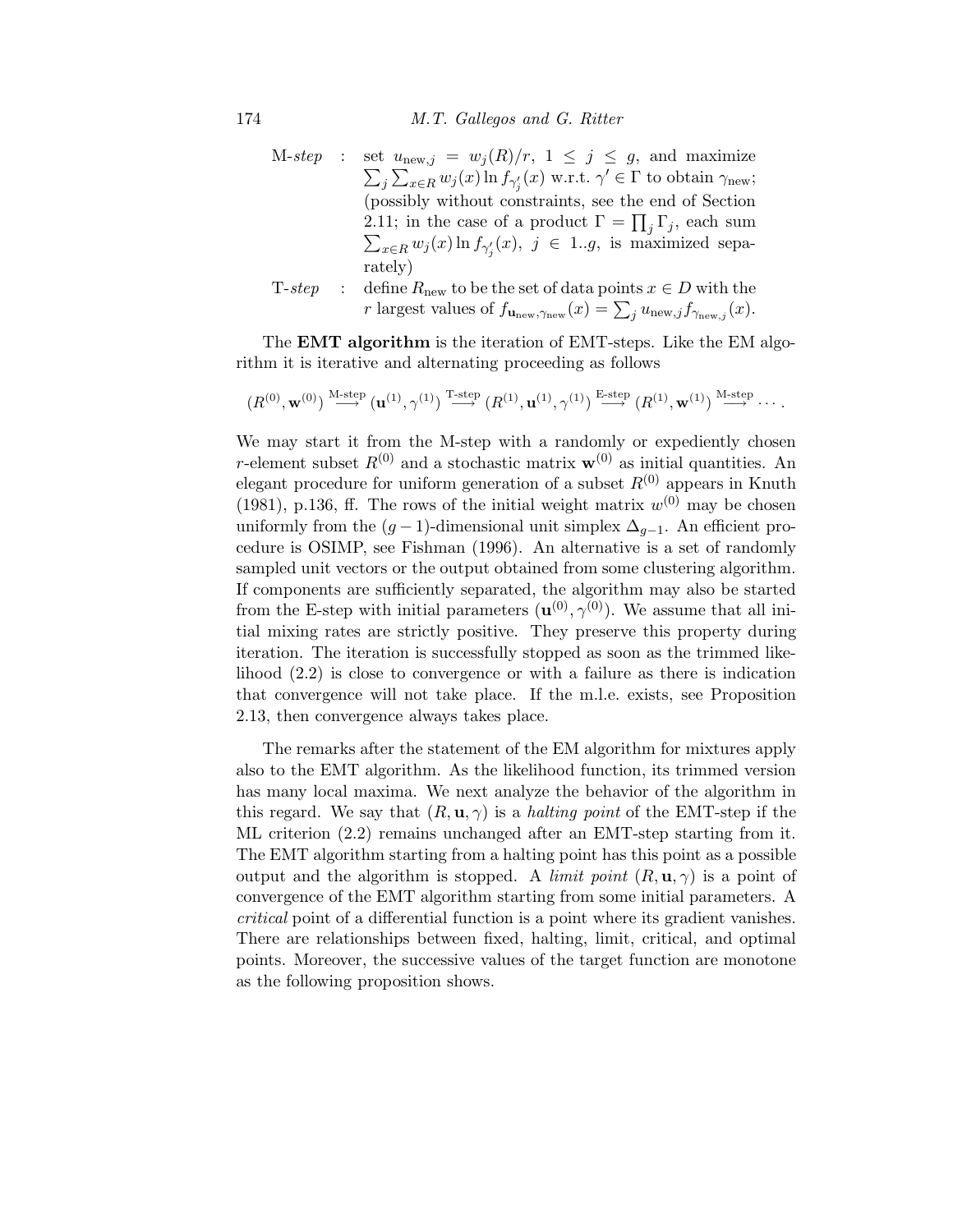2.3 Proposition. *Let the statistical model be as described at the beginning of this section.*

*(a) The EMT-step either improves the trimmed likelihood*  $f[\mathbf{x}_R | \mathbf{u}, \gamma]$  *or does not change it.*

*(b)* If  $(R, \mathbf{u}, \gamma)$  *is optimal then so is*  $(R_{new}, \mathbf{u}_{new}, \gamma_{new})$  *and*  $(R, \mathbf{u}, \gamma)$  *is a halting point.*

PROOF. (a) The inequality  $f[\mathbf{x}_R | \mathbf{u}, \gamma] \leq f[\mathbf{x}_R | \mathbf{u}_{\text{new}}, \gamma_{\text{new}}]$  is the wellknown fact that the EM algorithm is monotone, here applied to the data set R, see Dempster et al. (1977), p. 8. Moreover,

$$
\ln f[\mathbf{x}_R | \mathbf{u}_{\text{new}}, \gamma_{\text{new}}] = \sum_{x \in R} \ln \sum_{\ell} u_{\text{new},\ell} f_{\gamma_{\text{new},\ell}}(x)
$$
  

$$
\leq \sum_{x \in R_{\text{new}}} \ln \sum_{\ell} u_{\text{new},\ell} f_{\gamma_{\text{new},\ell}}(x)
$$
  

$$
= \ln f[\mathbf{x}_{R_{\text{new}}} | \mathbf{u}_{\text{new}}, \gamma_{\text{new}}]
$$

by maximality of the data points in  $R_{\text{new}}$ .

(b) follows from the increasing property (a).

We need the H-functional (1.3) w.r.t. an r-element subset  $R \subseteq D$ ,

$$
H_R((\mathbf{u},\gamma),(\mathbf{v},\eta)) = \ln f[\mathbf{x}_R \mid \mathbf{v},\eta] - D_R((\mathbf{u},\gamma),(\mathbf{v},\eta)),
$$

where  $D_R((\mathbf{u},\gamma),(\mathbf{v},\eta))$  is the Kullback-Leibler divergence of the complete model w.r.t. R conditional on  $[\Phi = \mathbf{x}_R]$ .

2.4 Proposition

(a) If  $(R^*, u^*, \gamma^*)$  *is a halting point of the EMT-step then*  $(u^*, \gamma^*)$  *is a fixed point w.r.t.* R<sup>∗</sup> *(see Section 1.3.)*

*(b)* If  $(\mathbf{u}^*, \gamma^*)$  *is the unique fixed point w.r.t.*  $R^*$  *then*  $(R^*, \mathbf{u}^*, \gamma^*)$  *is a halting point*

PROOF. Let us put  $\vartheta^* = (\mathbf{u}^*, \gamma^*)$  and  $\vartheta_{\text{new}} = (\mathbf{u}_{\text{new}}, \gamma_{\text{new}})$ , the output of the EM-step starting from  $(R^*, \vartheta^*)$ .

(a) If  $(R^*, \theta^*)$  is a halting point of the EMT-step then

$$
H_{R^*}(\vartheta^*, \vartheta_{\text{new}}) = \ln f[\mathbf{x}_{R^*} \mid \vartheta_{\text{new}}] - D_{R^*}(\vartheta^*, \vartheta_{\text{new}}) \le \ln f[\mathbf{x}_{R^*} \mid \vartheta_{\text{new}}]
$$
  

$$
\le \ln f[\mathbf{x}_{R_{\text{new}}} \mid \vartheta_{\text{new}}] = \ln f[\mathbf{x}_{R^*} \mid \vartheta^*] = H_{R^*}(\vartheta^*, \vartheta^*),
$$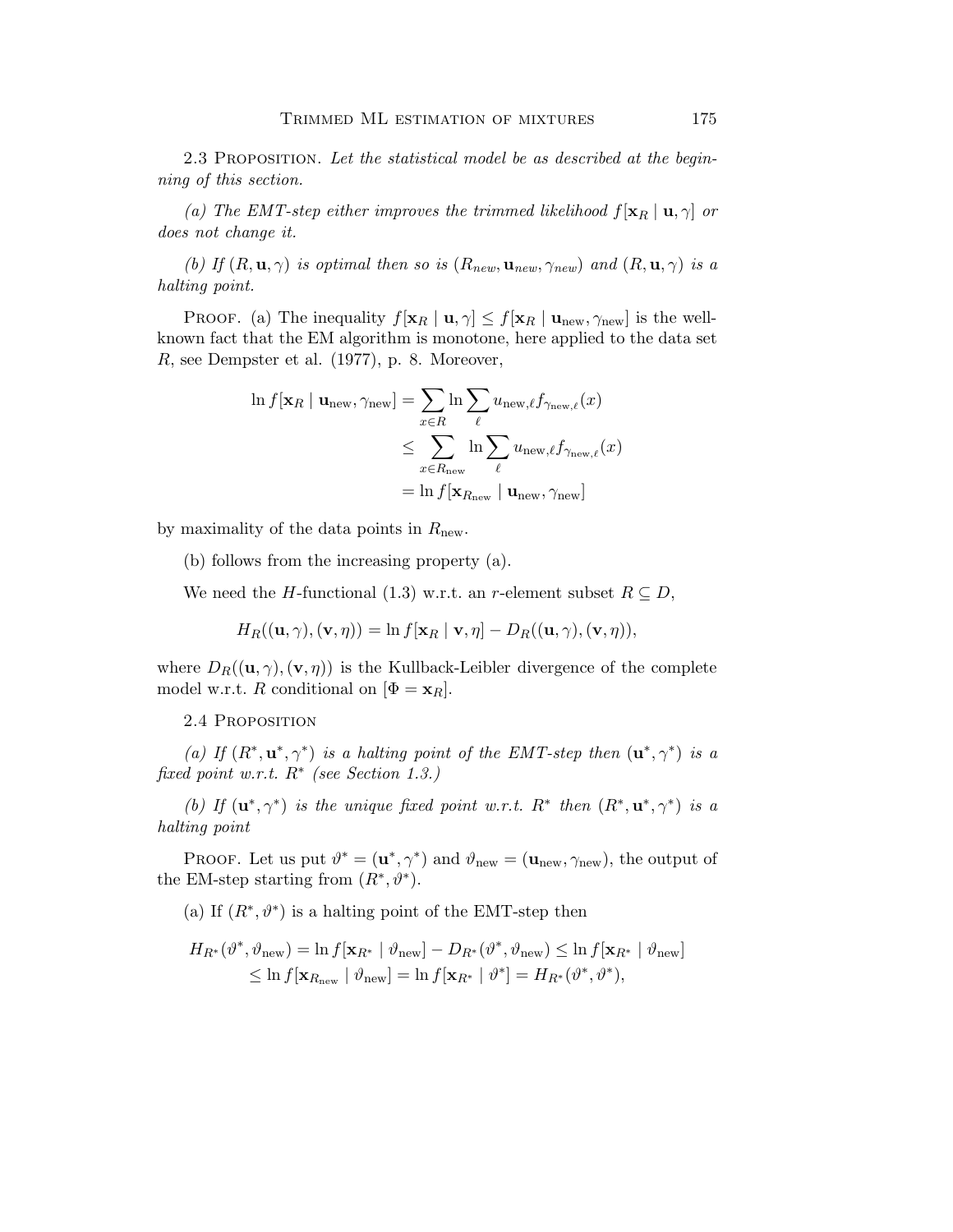i.e.,  $\vartheta^*$  is a fixed point w.r.t.  $R^*$ .

(b) By assumption, we find  $\vartheta_{\text{new}} = \vartheta^*$  after the EM-step starting from  $(R^*, \theta^*)$  and the claim follows from the definition of the T-step.

2.5 Proposition. *Limit and halting points are the same.*

PROOF. Let the sequence  $(R_t, \mathbf{u}_t, \gamma_t) = (R_t, \vartheta_t)$  converge to  $(R^*, \mathbf{u}^*, \gamma^*)$  =  $(R^*, \vartheta^*)$ . Since we have  $R_t = R^*$  for eventually all t, it is sufficient to consider  $R_t$  fixed. Abbreviate  $\theta = (\mathbf{v}, \eta)$  and  $\vartheta_t = (\mathbf{u}_t, \gamma_t)$ . From  $H_{R_t}(\vartheta_t, \theta) \leq$  $H_{R_t}(\vartheta_t, \vartheta_{t+1})$  for all  $\theta$  we infer

$$
H_{R_t}(\vartheta^*,\theta) = \lim_{t \to \infty} H_{R_t}(\vartheta_t,\theta) \le \lim_{t \to \infty} H_{R_t}(\vartheta_t,\vartheta_{t+1}) = H_{R_t}(\vartheta^*,\vartheta^*).
$$

This shows that limit points are halting points.

Conversely, if  $(R^*, \vartheta^*)$  is a halting point then  $\vartheta^*$  is a fixed point w.r.t.  $R^*$ . We may, therefore, choose  $\vartheta_{\text{new}} = \vartheta^*$  in the EM-step w.r.t.  $R^*$  and  $R_{\text{new}} = R^*$  in the subsequent T-step. This proves that  $(R^*, \vartheta^*)$  is a limit point.

The following proposition investigates optimality of the mixing rates. It applies in particular to fixed points. A *face* of the simplex  $\Delta_{q-1}$  is the convex hull of a non-empty set of unit vectors in  $\mathbb{R}^g$ . A subset  $F \subseteq \Delta_{g-1}$  is a face if it is the non-empty intersection of  $\Delta_{g-1}$  with some hyperplane H of  $\mathbb{R}^g$ such that  $\Delta_{q-1} \setminus H$  is convex or again if it is the set of points in  $\Delta_{q-1}$  where some linear form on  $\mathbb{R}^g$  assumes its minimum. To each non-empty subset  $M \subseteq \Delta_{q-1}$  there is a smallest face that contains it, the face *generated* by M. The face generated by a subset that contains an interior point of the simplex is the whole simplex. The face generated by one point contains this point in its interior. (This is also true if the point is extremal.)

2.6 PROPOSITION. Let  $R \subseteq D$ ,  $|R| = r$ , let  $\gamma \in \Gamma$ , and let  $\widetilde{\mathbf{u}} \in \Delta_{q-1}$ .

- *(a) The following statements are equivalent.*
- *(i)* The EM-step with input  $(R, \tilde{u}, \gamma)$  retrieves  $\tilde{u}$ ;

*(ii) the vector*  $\tilde{u}$  *is an extreme point of the simplex or a critical point of the function*  $\mathbf{u} \mapsto f[\mathbf{x}_R \mid \mathbf{u}, \gamma]$  *restricted to the face generated by it; (iii) the function*  $\mathbf{u} \mapsto f[\mathbf{x}_R \mid \mathbf{u}, \gamma]$  *restricted to the face generated by*  $\tilde{\mathbf{u}}$  *is maximal at*  $\tilde{u}$ *.* 

*(b)* Let the equivalent conditions  $(i)$ – $(iii)$  be satisfied. If  $\tilde{u}$  is an interior *point of the simplex then it is a maximum of the function*  $\mathbf{u} \mapsto f[\mathbf{x}_R \mid \mathbf{u}, \gamma]$ *.*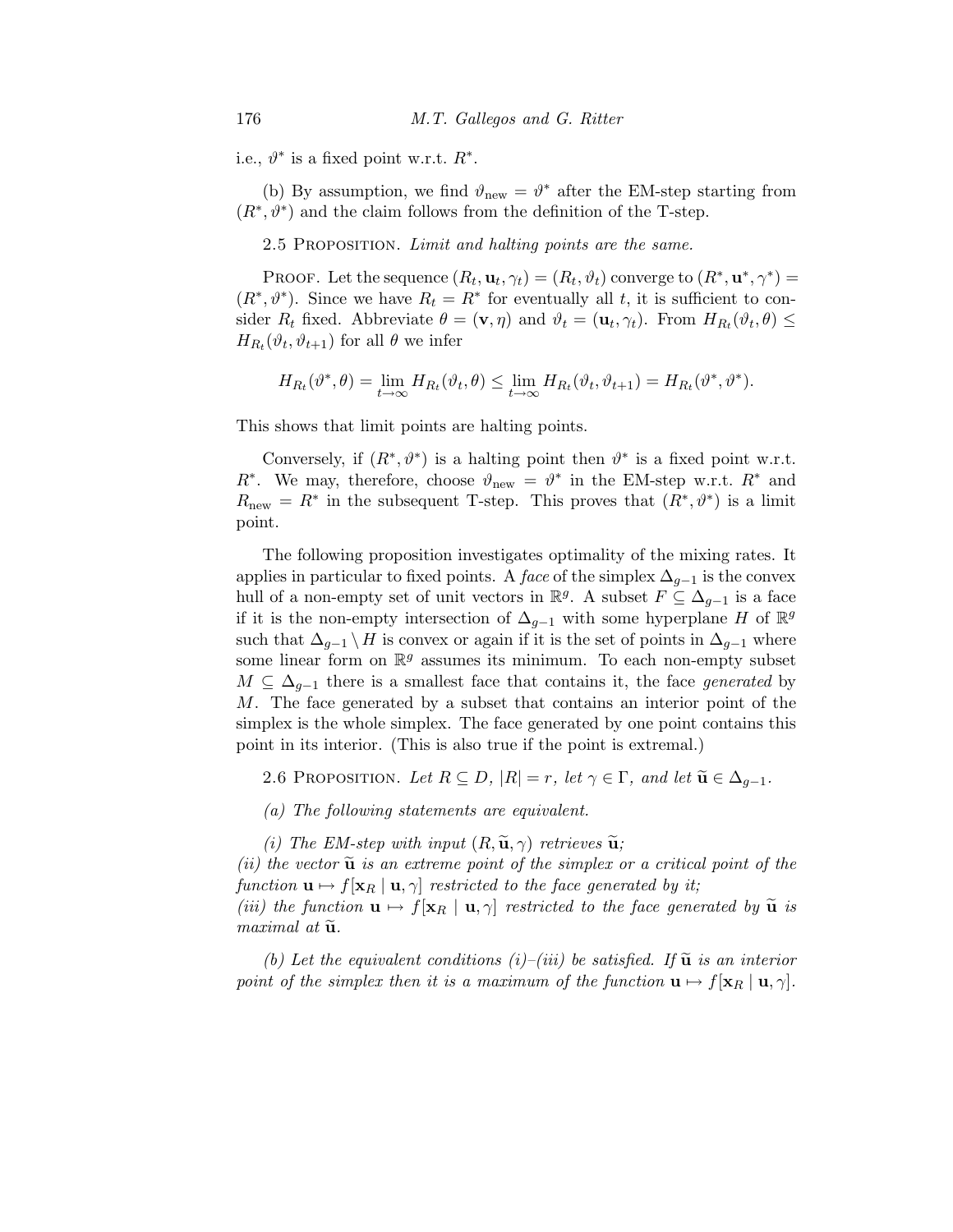*If, moreover, the* g *vectors*

$$
(f_{\gamma_1}(x))_{x \in R}, \ldots, (f_{\gamma_g}(x))_{x \in R}
$$

*are affine independent then it is the only maximum.*

*(c) Any fixed point*  $(\widetilde{u}, \gamma)$  *w.r.t.* R *satisfies the equivalent conditions in (a).*

PROOF. Part (a) is immediate if  $\tilde{u}$  is extremal. Otherwise, assume without loss of generality  $\tilde{u}_g \neq 0$ , let F be the face generated by  $\tilde{u}_i$ , and let we be returned from the E-step with input  $(R, \tilde{u}, \gamma)$ . Since  $f_{\gamma_j}(x) > 0$  by general assumption, the partial derivative of the function

$$
F \to \mathbb{R}, \quad \mathbf{u} \mapsto \ln f[\mathbf{x}_R \mid \mathbf{u}, \gamma] = \sum_{x \in R} \ln \Big[ \sum_{j \neq g} u_j f_{\gamma_j}(x) + \big(1 - \sum_{j \neq g} u_j\big) f_{\gamma_g}(x) \Big],
$$

w.r.t.  $j \neq g$  such that  $\widetilde{u}_j \neq 0$  shows that  $\widetilde{u}_j$  is critical if and only if  $\widetilde{w}_j(R) =$ const  $\cdot \tilde{u}_j$  for all j. The equivalence of (i) and (ii) now follows from  $u_{\text{new},j} =$  $\widetilde{w}_i(R)/r$ .

In view of the implication (ii) $\Rightarrow$ (iii) note that

$$
\ln f[\mathbf{x}_R | \theta] = \sum_{x \in R} \ln \sum_j u_j f_{\gamma_j}(x)
$$

is of the form  $\sum_{x\in R} \ln(A\mathbf{u})_x$  with  $A_{x,j} = f_{\gamma_j}(x)$ . Assertion (iii) now follows from concavity A.1 (a) of this function restricted to the mixing parameters and from (ii). The sense (iii) $\Rightarrow$ (ii) is plain.

(b) If  $\tilde{u}$  is an interior point then the face generated by it is the whole simplex and the first claim follows from (a). The second claim follows from Lemma  $A.1(b)$ .

(c) Let  $\tilde{\mathbf{w}}$  be defined by  $(\tilde{u}, \gamma)$  and let  $(u_{\text{new}}, \gamma_{\text{new}})$  be the parameters after an EM-step starting from  $(\tilde{u}, \gamma)$ . Since both pairs maximize  $Q_R((\tilde{u}, \gamma), \cdot)$  and since  $\widetilde{w}_i(R) = ru_{\text{new},i}$ , Eq. (1.5) shows

$$
r \sum_{j} u_{\text{new},j} \ln u_{\text{new},j} + \sum_{j} \sum_{x \in R} \widetilde{w}_{j}(x) \ln f_{\gamma_{\text{new},j}}(x) = r \sum_{j} u_{\text{new},j} \ln \widetilde{u}_{j} + \sum_{j} \sum_{x \in R} \widetilde{w}_{j}(x) \ln f_{\gamma_{j}}(x).
$$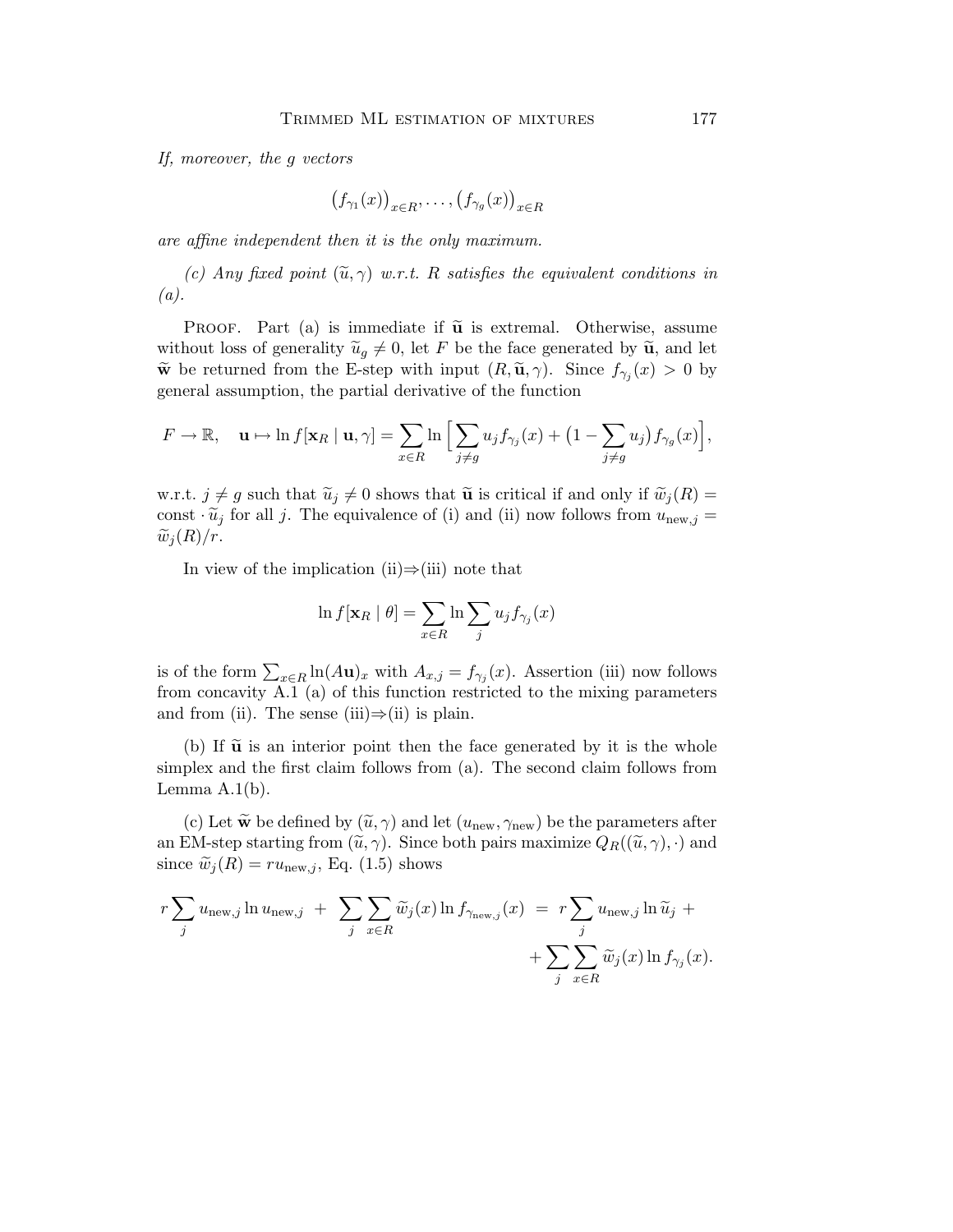The likelihood grows with the EM-step, hence

$$
\sum_j u_{\text{new},j} \ln u_{\text{new},j} \le \sum_j u_{\text{new},j} \ln \widetilde{u}_j
$$

and the entropy inequality shows  $u_{\text{new}} = \tilde{u}$ , i.e., (a)(i).

Our next proposition discusses the population parameters and the set of retained observations of a halting point.

2.7 PROPOSITION. Let  $(R^*, u^*, \gamma^*)$  be a halting point of the EMT-step.

*(a)* Assume that  $\Gamma$  *is an open subset of some Euclidean space, that*  $f_{\gamma}(x)$ *is differentiable w.r.t.* γ *for all* x*, and that the (conditional) Kullback-Leibler divergence*  $D_R(\vartheta, \theta) = D(\nu_{\vartheta}[\cdot \mid \Phi = \mathbf{x}_R], \nu_{\theta}[\cdot \mid \Phi = \mathbf{x}_R])$  *is differentiable w.r.t.*  $\theta$  *at each point of the diagonal*  $\theta = \vartheta$  *for all R. Then*  $\gamma^*$  *is a critical point of the function*  $\gamma \mapsto f[\mathbf{x}_{R^*} \mid \mathbf{u}^*, \gamma]$ *.* 

(b)  $R^*$  is consistent with the output  $(\mathbf{u}_{new}, \gamma_{new})$  of the EM-step starting *from*  $(R^*, \mathbf{u}^*, \gamma^*)$ *.* 

PROOF. Let  $\vartheta^*$  and  $\vartheta_{\text{new}}$  be as defined at the beginning of the proof of Proposition 2.4. From that proposition, we know already that  $\vartheta^*$  is a fixed point w.r.t.  $R^*$ . The point  $\mathbf{u}^*$  is interior to the face F generated by it. Therefore,  $\vartheta^*$  lies in the interior of  $F \times \Gamma$ . The fixed point  $\vartheta^*$  maximizes the H-functional  $\theta \mapsto H_{R^*}(\theta^*, \theta)$  and minimizes the (conditional) Kullback-Leibler divergence  $\theta \mapsto D_{R^*}(\theta^*, \theta)$  since it vanishes there. By interiority of  $\vartheta^*$ , the gradients of both functions restricted to  $F \times \Gamma$  vanish at this point. Thus, the gradient of the restriction to  $F \times \Gamma$  of the observed log-likelihood

$$
\theta \mapsto \ln f[\mathbf{x}_{R^*} \mid \theta] = H_{R^*}(\vartheta^*, \theta) + D_{R^*}(\vartheta^*, \theta),
$$

too, vanishes at  $\vartheta^*$ , this representation being valid at least near  $\theta = \vartheta^*$ . This completes Claim (a).

Claim (b) follows directly from the estimate  $f[\mathbf{x}_{R_{\text{new}}} | \vartheta_{\text{new}}] = f[\mathbf{x}_{R^*}]$  $\vartheta^* \leq f[\mathbf{x}_{R^*} | \vartheta_{\text{new}}].$ 

The EMT algorithm often converges. The following corollary, a consequence of Propositions  $2.5 - 2.7$ , summarizes properties of the limit.

2.8 Corollary. *Let the assumptions of Proposition 2.7 (a) hold and assume that the sequence of successive outputs of the EMT algorithm converges with limit*  $(R^*, u^*, \gamma^*)$ *. Then Propositions 2.6(b), (c) and 2.7(a), (b) apply to*  $(R^*, \mathbf{u}^*, \gamma^*)$ *.*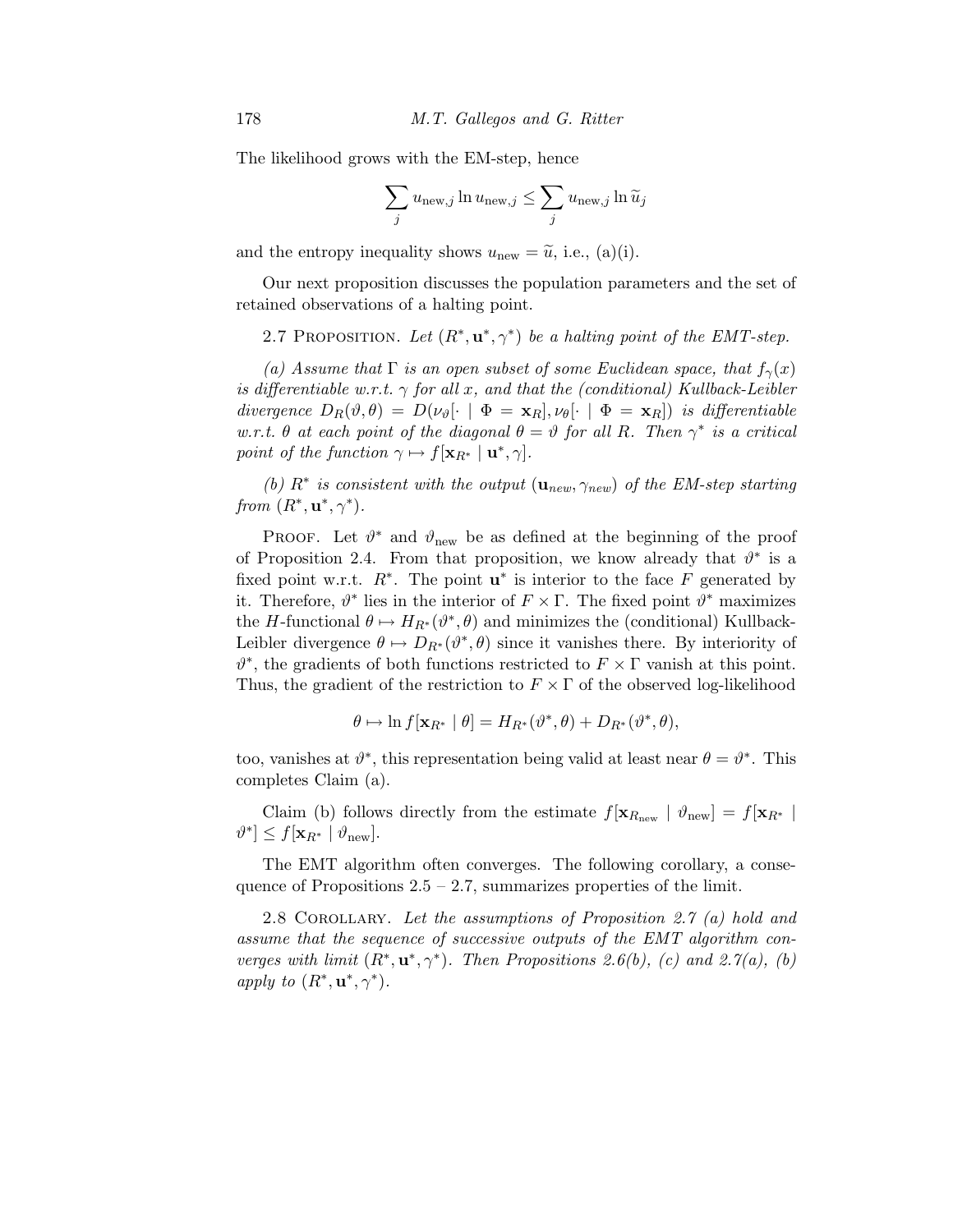| log-likelihood |                                 | m                            |         |
|----------------|---------------------------------|------------------------------|---------|
| $-8.39821$     | 0.5, 0.25, 0.25                 | $-3.00000, 2.07741, 3.92258$ | 0.57442 |
| $-8.44833$     | 0.5, 0.5 – $\alpha$ , $\alpha$  | $-2.99999, 2.99999, 2.99999$ | 1.00007 |
| $-10.2809$     | $1-\alpha-\beta, \alpha, \beta$ | 0, 0, 0                      | 10      |

Table 1: Halting points for the data set  $-4, -2, 2, 4$  and the homoscedastic normal model with three components.

2.9 REMARKS. (a) In general, the trimmed likelihood function has several or many local maxima. Here is a simple, one-dimensional, normal example with an infinite number of halting points. The data set consists of the four points  $-4, -2, 2, 4$ . It has two obvious clusters. Running the EM algorithm (no outliers) with the homoscedastic model and  $g = 3$  we find the halting points shown in Table 1. The first is the global maximum. It essentially uses the two negative observations for one component and each of the two positive ones for the remaining components. The second line represents a continuum of halting points corresponding to the natural solution with two components and means close to  $-3$  and 3. One of the components is split in two very similar parts. These halting points lie in a region that is very flat in two directions, two eigenvalues of the Hessian being close to zero. The last line describes a two-dimensional manifold of halting points with equal log-likelihoods. The positive semi-definite Hessian is the same at each point and has four vanishing eigenvalues. In the first line, the mixing rates are unique by Proposition 2.6(b). Each of the first two lines induces a number of symmetrical, equivalent solutions.

(b) Modifications to the M-step are possible. It is not necessary to go to the maximum in the M-step. Each improvement in the M-step or in the T-step improves the observed likelihood.

(c) If  $\Gamma$  is not open as required in Proposition 2.7(a) and if  $\gamma^*$  is at the boundary of  $\Gamma$  then it is only true that *directional* derivatives of  $\gamma \mapsto f[\mathbf{x}_{R^*}]$  $\mathbf{u}^*, \gamma$  at  $\gamma^*$  must be  $\leq 0$  in all interior directions.

(d) There are the following relationships between the various interesting parameters.

optimal limit halting critical 2.3 fixed 2.5 2.4 2.6,2.7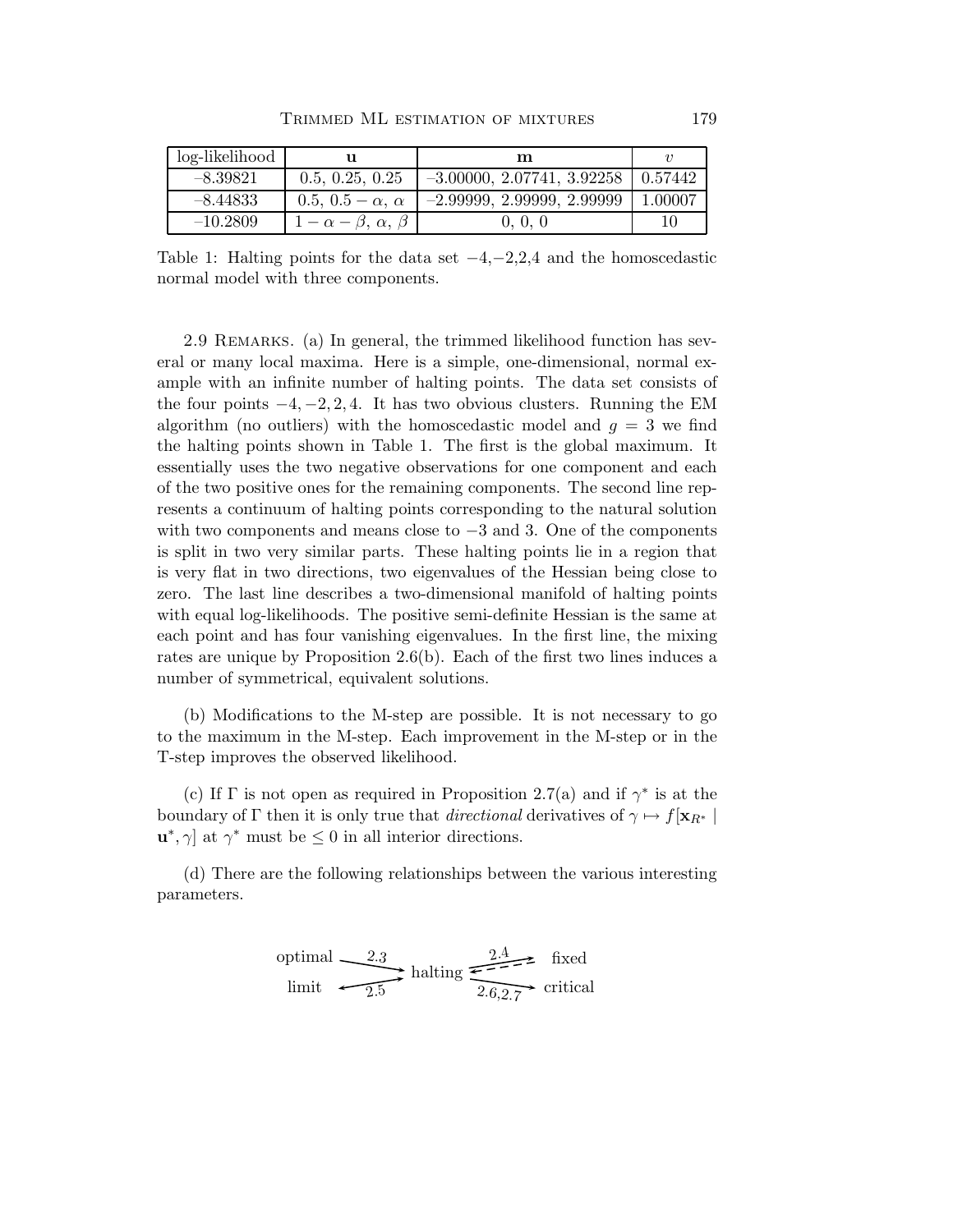2.10 Normal components. In the normal case,  $E = \mathbb{R}^d$  is d-dimensional Euclidean space so that  $D \subseteq \mathbb{R}^{nd}$ . The symbol  $N_{m,V}$  designates the dvariate normal distribution with mean  $m$  and covariance matrix  $V$  and also its Lebesgue density. The normal model is characterized by  $\gamma = (\mathbf{m}, \mathbf{V})$ ,  $\mathbf{m} =$  $(m_1,\ldots,m_q),$   $\mathbf{V}=(V_1,\ldots,V_q),$  and the trimmed likelihood (2.2) becomes the *trimmed normal-mixture likelihood*

$$
f[\mathbf{x}_R \mid \mathbf{u}, \mathbf{m}, \mathbf{V}] = \prod_{x \in R} \sum_{j=1}^g u_j \mathbf{N}_{m_j, V_j}(x).
$$
 (2.3)

In the homoscedastic case,  $V_1 = \cdots = V_q = V$ , and the HDBT-constrained heteroscedastic case is characterized by  $\mathbf{V} \in \mathcal{V}_c$  with  $c < 1$ .

Besides the *full* model, two submodels specified by shape and orientation of the populations are customary in each of the two cases, *diagonal* covariance matrices  $V_j = \text{diag}(v_{j,1},\ldots,v_{j,d})$  and *spherical* covariance matrices  $V_j =$  $v_jI_d$ .

We make the *standard assumption* that the data points D are in *general position*. This concept has different meanings for the three normal sub-populations mentioned above. In the spherical case it means pairwise difference of all data points, in the diagonal case pairwise difference of all d entries of any two data points, and in the full case affine independence of any  $k \leq d+1$  points in D. We also assume throughout  $r \geq gd+1$  in the "full" case and  $r \geq g+1$  in the "diagonal" and "spherical" cases.

We have to introduce some notation. Given a subset  $T \subseteq D$ , the symbols  $\overline{x}_T$ ,  $W_T$ , and  $S_T$  designate the *sample mean vector*, the *SSP matrix*, and the *scatter matrix* of T, respectively. We also need *weighted* analogs of these statistics w.r.t. a weight vector  $w = (w(x))_{x \in T}$  of real numbers  $w(x) \geq 0$ (in most cases  $w = w_j$ , the j'th column in a stochastic weight matrix  $\mathbf{w} =$  $(w_j(x))_{x \in T, j \in 1..g}, \sum_j w_j(x) = 1$  for all  $x \in T$ ). Writing  $w(T) = \sum_{x \in T} w(x)$ , cf. the definition after Eq. (1.7), we define them, respectively, as

$$
\overline{x}_T(w) = \frac{1}{w(T)} \sum_{x \in T} w(x)x \quad (= 0, \text{ if } w(T) = 0),
$$
  

$$
W_T(w) = \sum_{x \in T} w(x)(x - \overline{x}_T(w))(x - \overline{x}_T(w))^T, \text{ and}
$$
  

$$
S_T(w) = \frac{1}{w(T)} W_T(w) \quad (= I_d, \text{ if } w(T) = 0).
$$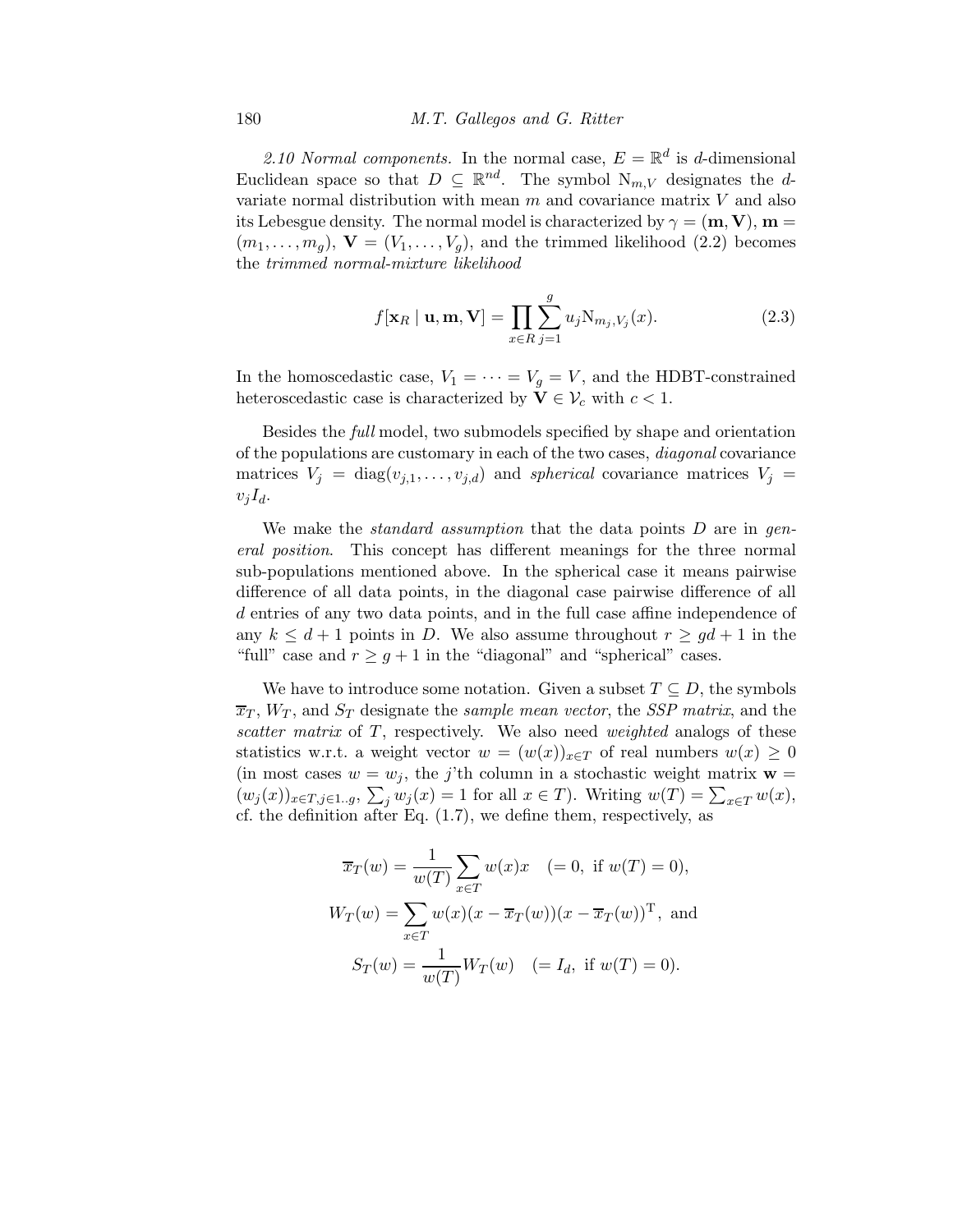The *pooled weighted SSP matrix* and the *pooled weighted scatter matrix* w.r.t. a stochastic weight matrix w are, respectively,

$$
W_T(\mathbf{w}) = \sum_j W_T(w_j) \text{ and } S_T(\mathbf{w}) = \frac{1}{|T|} W_T(\mathbf{w}).
$$

If weights are binary then  $\bf{w}$  defines in a natural way a partition of  $T$  and  $W_T(\mathbf{w})$  and  $S_T(\mathbf{w})$  reduce to the ordinary pooled quantities.

We will repeatedly use the MAP partition  $\{T_1,\ldots,T_g\}$  of some subset  $T \subseteq D$  w.r.t. some stochastic weight matrix  $\mathbf{w} = (w_j(x))_{x \in T, j \in 1..g}$ :  $x \in$  $T_{\ell} \Leftrightarrow \ell = \operatorname{argmax}_{j} w_{j}(x)$ . The obvious estimate

$$
w_j(x) \ge 1/g \quad \text{for all } x \in T_j \tag{2.4}
$$

and Steiner's formula A.3 imply for all j

$$
W_T(w_j) \succeq \sum_{x \in T_j} w_j(x) (x - \overline{x}_T(w_j)) (x - \overline{x}_T(w_j))^{\mathrm{T}} \succeq \frac{1}{g} W_{T_j}.
$$
 (2.5)

*2.11 The M-step in the constrained normal cases.* As with all distributional models, the optimal mixing rates  $u_j$  in the M-step can be directly computed by the analytical expression  $(1.7)$  applied with R instead of D. A routine argument using Steiner's identity A.3 shows that, with the notation above, the estimates of the location parameters in the M-step with input w and R are in all cases

$$
m_j = \overline{x}_R(w_j). \tag{2.6}
$$

In the *homoscedastic*, normal case,  $c = 1$ , the estimate of the common scale parameter  $V$ , too, can be represented in closed form in the M-step. Normal estimation theory shows that the minimizer of the scale parameter given  $R$ and w is here

$$
V = S_R(\mathbf{w}) \text{ (full)}, \quad v_k = V(k, k) \text{ (diagonal)}, \quad v = \frac{1}{d} \sum_k v_k \text{ (spherical)},
$$
\n
$$
(2.7)
$$

 $k \in 1...d$ . Furthermore, the trimmed likelihood  $(2.3)$  of a fixed point  $(\mathbf{u}^*, \mathbf{m}^*, V^*)$  w.r.t. R of the homoscedastic EM algorithm assumes the form

$$
\ln f[\mathbf{x}_R \mid \mathbf{u}^*, \mathbf{m}^*, V^*] = c_{d,r} + r \sum_{j=1}^g u_j^* \ln u_j^* - \sum_{j=1}^g \sum_{x \in R} w_j(x) \ln w_j(x) - \frac{r}{2} \ln \det V^*,
$$
\n(2.8)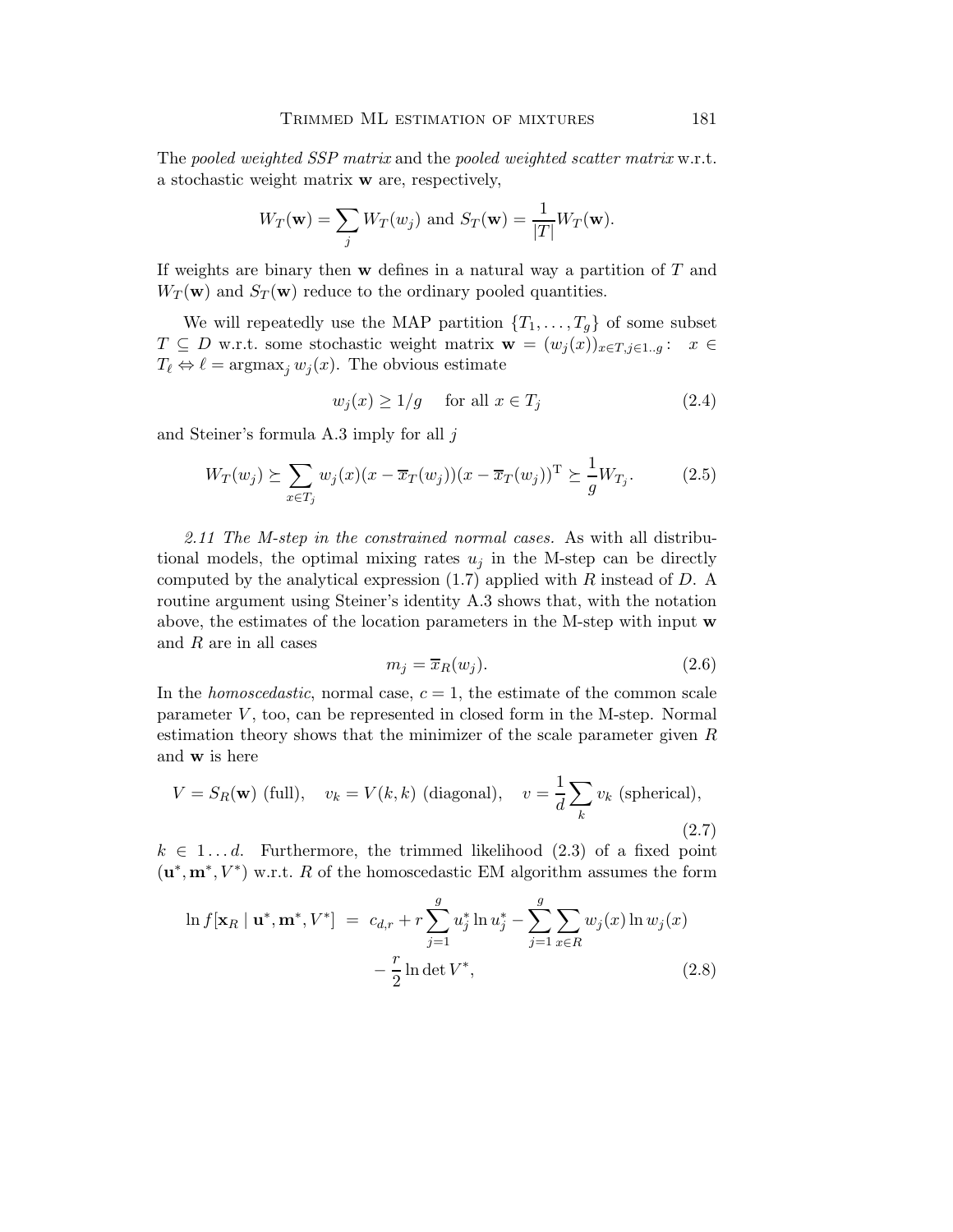with  $c_{d,r} = -\frac{dr}{2}$  $\frac{dr}{2}(1+\ln 2\pi)$  and  $w_{\ell}(x) = \frac{u_{\ell}^{*}N_{m_{\ell}^{*},V^{*}}(x)}{\sum_{i=1}^{g}u_{i}^{*}N_{m^{*},V^{*}}(x)}$  $\frac{\sum_{j=1}^g u_j^* \mathcal{N}_{m_j^*}, V^*(x)}{\sum_{j=1}^g u_j^* \mathcal{N}_{m_j^*}, V^*(x)}$ . Just insert  $\mathbf{m}^*$ and  $V^*$  from Eqs. (2.6) and (2.7), respectively, into Lemma A.2, note that  $w_{\ell}(R) = ru_j^*$ , see Proposition 2.6(c), and apply standard matrix analysis. The equality applies in particular to any halting point  $(R, \mathbf{u}^*, \mathbf{m}^*, V^*)$  of the EMT algorithm, see Proposition 2.4(a).

The HDBT-*constrained heteroscedastic* case is less obvious. The routine argument above shows that the parameter  $V \in \mathcal{V}_c$  returned from the M-step with input **w** is the solution to the minimization problem

$$
\underset{\mathbf{V}\in\mathcal{V}_c}{\text{argmin}} \sum_j w_j(R) \Big( \ln \det V_j + \operatorname{tr} S_R(w_j) V_j^{-1} \Big). \tag{2.9}
$$

However, for  $c < 1$ , we do not know a representation of the  $V_i$ 's as in the homoscedastic formulae  $(2.7)$ . In general, it depends on the unknown constant c which must be estimated. We will deal with this question in Section 2.14 using free, i.e., *unconstrained, local minima*. The estimates of the scale parameters in the *free heteroscedastic* case are known to be

$$
V_j = S_R(w_j) \quad \text{(full)}, \quad v_{j,k} = V_j(k,k) \quad \text{(diagonal)}, \quad v_j = \frac{1}{d} \sum_k v_{j,k} \quad \text{(spherical)}, \quad \text{(2.10)}
$$

 $j \in 1...g, k \in 1...d$ . The equivalent to Eq. (2.8) for a *free* fixed point  $(\mathbf{u}^*, \mathbf{m}^*, \mathbf{V}^*)$  w.r.t. R is

$$
\ln f[\mathbf{x}_R \mid \mathbf{u}^*, \mathbf{m}^*, \mathbf{V}^*] = c_{d,r} + r \sum_{j=1}^g u_j^* \ln u_j^* - \sum_{j=1}^g \sum_{x \in R} w_j(x) \ln w_j(x) - \frac{r}{2} \sum_j u_j^* \ln \det V_j^*
$$

where, w is the matrix of posterior probabilities defined by Eq.  $(1.6)$  for  $\mathbf{u}^*$ and  $\gamma = (\mathbf{m}^*, \mathbf{V}^*).$ 

It depends on the situation, whether constraints between mixture components such as the HDBT constraints (1.1) should be used in the M-step. If constraints are *unknown* (e.g., an unknown constant c in  $(1.1)$ ) then we recommend free parameter estimation in the M-step resorting to Section 2.14 in order to estimate the HDBT ratio together with the mixture. If constraints are *known* and if there is a computationally efficient way of computing the constrained maximum in the M-step then use them. An example is the homoscedastic normal model where the estimate of the covariance matrix is the pooled weighted SSP matrix given by Eq. (2.7). If they are known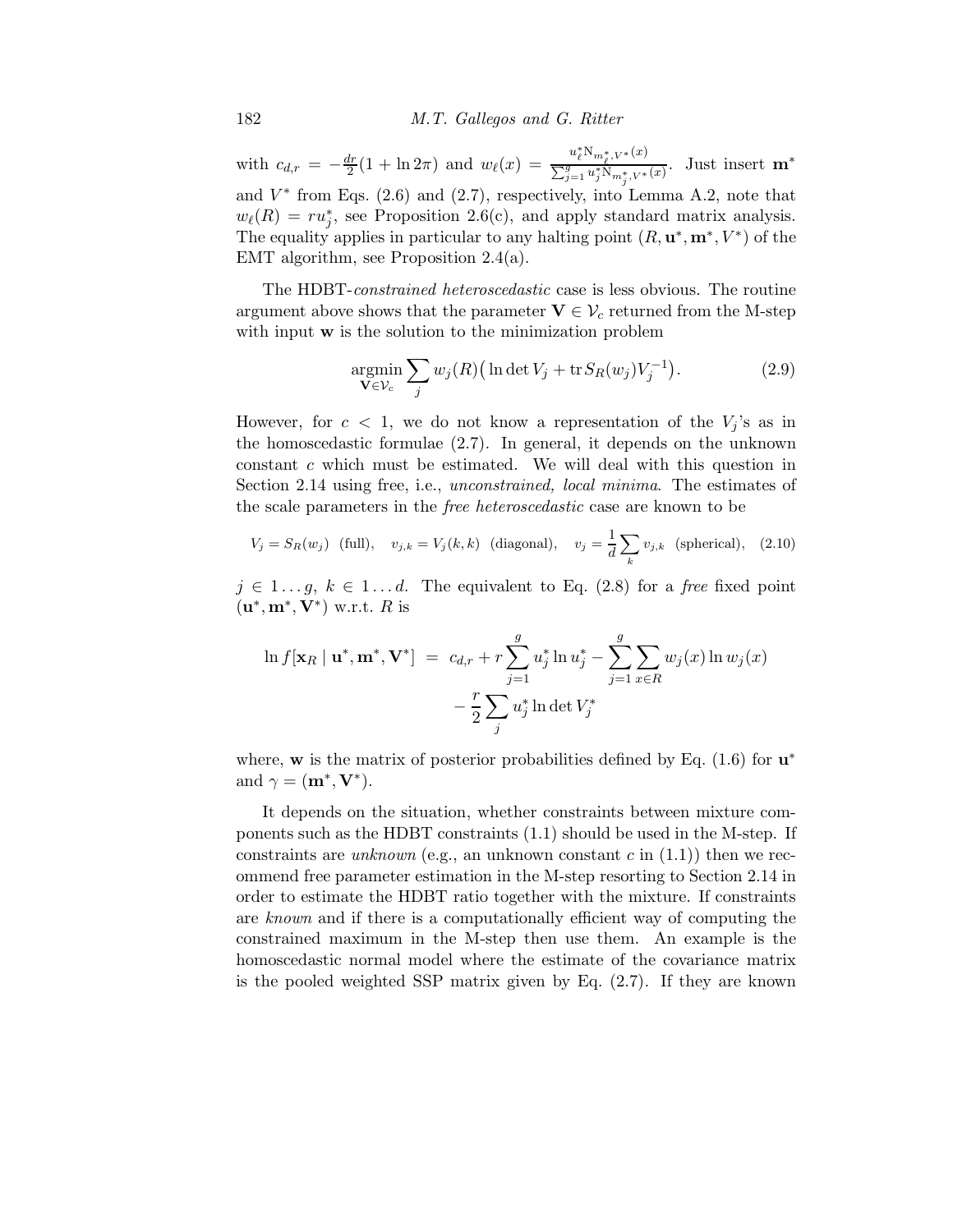but there is no computationally efficient method for constrained parameter estimation then we recommend to disregard the known constraints in the M-step and to use from all replications the largest local maximum that satisfies the constraints. This avoids universal optimization paradigms such as gradient descent, the Metropolis algorithm, etc. which would lead to very slow overall algorithms.

The following lemma is crucial for our theoretical analyses. It makes up for the missing representation of the minimizer of (2.9).

2.12 LEMMA. Let  $R$  be some data set in  $\mathbb{R}^d$  of cardinality  $r$  and let  $\mathbf{V} \in \mathcal{V}_c$ .

(a) With 
$$
w_{\ell}(x) = \frac{u_{\ell}N_{m_{\ell},V_{\ell}}(x)}{\sum_{j=1}^{g} u_j N_{m_j,V_j}(x)}, x \in R, 1 \leq \ell \leq g
$$
, we have for all j  
\n
$$
2\ln f[\mathbf{x}_R \mid \mathbf{u}, \mathbf{m}, \mathbf{V}] \leq -r \ln \det 2\pi c V_j - c \operatorname{tr} W_R(\mathbf{w}) V_j^{-1}.
$$

*(b)* If  $|R \cap D| \geq qd + 1$  *and if* D *is in general position, there is a constant*  $K > 0$  *that depends only on* D *such that, for all j,* 

$$
2\ln f[\mathbf{x}_R \mid \mathbf{u}, \mathbf{m}, \mathbf{V}] \le -r \ln \det 2\pi c V_j - cK \operatorname{tr} V_j^{-1}.
$$
 (2.11)

PROOF. (a) By Lemma A.2, the HDBT constraints, and Steiner's formula A.3 we have

$$
2\ln f[\mathbf{x}_R \mid \mathbf{u}, \mathbf{m}, \mathbf{V}] \le 2 \sum_{\ell} \sum_{x \in R} w_{\ell}(x) \ln N_{m_{\ell}, V_{\ell}}(x)
$$
  
= 
$$
- \sum_{\ell} \sum_{x \in R} w_{\ell}(x) \left( \ln \det 2\pi V_{\ell} + (x - m_{\ell})^{\mathrm{T}} V_{\ell}^{-1} (x - m_{\ell}) \right)
$$
  

$$
\le - \sum_{\ell} \sum_{x \in R} w_{\ell}(x) \left( \ln \det 2\pi c V_{j} + c(x - m_{\ell})^{\mathrm{T}} V_{j}^{-1} (x - m_{\ell}) \right)
$$
  
= 
$$
- r \ln \det 2\pi c V_{j} - c \operatorname{tr} \sum_{\ell} \sum_{x \in R} w_{\ell}(x) (x - m_{\ell}) (x - m_{\ell})^{\mathrm{T}} V_{j}^{-1}
$$
  

$$
\le - r \ln \det 2\pi c V_{j} - c \operatorname{tr} W_{R}(\mathbf{w}) V_{j}^{-1}.
$$

(b) Let  $\{R_1,\ldots,R_g\}$  be the MAP partition of R w.r.t. w in (a). By assumption on  $|R \cap D|$  there is a subset  $R_{\ell}$  that contains at least  $d+1$ elements of D. By general position,  $W_{R_{\ell}}$  is regular and, by Eq. (2.5),  $W_R(\mathbf{w}) \succeq W_{R,\ell}(\mathbf{w}) \succeq \frac{1}{g} W_{R_\ell} \succeq K I_d$  with some constant  $K > 0$  that depends only on D. The claim therefore follows from (a).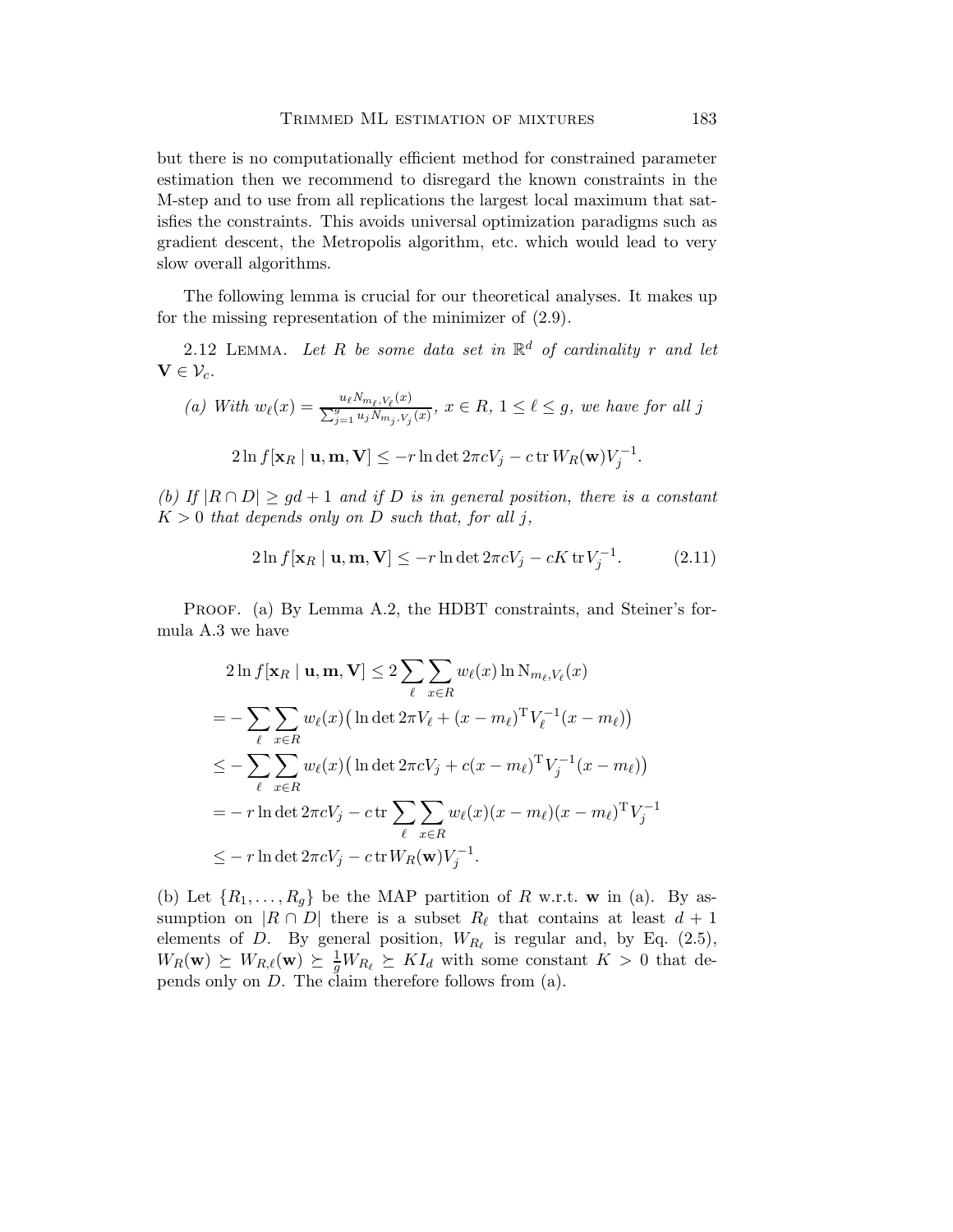We next show that an m.l.e. for the trimmed, constrained normal model exists.

2.13 Proposition. *If* D *and* r *satisfy the standard assumptions made in Section 2.10 then the HDBT-constrained trimmed normal-mixture likelihood* (2.3) *possesses a maximum w.r.t.* R, **u**, **m**, and  $V \in V_c$ .

PROOF. We prove the existence of a maximum for every subset  $R \subseteq D$ . Let us first show that it is sufficient to consider mean values  $m_j$  in the convex hull conv R. Let  $V_j \in \text{PD}(d)$ ,  $m \in \mathbb{R}^d \setminus \text{conv } R$ , and let  $m'$  be the Euclidean projection of  $V_j^{-1/2}m$  on the compact, convex set  $V_j^{-1/2}$  $\int_{j}^{-1/2}$  conv R. Then  $V_j^{1/2}m' \in \text{conv } R$  and we have for  $x \in R$ 

$$
(x - V_j^{1/2}m')^{\mathrm{T}} V_j^{-1} (x - V_j^{1/2}m') = ||V_j^{-1/2}x - m'||^2
$$
  

$$
< ||V_j^{-1/2}(x - m)||^2
$$
  

$$
= (x - m)^{\mathrm{T}} V_j^{-1} (x - m).
$$

In view of the trimmed normal likelihood (2.3), this proves the first claim.

Now fix  $R$  and apply Lemma 2.12(b). The well-known behavior of the upper bound (2.11) as a function of  $V_j$  and the HDBT constraints imply that the mixture likelihood vanishes at the boundary of  $PD(d)^g$  uniformly for all u and m. The proposition follows since there are only finitely-many sets R.

We call the maximizing parameters  $R^*$ ,  $\mathbf{u}^*$ ,  $\mathbf{m}^*$ ,  $\mathbf{V}^* \in \mathcal{V}_c$  for any constant c the *Maximum Trimmed Normal Likelihood Estimates*, (normal MTLE's). Note that the expression "normal MTLE" includes in the present paper the HDBT constraints.

*2.14 The favorite solution: estimation of the HDBT ratio and of the numbers of outliers and components.* We next use the parameters  $r$  ang  $g$ appearing in the trimmed likelihood (2.2) and in the EMT-step 2.2 together with the HDBT ratios  $(1.2)$  of limit points of the EMT algorithm in order to estimate the unknown numbers of outliers and components, an HDBT constraint, and the mixture. Let us first determine a constant  $c$  together with a solution keeping r and g fixed. Hathaway (1985) states that the *HDBTconstrained* m.l.e. consistently estimates the parameters of the mixture if their HDBT ratio exceeds the constant  $c$ . Unfortunately, application of his theorem requires this constant. What is more, constrained optima are not easily computed although any free halting point (2.10) that satisfies the HDBT constraints is a constrained halting point. We, therefore, rather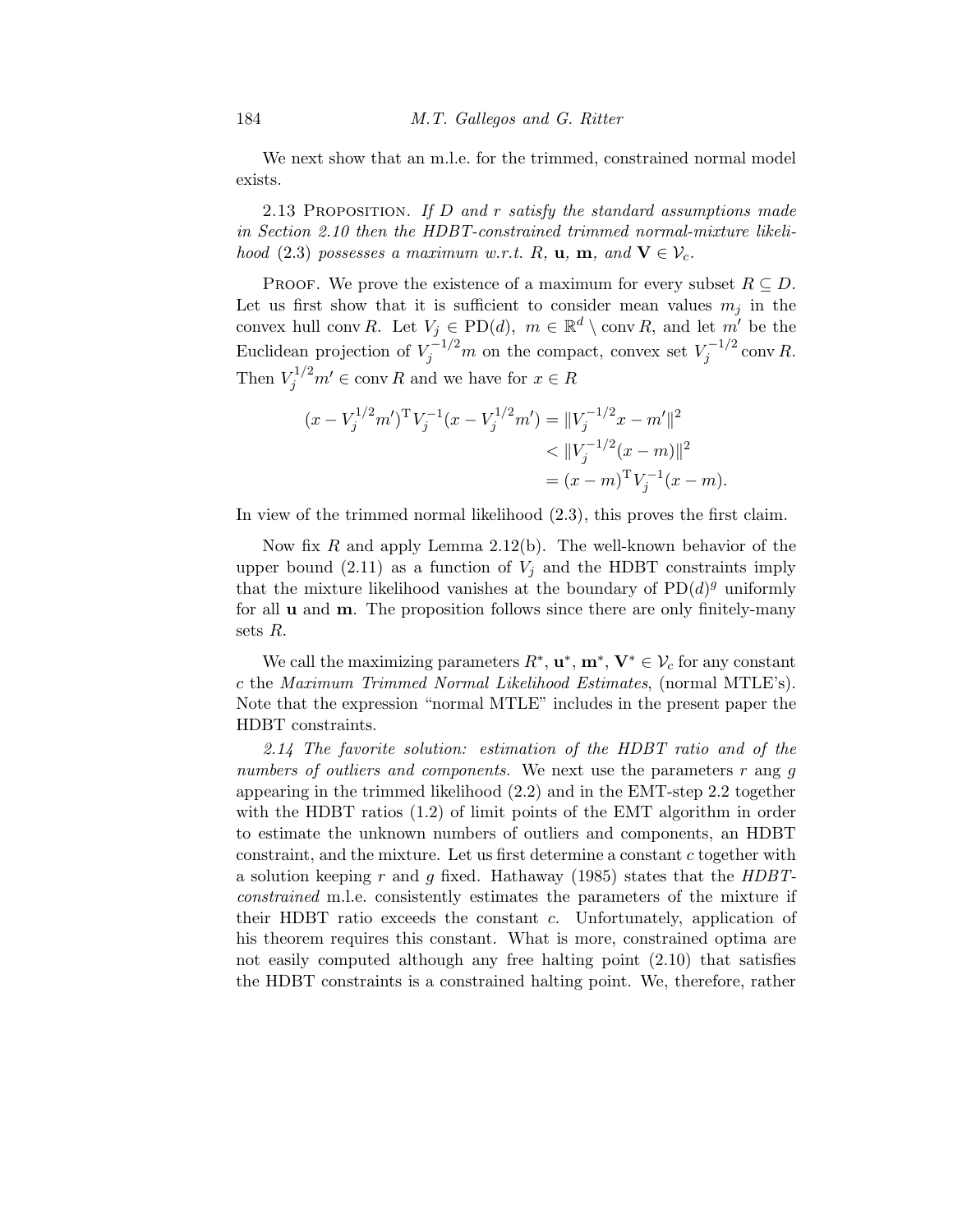recur to the theorems of Peters and Walker (1978) and Kiefer (1978). Their results say that a strongly consistent *free* local maximum of the trimmed likelihood (2.2) exists and this is what we seek. Often, it is not the largest one, see Section 2.14. Selecting it from all local maxima needs a further assumption.

As already stated in the introduction, we expect the sizes and shapes of the scale parameters not to deviate excessively from each other. In most normal cases it is not only good *fit*, i.e., a large trimmed likelihood, but also sufficient *balance*, i.e., a large value of the HDBT ratio (1.2) that characterizes a reasonable solution. We wish to find the best-fitting among the well-balanced solutions. In order to solve this *biobjective optimization* problem, we propose the following graphical procedure which was introduced by Gallegos and Ritter (2009) in the related context of statistical clustering. We replicate the algorithm starting from many different randomly or expediently generated parameters in order to find a good number of (unconstrained) local maxima. One of them is the favorite solution. In order to select it, we create a negative double-logarithmic plot of the HDBT ratios of their covariance matrices vs. their likelihoods. The left and lower parts of the convex hull of all points often form a knee. The extreme points close to its bend are candidates for the favorite solution. Sometimes this solution is even unique. The plot provides also some guidance about the number of replications needed: run the EMT algorithm until the convex hull has stabilized.

The favorite solution can be detected with the aid of a criterion. Since it belongs to an extreme point in the left lower part of the convex hull of the plot, it is found by touching the point set in the plot from below with a supporting line of (non-unique) negative slope. A suitable slope depends on the data set. Let  $(-\sigma, 1)$ ,  $\sigma > 0$ , be a vector in the direction of the support line pointing northwest. The graphical method is equivalent to maximizing the criterion

$$
\log f[\mathbf{x}_{R^*} \mid \mathbf{u}^*, \mathbf{m}^*, \mathbf{V}^*] + \sigma \log r_{\text{HDBT}}(\mathbf{V}^*)
$$
\n(2.12)

w.r.t. all limit points  $(R^*, u^*, m^*, V^*)$  of the EMT algorithm. In the homoscedastic case, the theoretical HDBT ratio is 1 and the second term is omitted in criterion (2.12).

By way of illustration, Figure 1 shows a data set of 20 points sampled from the normal mixture  $\frac{1}{2}N_{-2e_1,I_2} + \frac{1}{2}N_{2e_1,I_2}$ ,  $e_1 = (1,0)$ . The framed threepoint constellation defines one component of the largest local maximum of the (unconstrained) likelihood function for  $r = n$ ,  $g = 2$ ; see also the caption.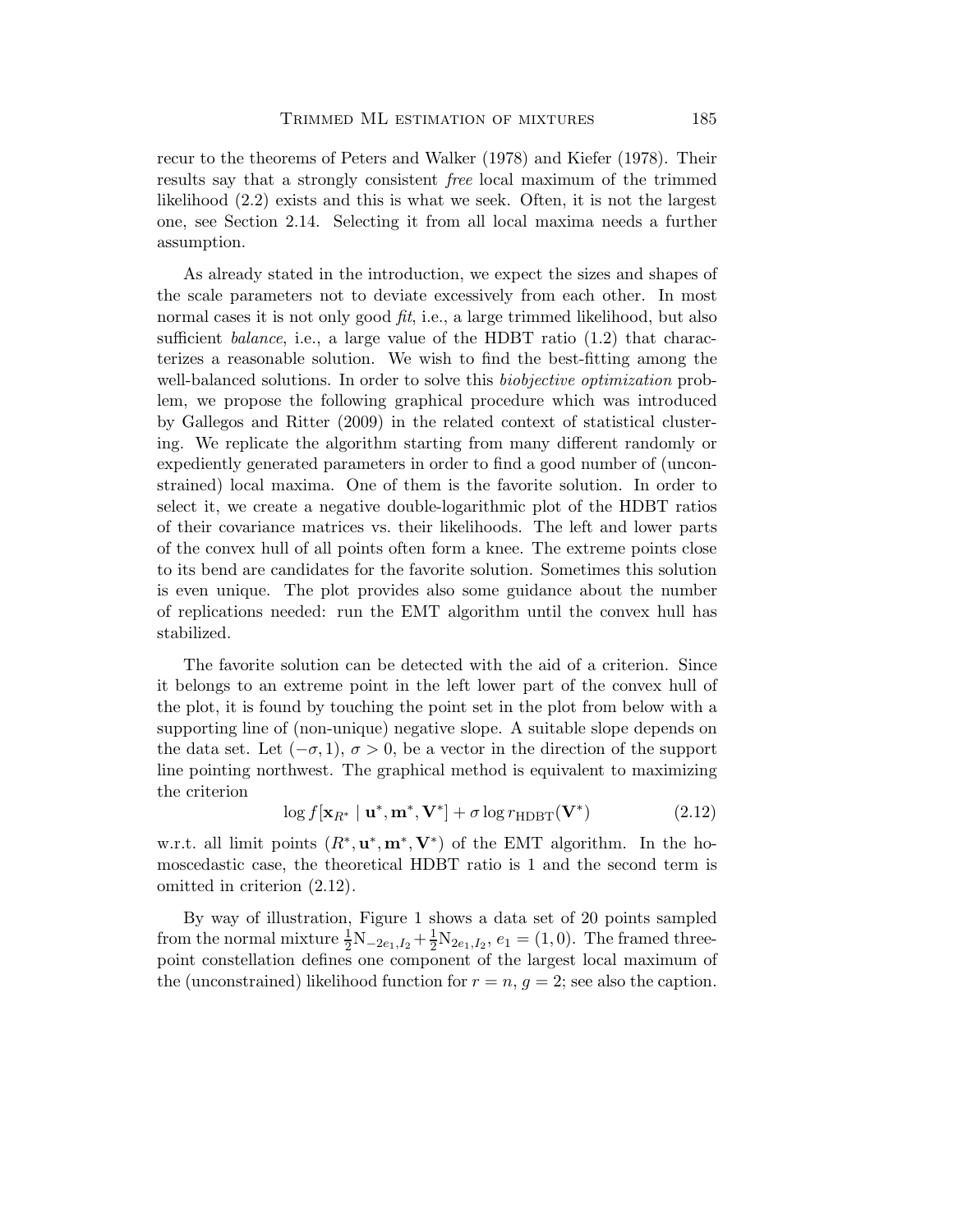

b

b

Figure 1: A synthetic data set of 20 points randomly sampled from the normal mixture  $\frac{1}{2}N_{-2e_1,I_2} + \frac{1}{2}N_{2e_1,I_2}$ . There are no outliers. The framed point triple generates one of the two components of the solution with the smallest local minimum of the negative log-likelihood. It is 60.93 whereas that of the favorite local minimum close to the sampling distribution is  $65.93$ . The HDBT ratio  $(1.2)$  of the former is as small as  $1/66,562$  whereas that of the latter is  $1/1.71$ .

b

b



Figure 2: Synthetic data set of Fig. 1: Negative double-logarithmic HDBT-ratiolikelihood plot for a number of local minima with two components and no discarded elements. The favorite solution close to the sampling distribution is encircled.

This solution, however, is undesirable. Figure 2 shows the negative doublelogarithmic HDBT-ratio-likelihood plot. The favorite solution close to the sampling population is the best-fitting among the well-balanced ones. Its estimated parameters are  $u_1 = 0.501$ ,  $u_2 = 0.499$ ,  $m_1 = (2.039, -0.790)$ ,  $m_2 =$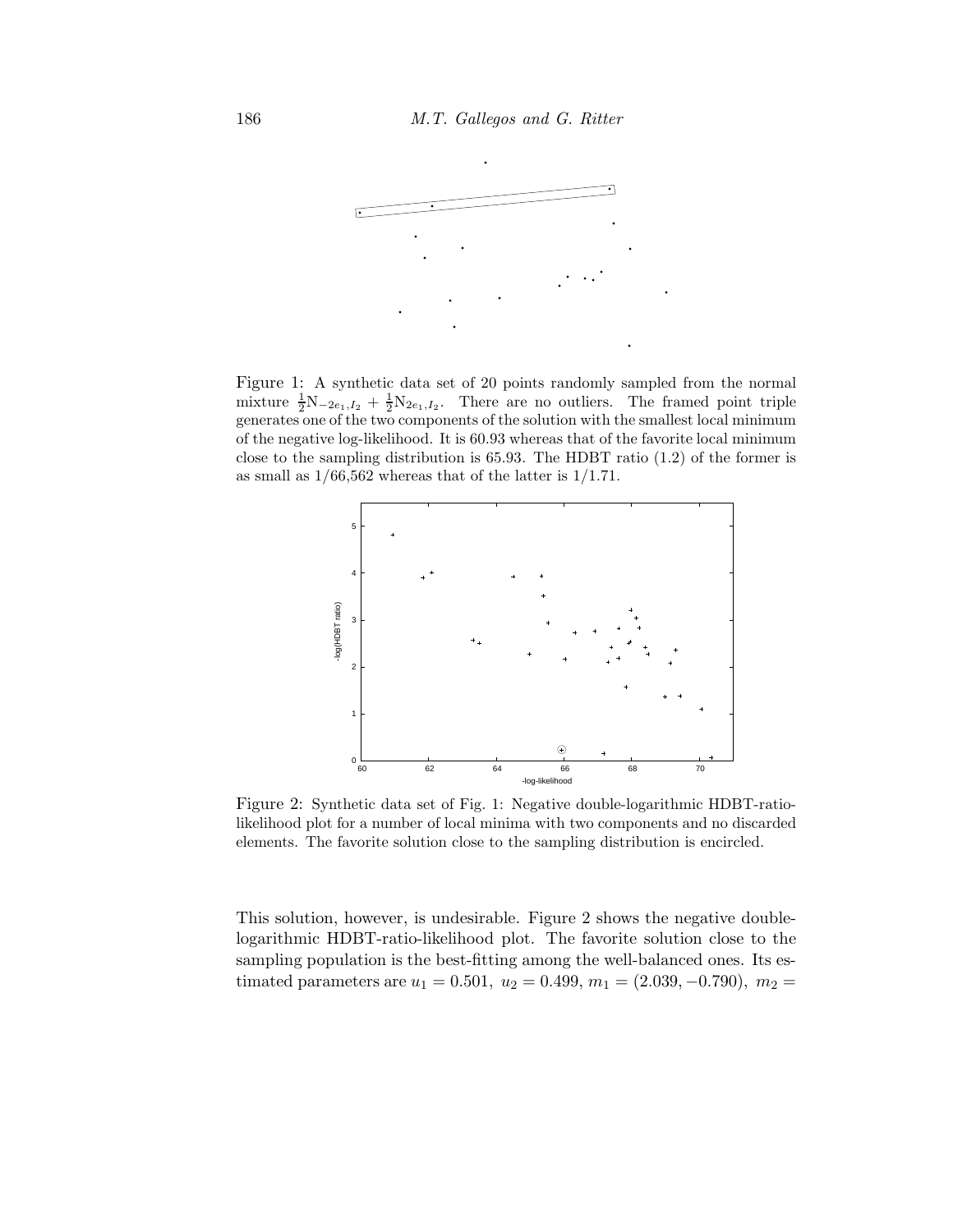$(-1.743, -0.493)$ , and  $V_1$  =  $\left( \begin{matrix} 0.476 \\ -0.034 \ 0.817 \end{matrix} \right)$  $, V_2 =$  $\begin{pmatrix} 0.808 \\ -0.082 & 1.310 \end{pmatrix}$ , its negative log-likelihood is 65.93 and its HDBT ratio 1/1.71. By contrast, the estimated parameters of the best-fitting but spurious solution are  $u_1 = 0.851, u_2 = 0.149, m_1 = (0.362, -0.880), m_2 = (-1.096, 0.721),$  and  $V_1 =$  $\left( \begin{matrix} 3.649 \\ -0.143 \ 0.885 \end{matrix} \right)$ ,  $V_2 =$  $\begin{pmatrix} 5.666 \\ 0.532 & 0.050 \end{pmatrix}$ , its negative log-likelihood being 60.93 and its HDBT ratio as low as 1/66,562. The smaller component is generated by the framed almost collinear point triple in Figure 1. As Figure 2 shows, there are nine other solutions that fit better than the favorite one, but with much inferior balance. They are generated by other almost collinear constellations in the data set.

Up to now, the parameters  $r$  and  $g$  were fixed. They can be used for model selection, i.e., for estimating the numbers of outliers and of components in the data set. A first option is the application of validation techniques, e.g. based on goodness of fit of the mixture estimated for the parameter pair; see the literature cited in Redner and Walker (1984), p.202, and McLachlan and Peel  $(2000)$ , Sect. 3.5. The parameter g allows us to estimate the number of components, e.g., by means of Gallegos and Ritter's (2010) *corrected BIC*. It is based on the model selection criterion BIC, see Keribin  $(2000)$ . A way of estimating both numbers simultaneously was recently proposed by Neykov et al. (2007), the *trimmed BIC*. The method uses a table of BIC values for solutions indexed by  $g$  and  $r$  returning the parameter values where the minima w.r.t. g stabilize. In Table 2, it is applied to optimal solutions w.r.t. criterion (2.12). No matter what criterion is used, the method requires solutions close to the optimum since otherwise the stabilizing point may not be clear. In real-world applications this generally poses a serious problem.

#### 3 Universal Breakdown Points

*3.1 Breakdown points.* The finite-sample breakdown value of an estimator, Hodges (1967) and Donoho and Huber (1983), measures the minimum fraction of gross outliers that can *completely* spoil the estimate. Two types of breakdown points are customary, the *addition* and the *replacement* breakdown point. The former refers to the addition of  $n - r$  arbitrary elements to a data set of r regular observations and the latter to  $n - r$  replacements in a data set of n regular observations. The former needs a sequence of estimators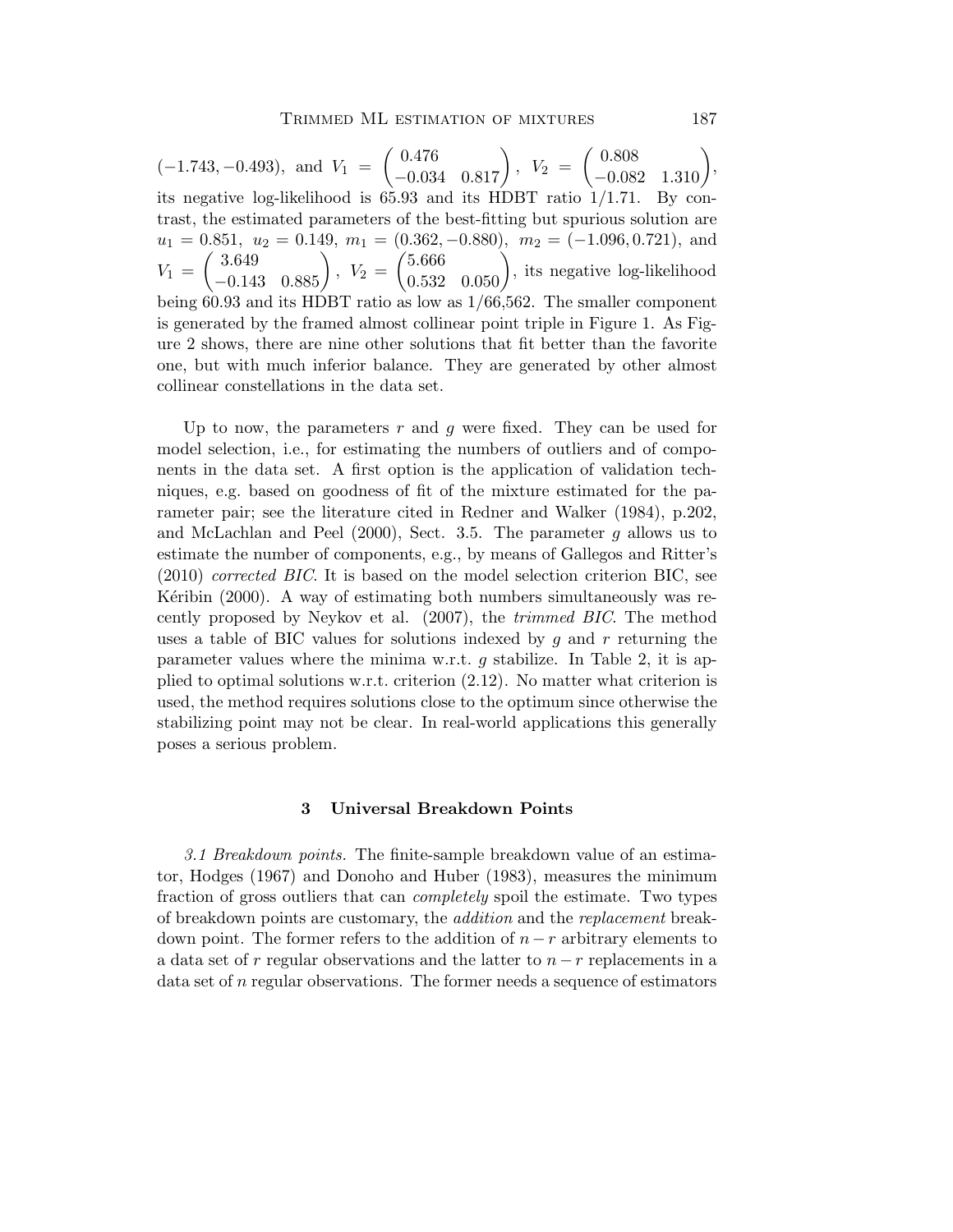since the addition increases the number of objects. The latter needs only the estimator for the given number of objects. We deal with replacements.

Let  $\delta : \mathcal{A} \to \Theta$  be a statistic on its natural domain of definition  $\mathcal{A} \subseteq E^n$ . In the context of a normal m.l.e., A is defined by the standard assumptions. Given a natural number  $m \leq n$ , we say that  $M \in \mathcal{A}$  is an m-modification of  $D \in \mathcal{A}$  if it arises from D by modifying m entries in an (admissible but otherwise) arbitrary way. An estimator  $\delta$  "breaks down with the (*n*-element) data set  $D$  under  $m$  replacements" if the set

 ${\delta(M) \mid M \text{ is } m\text{-modification of } D} \subseteq \Theta$ 

is not relatively compact in  $\Theta$ <sup>1</sup>. The *individual* breakdown point for D is the number

$$
\beta(\delta, D) := \inf_{1 \leq m \leq n} \left\{ \frac{m}{n} \mid \delta \text{ breaks down with } D \text{ under } m \text{ replacements} \right\}.
$$

If there is such an  $m$  then it is the minimal fraction of replacements in  $D$ that may cause  $\delta$  to break down, otherwise  $\infty$ . The individual breakdown point is not an interesting concept *per se* since it depends on a single data set. It tells the statistician how many gross outliers the data set M under his or her study may contain without causing excessive damage if the imaginary "clean" data set that should have been observed were D.

Donoho and Huber's breakdown point is the *universal* breakdown point

$$
\beta(\delta) = \min_{D \in \mathcal{A}} \beta(\delta, D).
$$

This concept depends solely on the estimator. We cannot always expect the universal breakdown point to be large. An example is provided in Sect. 4. We therefore introduced the *restricted* breakdown point (Gallegos and Ritter, 2005) of  $\delta$  w.r.t. some subclass K of admissible data sets. It is

$$
\beta(\delta,\mathcal{K}) := \min_{D \in \mathcal{K}} \beta(\delta,D).
$$

The restricted breakdown point depends on  $\delta$  and on the subclass K. It provides information about the robustness of  $\delta$  if the hypothetic "clean" data set D that should have been observed instead of the contaminated data set  $M$  had been a member of  $K$ . The restricted breakdown value may be seen as a relaxed version of the universal since we have the estimates

$$
\beta(\delta) \leq \beta(\delta, \mathcal{K}) \leq \beta(\delta, D), \quad D \in \mathcal{K}.
$$

<sup>&</sup>lt;sup>1</sup>Of course, no breakdown is possible if  $\Theta$  is compact.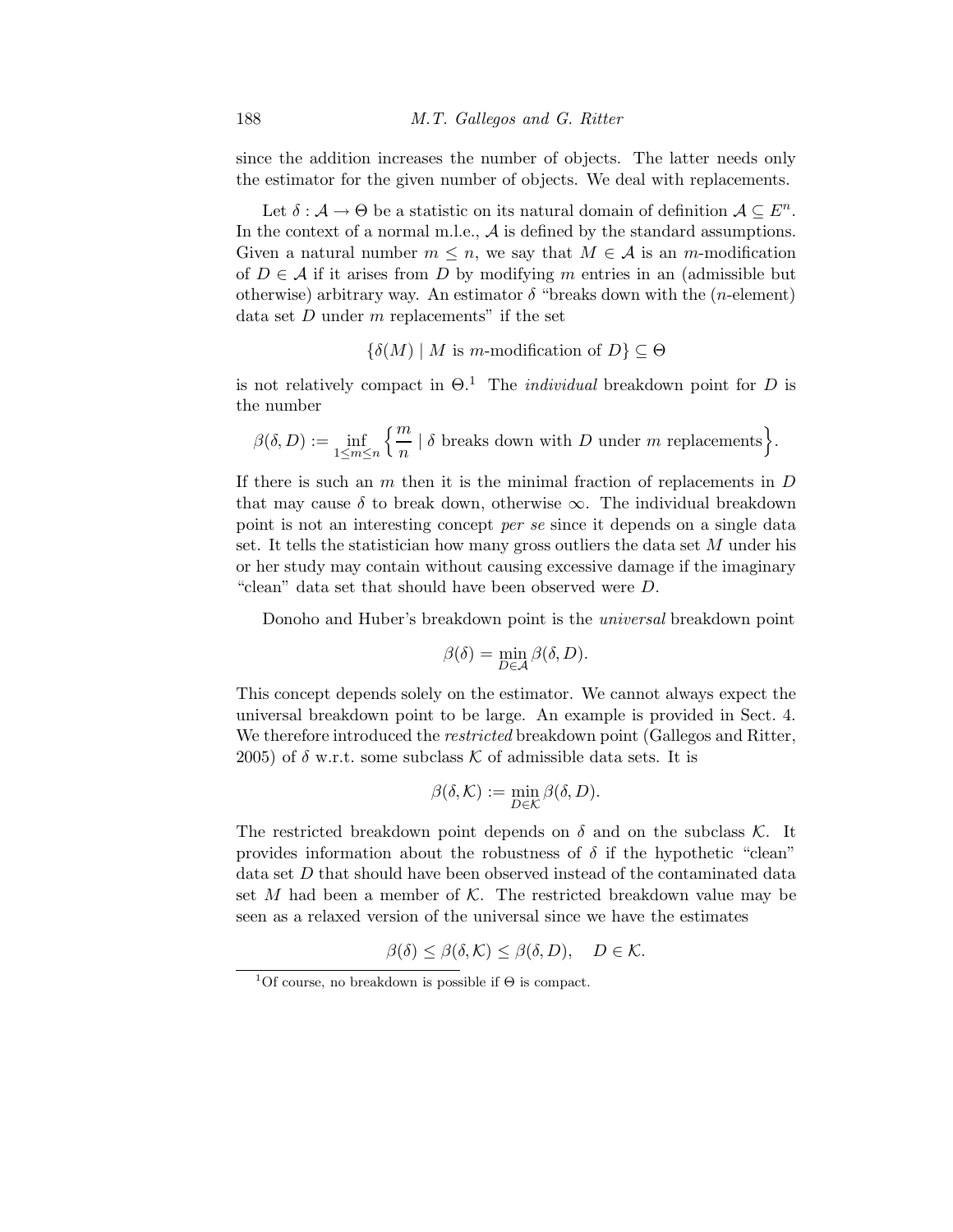Plainly,  $\beta(\delta) = \beta(\delta, \mathcal{A})$ . The asymptotic breakdown point of  $\delta$  is  $\liminf_{n\to\infty}\beta(\delta).$ 

In order to compute breakdown points in special situations one has to know the system of compact subsets of the target space of the statistic. We deal here with breakdown points of the means and of the covariance matrices. The relatively compact subsets of the parameter space  $\mathbb{R}^d$  of the means are the bounded ones. A subset of  $PD(d)$  is relatively compact if it is bounded above and below by positive-definite matrices in the positive-definite (or Löwner) ordering  $\preceq$  on the vector space of symmetric matrices. This is equivalent to saying that the eigenvalues of all its members are uniformly bounded and bounded away from zero.

We first show that the MTLE's of the covariance matrices for the constrained normal models described in Sect. 2.10 are robust and compute their individual breakdown point.

3.2 Theorem. *(Individual breakdown point of the normal MTLE's of the covariance matrices.)*

(a) Assume  $2r \geq n + g(d+1)$  *in the "full" case and*  $2r \geq n + 2g$  *in the "diagonal" and "spherical" cases. (Note that these assumptions imply the standard assumptions on* r *made in Sect. 2.10.) The normal MTLE's of the covariance matrices remain in a compact subset of PD*(d) *that depends only on* D *as at most* n − r + g − 1 *data points are replaced in an arbitrary but admissible way.*

(b) The covariance matrices returned from any M-step break down as  $n - r + g$  data points are suitably replaced.

(c) Under the assumption of (a) the individual breakdown value of the normal MTLE's of the covariance matrices is for all data sets D

$$
\beta_{\text{Cov}}(n, g, r, D) = \frac{1}{n}(n - r + g).
$$

PROOF. We give proofs in the "full" case; the others are similar.

(a) We first show that, no matter what the modified data set  $M$  is, the maximum trimmed likelihood remains bounded below by a strictly positive constant. The constant is determined by a simple solution that is sufficient for our purpose. We choose as R the remaining  $n - (n - r + g - 1) =$  $r - g + 1$  original observations and  $g - 1$  of the replacements. Without loss of generality, let the original data be  $x_1, \ldots, x_{r-g+1}$  and the replacements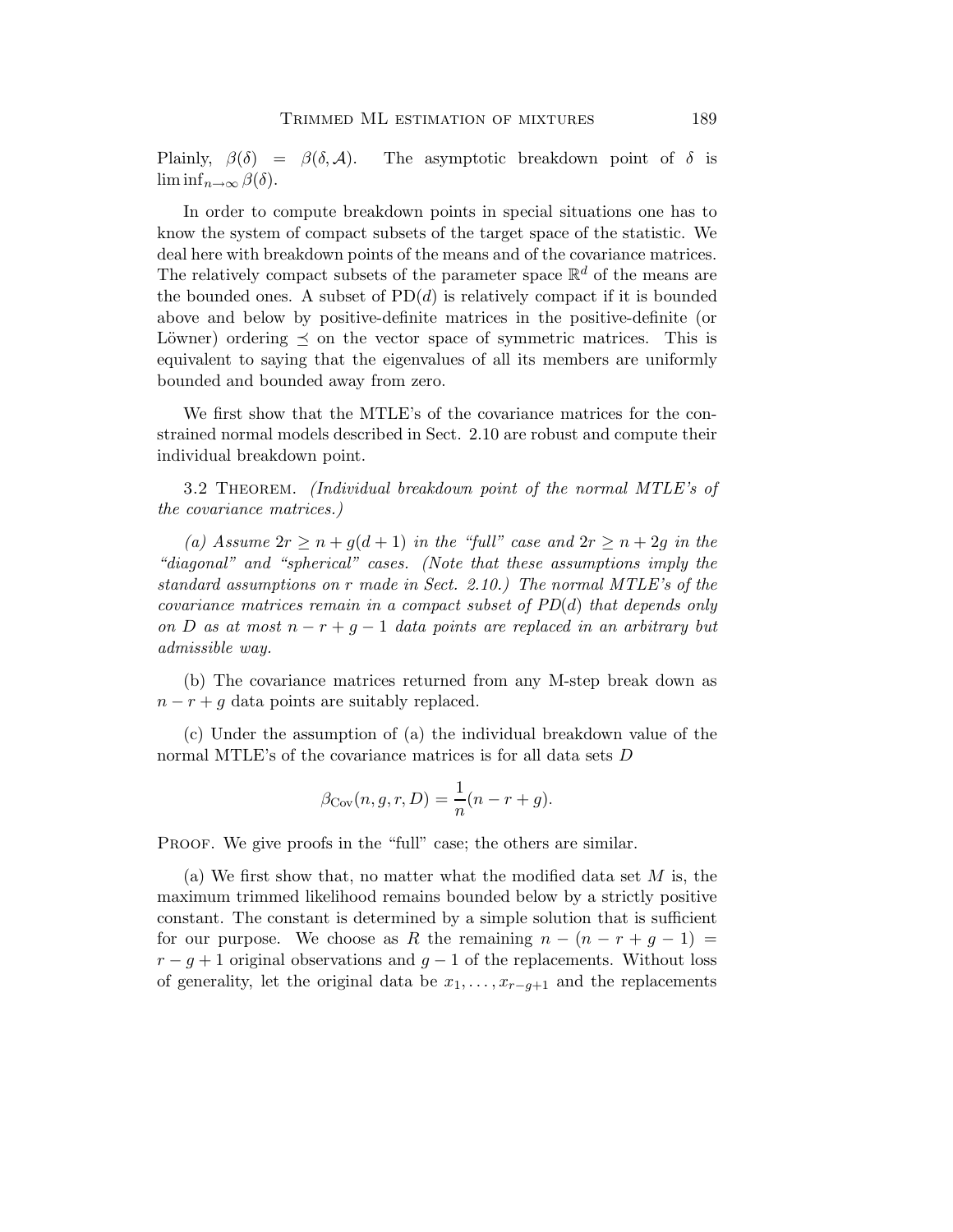$y_1, \ldots, y_{g-1}$ . Let  $u_1 = \cdots = u_g = \frac{1}{g}$  $\frac{1}{g}$ ,  $m_1 = 0$ ,  $m_j = y_{j-1}$ ,  $j \in 2..g$ , and  $V_i = I_d$ . The trimmed likelihood is

$$
\prod_{i=1}^{r-g+1} \frac{1}{g} \Big\{ (2\pi)^{-d/2} e^{-\|x_i\|^2/2} + \sum_{j=1}^{g-1} (2\pi)^{-d/2} e^{-\|x_i - y_j\|^2/2} \Big\}
$$
  

$$
\times \prod_{i=1}^{g-1} \frac{1}{g} \Big\{ (2\pi)^{-d/2} e^{-\|y_i\|^2/2} + \sum_{j=1}^{g-1} (2\pi)^{-d/2} e^{-\|y_i - y_j\|^2/2} \Big\}
$$
  

$$
\geq \prod_{i=1}^{r-g+1} \frac{1}{g} \Big\{ (2\pi)^{-d/2} e^{-\|x_i\|^2/2} \Big\} \prod_{i=1}^{g-1} \frac{1}{g} (2\pi)^{-d/2} \geq (2\pi)^{-dr/2} g^{-r} e^{-\|D\|^2/2} = C_D,
$$

a strictly positive constant.

Now, by assumption, any r-element subset  $R$  of the modified data set contains at least  $r - (n - r + g - 1) = 2r - n - g + 1 \geq gd + 1$  original points. Therefore, Lemma 2.12(b) may be applied and we have thus shown

$$
2\ln C_D \le 2\ln f[\mathbf{x}_R \mid \mathbf{u}^*, \mathbf{m}^*, \mathbf{V}^*] \le -r\ln\det 2\pi c V_j^* - K_D\operatorname{tr}\left(V_j^*\right)^{-1}
$$

for  $1 \leq j \leq g$ , with some constant  $K_D$  that depends only on D. It is well known that the set of matrices  $V_j \in \text{PD}(d)$  for which the right side is bounded below is compact.

(b) Let M be the data set D modified by  $n - r + g$  replacements and let  $(R_1,\ldots,R_q)$  be the MAP partition of the r-element subset  $R\subseteq M$  associated with the stochastic matrix w input to the M-step. By assumption, R contains at least g replacements. Hence, *either* one cluster contains at least two replacements *or* each cluster contains at least one replacement, in particular some cluster with  $\geq d+1$  elements. In any case the partition has a cluster  $R_{\ell}$  containing a replacement y and some other element x. Eq. (2.5) implies

$$
W_R(w_\ell) \succeq \frac{1}{g} W_{R_\ell}
$$
  
\n
$$
\succeq \frac{1}{g} ((y - \frac{1}{2}(y + x))(y - \frac{1}{2}(y + x))^{\mathrm{T}} + (x - \frac{1}{2}(y + x))(x - \frac{1}{2}(y + x))^{\mathrm{T}})
$$
  
\n
$$
= \frac{1}{2g}(y - x)(y - x)^{\mathrm{T}}.
$$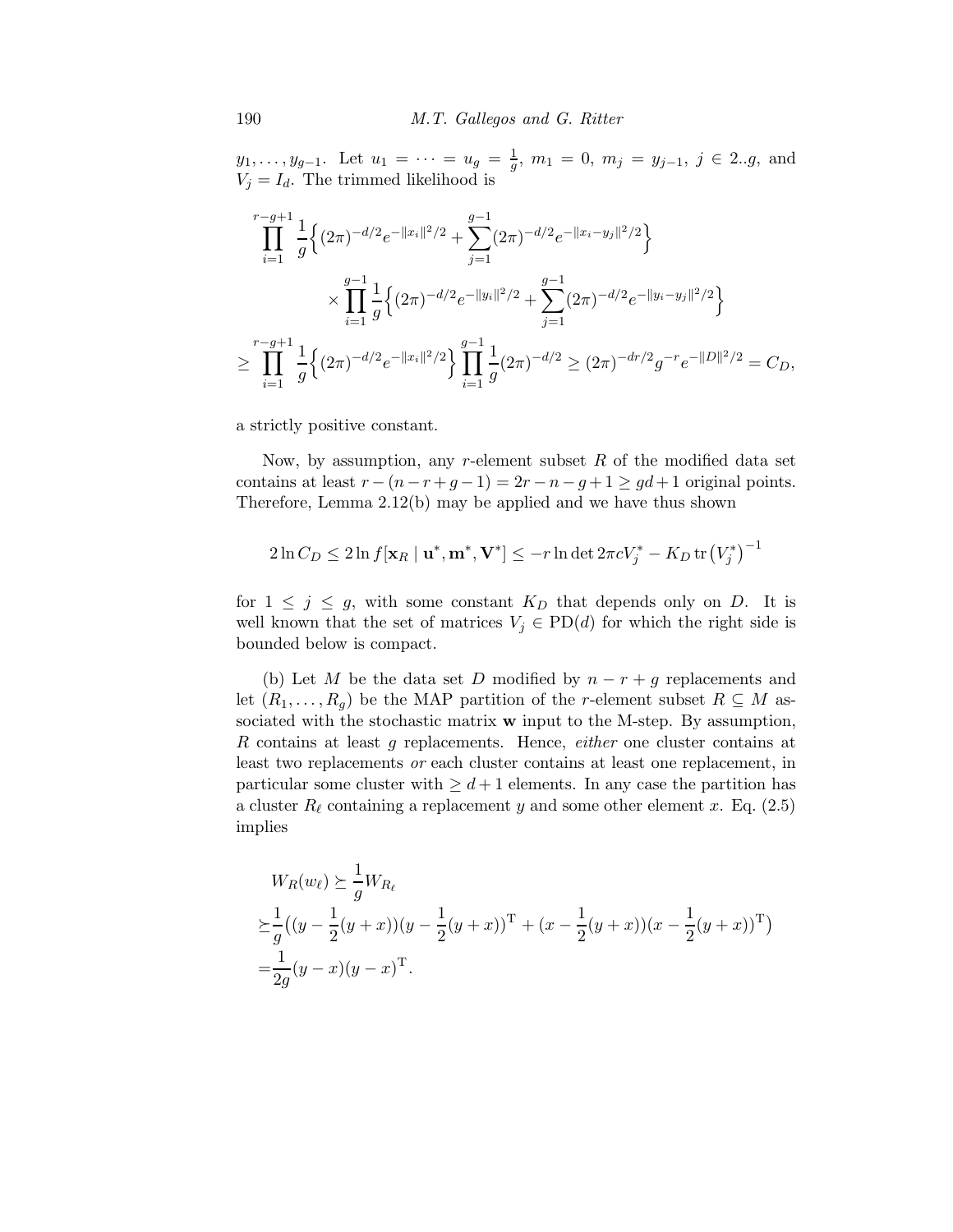Now, let  $(\mathbf{u}, \mathbf{m}, \mathbf{V}), \mathbf{V} \in \mathcal{V}_c$ , be the parameter computed from **w** in the M-step. Since also  $2V \in V_c$ , minimality (2.9) of  $(\mathbf{u}, \mathbf{m}, \mathbf{V})$  implies

$$
0 \le \sum_{j} w_j(R) \{ \ln \det 2V_j + \operatorname{tr} S_R(w_j)(2V_j)^{-1} - \ln \det V_j - \operatorname{tr} S_R(w_j)V_j^{-1} \}
$$
  
=
$$
r d \ln 2 - \frac{1}{2} \sum_{j} \operatorname{tr} W_R(w_j) V_j^{-1} \le r d \ln 2 - \frac{1}{2} \operatorname{tr} W_R(w_\ell) V_\ell^{-1}
$$
  

$$
\le r d \ln 2 - \frac{1}{4g} (y - x)^{\mathrm{T}} V_\ell^{-1} (y - x).
$$

The estimate  $(y-x)$ <sup>T</sup> $V_{\ell}^{-1}$  $\ell_{\ell}^{-1}(y-x) \leq 4grd\ln 2$  obtained proves that the smallest eigenvalue of  $V_{\ell}^{-1}$  $\ell_{\ell}^{-1}$  approaches zero arbitrarily closely if the replacements are chosen in such a way as to be far away from all original data and from each other.

Part (c) follows from (a) and (b).

It is interesting to remark that the normal MTLE's of the covariance matrices withstand  $g - 1$  more outliers than there are discarded elements,  $n - r$ . The constraints effect that outliers that are spread out may each create a component of their own and outliers located close together may create a common component. In each case the covariance matrices of the optimal mixture do not completely break down.

3.3 Corollary *(a) The maximal number of outliers that the normal MTLE's of the covariance matrices can resist is*

$$
\left\lfloor \frac{n - g(d-1)}{2} \right\rfloor - 1
$$
 (*full*),  

$$
\left\lfloor \frac{n}{2} \right\rfloor - 1
$$
 (*diagonal and spherical*).

*The parameter r has to be set to*  $\left\lceil \frac{n+g(d+1)}{2} \right\rceil$  *and*  $\left\lceil \frac{n}{2} \right\rceil$  $\frac{n}{2}$  | + g, respectively.

*(b) The asymptotic breakdown point in each case is* 1/2*.*

PROOF. (a) We are asking for the largest integer  $n - r + g - 1$  under the constraint  $2r \geq n + g(d+1)$  ("full" case) and  $2r \geq n + 2g$  ("diagonal" and "spherical" cases). This proves Part (a) and (b) is immediate.

According to Davies (1987), the maximal asymptotic breakdown value of any affine equivariant covariance estimator is  $1/2$ . Part (b) of the corollary says that the MTLE's of the covariance matrices share this value.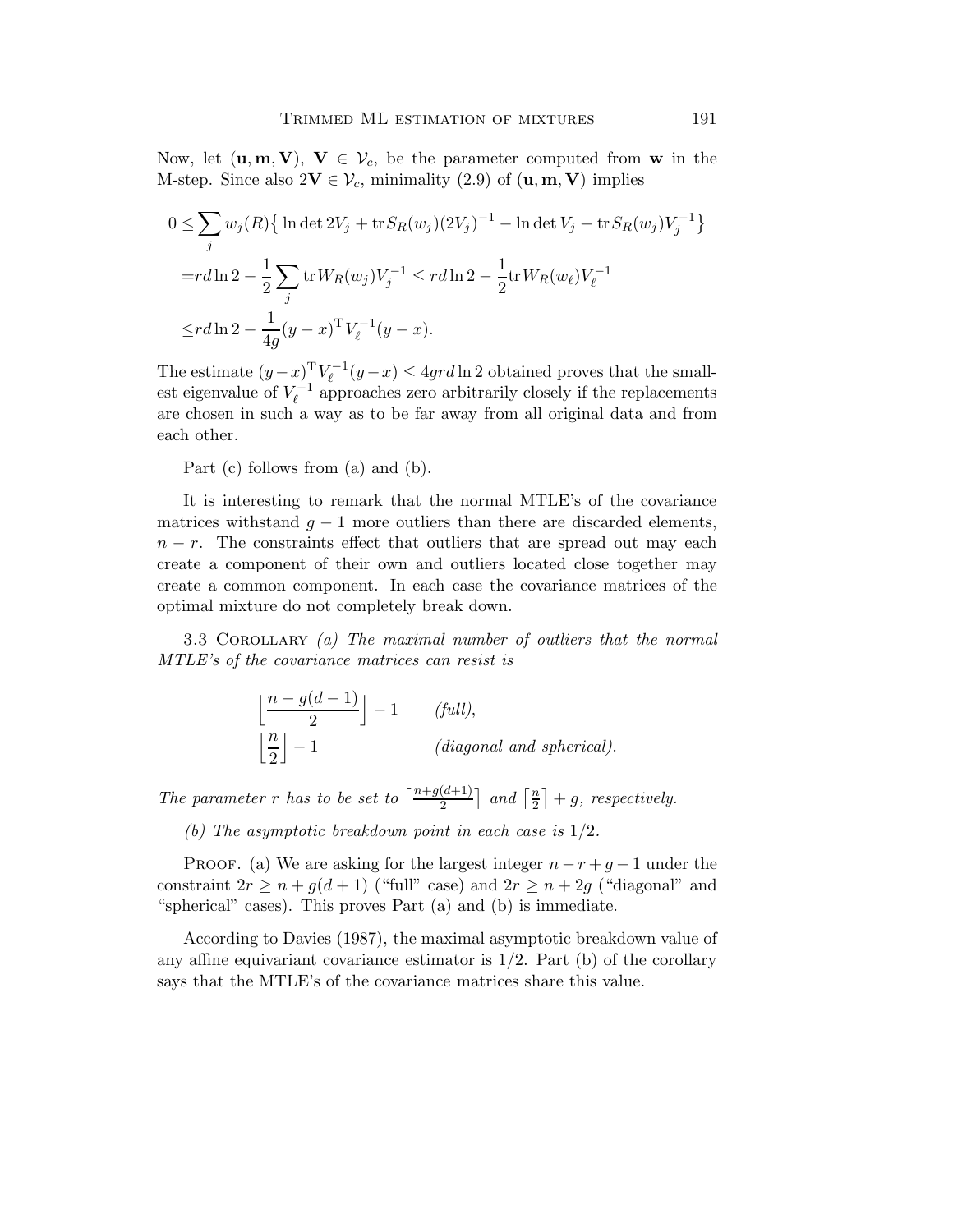We next prove that, despite constraints and trimming, the *universal* breakdown point of the sample mean is small. We first state a lemma.

3.4 LEMMA. Let  $1 \leq q \leq r$ , and let  $R = (x_1, \ldots, x_{r-q}, y_1, \ldots, y_q)$  consist *of*  $r - q$  *original data points*  $x_i$  *and*  $q$  *replacements*  $y_i$ *, and let*  $(\mathbf{u}, \mathbf{m}, \mathbf{V})$  *be parameters computed in the M-step for* R*, e.g. a fixed point. Then*

$$
\max_{j} \|m_j\| \longrightarrow \infty \quad \text{as } \|y_1\| \to \infty \text{ such that } y_i - y_1, \ 2 \le i \le q,
$$

remain bounded.

PROOF. Let  $w_j$  be the weights that induce the parameters. Eq. (2.6) implies

$$
\sum_{j} m_j \left( \sum_{i=1}^{r-q} w_j(x_i) + \sum_{i=1}^{q} w_j(y_i) \right) = \sum_{i=1}^{r-q} x_i + \sum_{i=1}^{q} y_i = \sum_{i=1}^{r-q} x_i + q y_1 + \sum_{i=1}^{q} (y_i - y_1)
$$

and the claim follows since the quantities in parentheses on the left side remain bounded.

3.5 Theorem. *(Universal breakdown point of the normal MTLE's of the means.*) Let  $q \geq 2$ .

- (a) Assume  $r < n$  and  $r \geq gd + 2$  *in the "full"* and  $r \geq g + 1$  *in the "diagonal" and "spherical" cases. The normal MTLE's of all means remain bounded by a constant that depends only on the data set* D *as* one *observation is arbitrarily replaced.*
- *(b)* Assume  $r \geq g + 2$  and  $r \geq gd + 1$  *in the "full" case. There is a data set in general position such that the normal MTLE of one mean breaks down as* two *particular observations are suitably replaced.*
- (c) Under the assumptions of (a), we have  $\beta_{mean}(n, g, r) = \frac{2}{n}$ .

PROOF. We restrict ourselves again to considering full covariance matrices, the other cases being similar.

(a) Let  $M = (x_1, \ldots, x_{n-1}, y)$  be a modification of D by one admissible replacement y. We show that the optimal solution  $(R, \tilde{\mathbf{u}}, \tilde{\mathbf{m}}, \tilde{\mathbf{V}})$  for M with  $r < n$  under the condition that y is not discarded is inferior to some solution which discards  $y$  if  $y$  is sufficiently distant. Let  $d_j$  denote the Mahalanobis distance induced by  $\widetilde{V}_j$ , i.e.,  $\widetilde{d}_j(u,v) = \sqrt{(u-v)^{\mathrm{T}} \widetilde{V}_j^{-1}(u-v)}$ , let  $\widetilde{d}_j(u,D) =$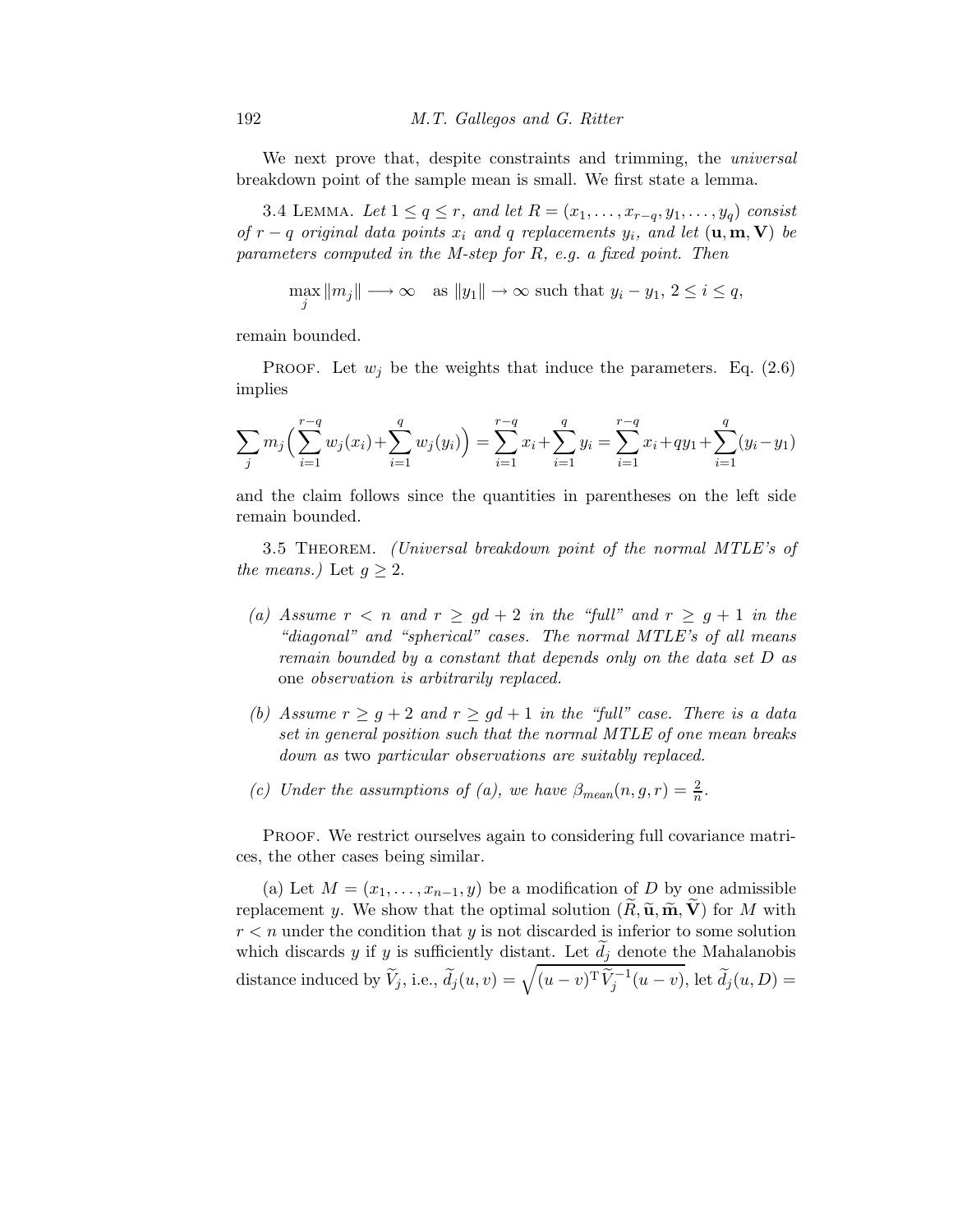$\min_{v \in D} d_j(u, v)$  and  $d_j(D) = \max_{u, v \in D} \underline{d}_j(u, v)$  denote the distance between u and D and the diameter of D w.r.t.  $d_j$ , respectively.

Without loss of generality,  $\widetilde{R} = (x_1, \ldots, x_{r-1}, y)$ . Let  $R = (x_1, \ldots, x_r)$ and let

$$
m_j = \begin{cases} x_r, & \text{if } \widetilde{d}_j(\widetilde{m}_j, D) > \widetilde{d}_j(D), \\ \widetilde{m}_j, & \text{otherwise.} \end{cases}
$$

We now show that the solution  $(\widetilde{R}, \widetilde{\mathbf{u}}, \widetilde{\mathbf{m}}, \widetilde{\mathbf{V}})$  is inferior to  $(R, \widetilde{\mathbf{u}}, \mathbf{m}, \widetilde{\mathbf{V}})$  if y is such that  $d_j(y, D) > 3d_j(D)$  for all j. Comparing the trimmed likelihood of the former

$$
\Big(\prod_{i=1}^{r-1}\sum_{j=1}^g\widetilde{u}_j\mathrm{N}_{\widetilde{m}_j,\widetilde{V}_j}(x_i)\Big)\sum_{j=1}^g\widetilde{u}_j\mathrm{N}_{\widetilde{m}_j,\widetilde{V}_j}(y)
$$

termwise with that of the latter

$$
\Big(\prod_{i=1}^{r-1}\sum_{j=1}^g\widetilde{u}_j\mathrm{N}_{m_j,\widetilde{V}_j}(x_i)\Big)\sum_{j=1}^g\widetilde{u}_j\mathrm{N}_{m_j,\widetilde{V}_j}(x_r),
$$

we see that it is sufficient to show  $d_j(x_i, x_r) < d_j(x_i, \widetilde{m}_j)$ ,  $i < r$ , if j is such that  $d_j(\tilde{m}_j, D) > d_j(D)$  and  $d_j(x_r, \tilde{m}_j) < d_j(y, \tilde{m}_j)$  in the opposite case.

Now, if  $d_j(\widetilde{m}_j, D) > d_j(D)$  then  $d_j(x_i, x_r) \leq d_j(D) < d(\widetilde{m}_j, D) \leq$  $d_j(x_i, \widetilde{m}_j)$ ; if  $d_j(\widetilde{m}_j, D) \leq d_j(D)$  then

$$
\widetilde{d}_j(y, \widetilde{m}_j) \ge \widetilde{d}_j(y, D) - \widetilde{d}_j(\widetilde{m}_j, D) > 3\widetilde{d}_j(D) - \widetilde{d}_j(\widetilde{m}_j, D) \ge \widetilde{d}_j(D) + \widetilde{d}_j(\widetilde{m}_j, D) \ge \widetilde{d}_j(x_r, \widetilde{m}_j).
$$

In order to prove that the means remain bounded, we still have to prove that the locations of the replacement y where it is not necessarily discarded are bounded by a constant that depends only on  $D$ . (Note that  $V_j$  and, hence, the distance  $d_j$  depends on y!) In other words, we have to show that the sets  $\{y \mid d_j(y,D) \leq 3d_j(D)\}\$ are bounded by constants that depend only on D. To this end we next show that  $\widetilde{V}_j$  is bounded below and above by positive-definite matrices  $L_j$  and  $U_j$  that depend only on  $D$ .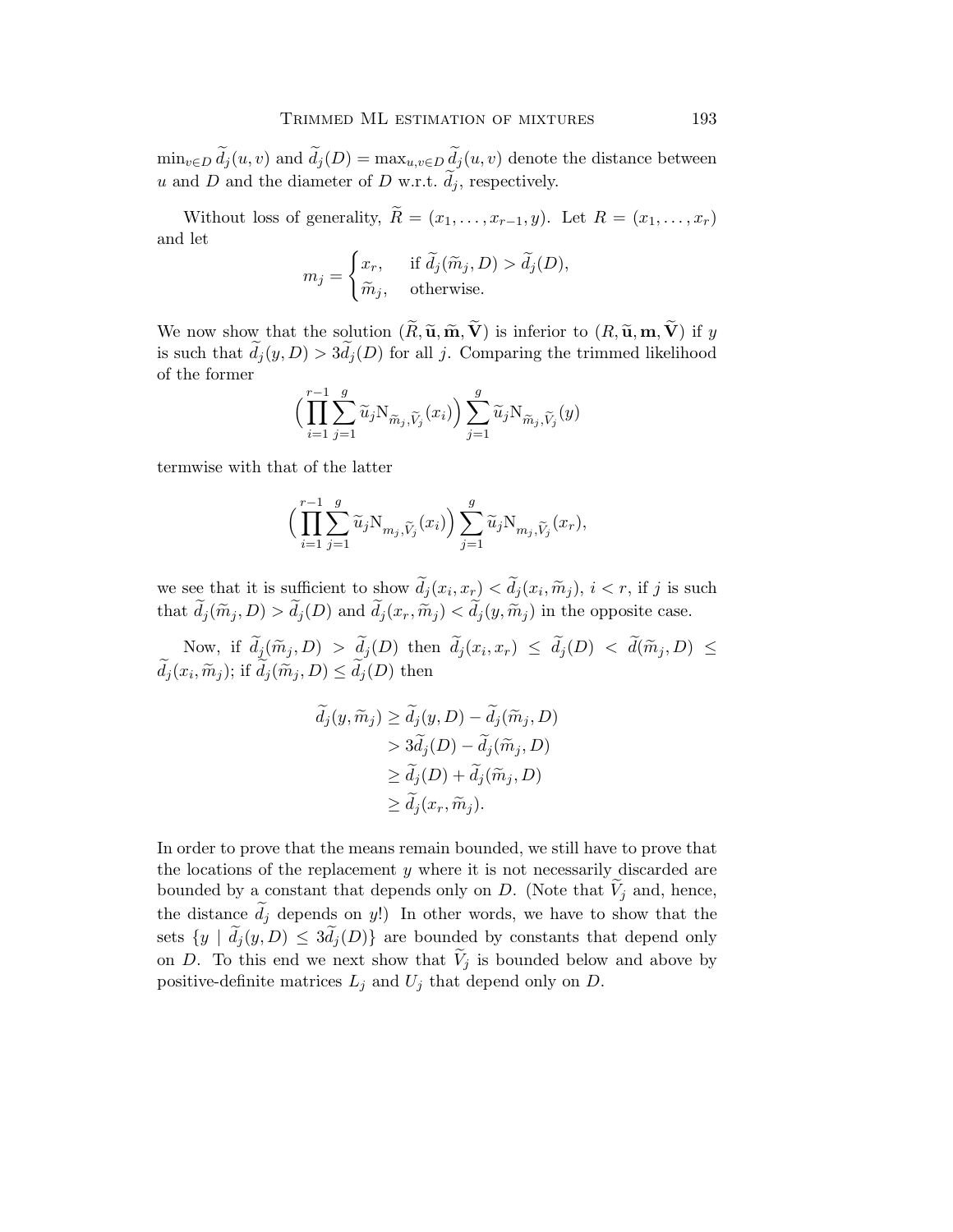Indeed, the optimal parameters  $(\tilde{R}, \tilde{\mathbf{u}}, \tilde{\mathbf{m}}, \tilde{\mathbf{V}})$  are superior to the parameters  $\left(\widetilde{R},\left(\frac{1}{g}\right)\right)$  $\frac{1}{g},\ldots,\frac{1}{g}$  $(\frac{1}{g}), (0, \ldots, 0, y), I_d),$  i.e.,

$$
f[\mathbf{x}_{\widetilde{R}} \mid \widetilde{\mathbf{u}}, \widetilde{\mathbf{m}}, \widetilde{\mathbf{V}}] \ge f[\mathbf{x}_{\widetilde{R}} \mid (1/g, \dots, 1/g), (0, \dots, 0, y), I_d]
$$
  
=  $g^{-r} \prod_{i < r} \Big( \sum_{j < g} \mathrm{N}_{0, I_d}(x_i) + \mathrm{N}_{y, I_d}(x_i) \Big) \Big( \sum_{j < g} \mathrm{N}_{0, I_d}(y) + \mathrm{N}_{y, I_d}(y) \Big)$   

$$
\ge g^{-r} \Big( \prod_{i < r} \sum_{j < g} \mathrm{N}_{0, I_d}(x_i) \Big) \mathrm{N}_{0, I_d}(0) =: c_D.
$$

The constant  $c_D$  does not depend on y. Since  $r \geq qd+2$ ,  $\widetilde{R}$  contains at least  $gd + 1$  original elements and Lemma 2.12(b) shows

$$
2\ln c_D \le 2\ln f[\mathbf{x}_{\widetilde{R}} \mid \widetilde{\mathbf{u}}, \widetilde{\mathbf{m}}, \widetilde{\mathbf{V}}] \le -r\ln \det 2\pi c \widetilde{V}_j - K_D \operatorname{tr} \widetilde{V}_j^{-1},
$$

i.e., the right side is bounded below by a constant that depends only on D. Its behavior as a function of  $V_i$  provides two matrices  $L_i$  and  $U_i$  as required. Denoting the Mahalanobis distances w.r.t.  $L_j$  and  $U_j$  by  $d_{L_j}$  and  $d_{U_j}$ , respectively, the claim finally follows from

$$
d_{U_j}(y,x_1) \le \widetilde{d}_j(y,x_1) \le \widetilde{d}_j(y,D) + \widetilde{d}_j(D) \le 4\widetilde{d}_j(D) \le 4d_{L_j}(D).
$$

(b) We proceed in several steps.

 $(\alpha)$  Construction of data sets D and M:

Let  $F := \{x_1, \ldots, x_{r-g}\}\$ be a set of data points in general position. We complete F to a data set D by points which we control by a constant  $K_1 > 0$ and we control the two replacements by another constant  $K_2 > 0$ . Both constants are specified later. Using Lemma A.6, it is possible to inductively add points  $z_1, \ldots, z_{n-r+q-2}$  to F such that

- (i)  $||z_{\ell} z_k|| \geq K_1$  for all  $\ell \neq k$ ;
- (ii)  $||x_i z_k|| \ge K_1$  for all  $i \in 1..(r g)$  and all  $k \in 1..(n r + g 2);$
- (iii)  $W_H \succeq c_F I_d$  for all  $H \in {F \cup \{z_1, ..., z_{n-r+g-2}\}\choose{d+1}},$

with some constant  $c_F$  that depends only on F. The set of x's and z's is of size  $n-2 \geq d+1$ . (For  $d=1$  this estimate follows from  $r \geq g+2$  and for  $d \geq 2$  it follows from  $r \geq gd+1$ .) Thus, (iii) implies general position of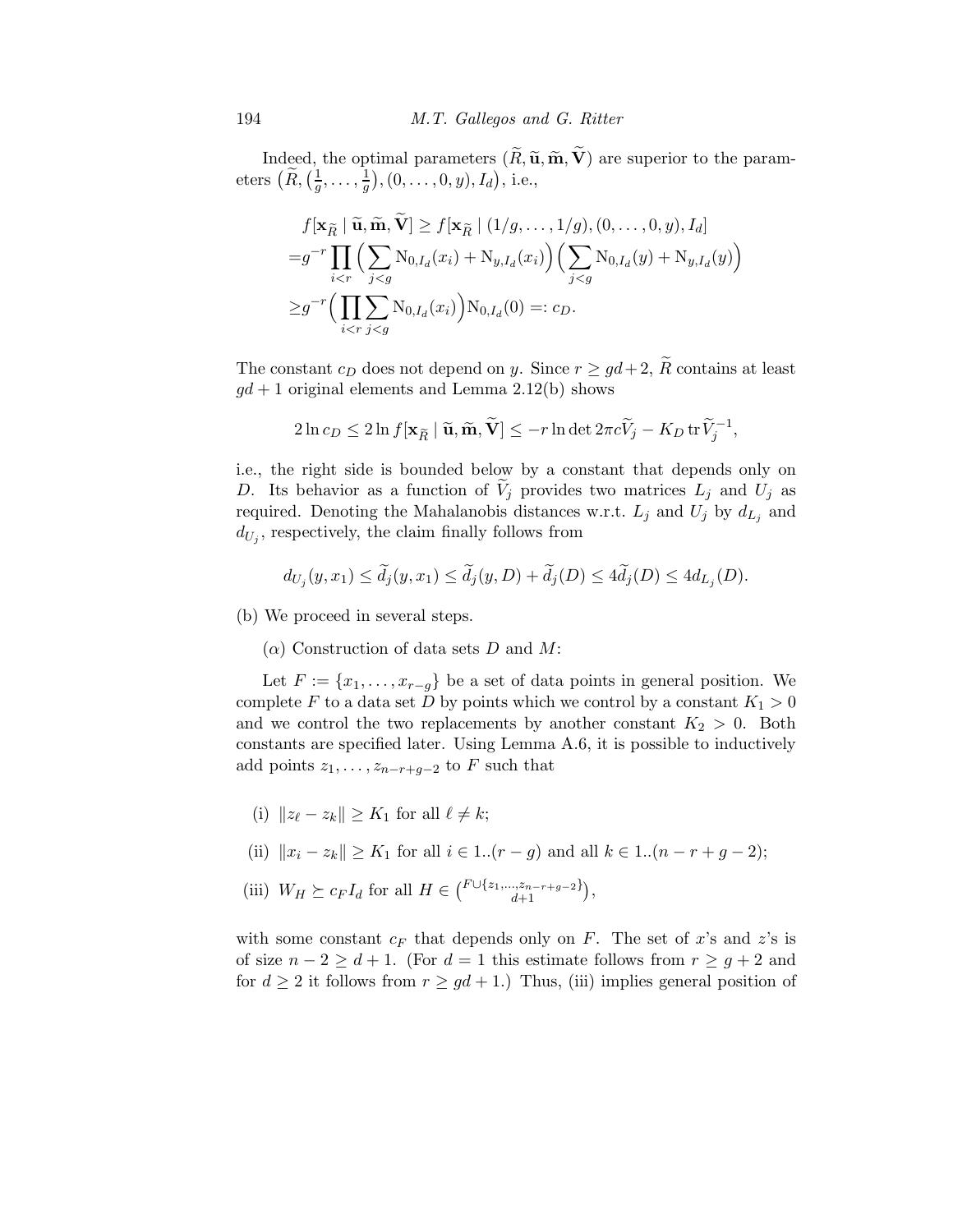the points constructed so far. The data set  $D$  is completed by two arbitrary points  $q_1, q_2$  in general position. In order to obtain our modified data set

$$
M := F \cup \{z_1, \dots, z_{n-r+g-2}\} \cup \{y_1, y_2\}
$$

we use again Lemma A.6 replacing the two points  $q_1$  and  $q_2$  with a twin pair  $y_1 \neq y_2$  such that

- (iv)  $||y_1 y_2|| = 1;$
- (v)  $||u y_k|| \ge K_2$  for all  $u \in F \cup \{z_1, \ldots, z_{n-r+q-2}\}\$  and for  $k = 1, 2;$
- (vi)  $W_T \succeq c_F I_d$  for all  $T \in \binom{M}{d+1}$  that contain at least one  $y_k$ .

Conditions (iii) and (vi) taken together imply  $W_T \succeq c_F I_d$  for all  $d+1$ -element subsets  $T \subseteq M$ . The idea was to place the points  $z_{\ell}$  and the replacements  $y_k$ in directions that guarantee general position as homotheties are applied. In view of Lemma 3.4, we will show that the optimal solution does not discard the outliers  $y_1$  and  $y_2$  if  $K_1$  and  $K_2$  are chosen large enough.

 $(\beta)$  The maximum of the trimmed likelihood for the modified data set M is bounded below by a constant that depends only on  $F$ ,  $g$ , and  $r$ :

It is sufficient to construct a subset  $R \subseteq M$  and a parameter set with likelihood bounded below by a function of F, g, and r. We let  $R = F \cup$  ${z_1,\ldots,z_{g-2}} \cup {y_1,y_2}, u_j = 1/g, m_j = z_j, 1 \le j \le g-2, m_{g-1} = 0,$  $m_g = y_1$ , and  $V = I_d$ . Using  $g \geq 2$  and (iv) we have

$$
f[\mathbf{x}_R | \mathbf{u}, \mathbf{m}, V] = \prod_{i=1}^{r-g} \frac{1}{g} \sum_{j=1}^{g} N_{m_j, I_d}(x_i) \prod_{i=1}^{g-2} \frac{1}{g} \sum_{j=1}^{g} N_{m_j, I_d}(z_i) \prod_{i=1}^{2} \frac{1}{g} \sum_{j=1}^{g} N_{m_j, I_d}(y_i)
$$
  
\n
$$
\geq g^{-r} \prod_{i=1}^{r-g} N_{0, I_d}(x_i) \prod_{i=1}^{g-2} N_{z_i, I_d}(z_i) \prod_{i=1}^{2} N_{y_1, I_d}(y_i)
$$
  
\n
$$
\geq g^{-r} (2\pi)^{-\frac{gd}{2}} e^{-\frac{1}{2}} \prod_{i=1}^{r-g} N_{0, I_d}(x_i)
$$

as required.

The assumptions of the combinatorial Lemma 4.2 by Gallegos and Ritter (2005) are satisfied, so any partition R of any subset of M of size r in g clusters has either the form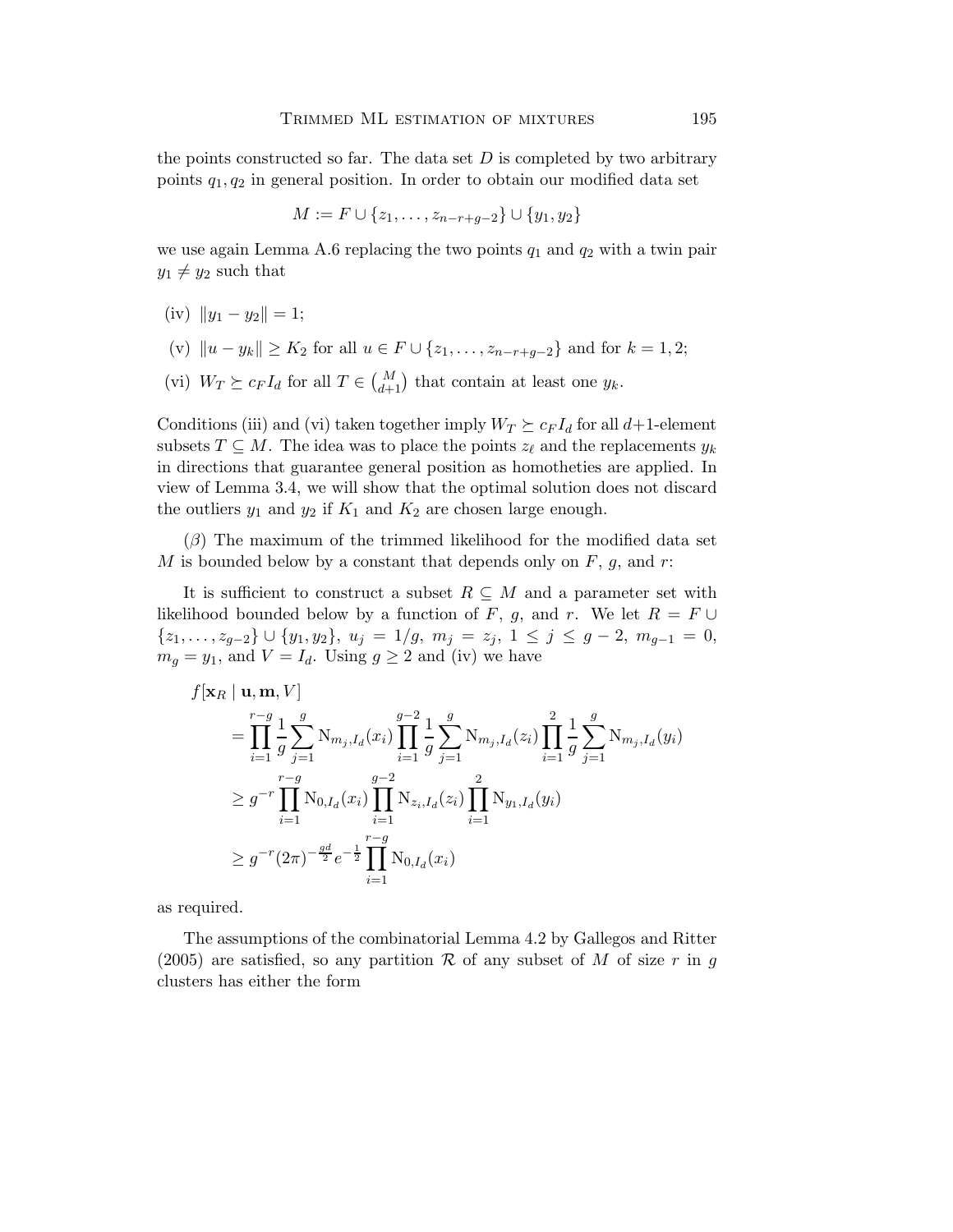$\mathcal{R} = \{\{x_1, \ldots, x_{r-g}\}, \{y_1, y_2\}, g - 2 \text{ one-point clusters from the } z_k's\} \text{ or }$ there is a cluster  $R_{\ell} \in \mathcal{R}$ ,  $|R_{\ell}| \geq 2$ , which contains some pair  $\{x_i, y_h\}$  or some  $z_k$ .

 $(\gamma)$  The MAP partition  $\mathcal R$  associated with the weight matrix **w** of an optimal solution  $(R, \mathbf{u}^*, \mathbf{m}^*, \mathbf{V}^*)$  is of the first kind if  $K_1$  and  $K_2$  are sufficiently large:

Assume on the contrary that  $\mathcal R$  is of the second kind. Choose  $R_\ell$  containing a pair  $x_i, y_h$  or  $z_k, u$  with some  $u \neq z_k$ . By (i), (ii), and (v),  $R_\ell$ contains two distant elements so that Eq. (2.5) implies

$$
g \operatorname{tr} W_R(\mathbf{w}) \ge g \operatorname{tr} W_R(w_\ell) \ge \operatorname{tr} W_{R_\ell} \xrightarrow[K_1, K_2 \to \infty]{} \infty.
$$
 (3.1)

Moreover, by  $r \geq gd+1$  there exists j such that  $|R_i| \geq d+1$  and we infer from Eq.  $(2.5)$ ,  $(iii)$ , and  $(vi)$ 

$$
gW_R(\mathbf{w}) \succeq gW_R(w_j) \succeq W_{R_j} \succeq c_F I_d. \tag{3.2}
$$

Now, Lemma 2.12 (a),  $(\beta)$ , and Eq. (3.2), show that the quantities

$$
2\ln f[\mathbf{x}_R \mid \mathbf{u}^*, \mathbf{m}^*, \mathbf{V}^*] \le -r \ln \det 2\pi c V_j^* - c \operatorname{tr} W_{R^*}(\mathbf{w}) (V_j^*)^{-1}
$$
  

$$
\le -r \ln \det 2\pi c V_j^* - \text{const} \operatorname{tr} (V_j^*)^{-1}
$$

all remain bounded below by a constant that depends only on  $F$ . The second estimate shows that  $V_j^*$  lies in a compact subset of  $PD(d)$  that is independent of the choice of the points  $z_k$  and of the replacements. Therefore, the first estimate shows that  $trW_R(\mathbf{w})$  is bounded above by a constant that depends only on F. This contradiction to Eq.  $(3.1)$  proves  $(\gamma)$ .

Finally choose  $K_1$  and  $K_2$  so large that the MAP partition of any optimal solution is of the first kind. In particular, the solution does not discard the replacements. According to Lemma 3.4, at least one mean breaks down as  $K_2 \rightarrow \infty$ .

(c) follows from (a) and (b).

3.6 The case  $g = 1$  In the case of one component, the criterion  $(2.2)$ reduces to Rousseeuw's (1985) maximum covariance determinant, MCD, for robust estimation of location and scatter. If  $\alpha < 0.5$  then its asymptotic breakdown point with parameter  $r = [(1 - \alpha)n]$  is known to be  $\alpha$ , see Rousseeuw (1985), p.291. This is in harmony with our result on the scatter matrices, Theorem 3.2. For  $g = 1$ , reduction of the parameter r has the effect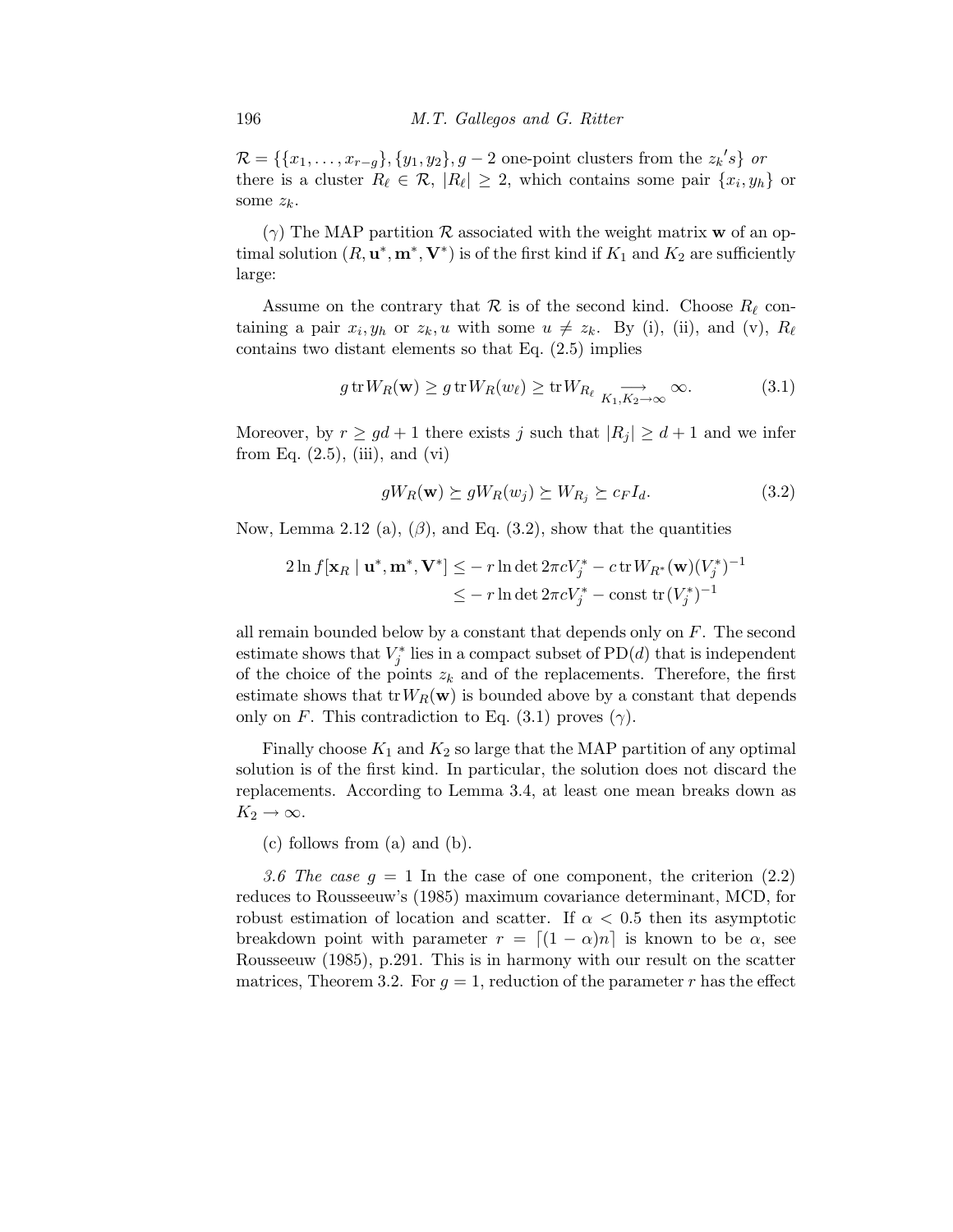that breakdown of the mean occurs at a much higher number of outliers compared with the case  $g > 1$  stated in Theorem 3.5. The reason is that, in the case  $q > 1$ , the outliers may establish a component of their own if they are close to each other, thus causing one mean to diverge.

For  $q = 1$ , not only the criterion but also the algorithm is known. The weights are all 1 so that the E-step is trivial. The M- and T-steps of EMT reduce to Rousseeuw and Van Driessen's (1999), Theorem 1, alternating C-step for computing the MCD.

#### 4 Restricted Breakdown Point of the Means

Theorem 3.5 and the preceding remark state that the asymptotic breakdown value of the normal MTLE's of the means is zero, an at first sight disappointing result for a trimming algorithm. It is, however, not the estimator that has to be blamed but the stringent universal breakdown point. Besides allowing any kind of contamination it makes a statement about any data set, even it is unlikely to emanate from a  $q$ -component model. García-Escudero and Gordaliza (1999) conjectured from simulations in the classification framework that it is hard to break down "clear" cluster structures if the natural number of clusters is chosen as the parameter  $q$ . Robustness of the means depends also on the structure of data set. This phenomenon was mathematically analyzed by us (Gallegos and Ritter, 2005, 2009) in the cases of homo- and heteroscedastic normal clustering. We transfer this result to the heteroscedastic normal mixture model under the HDBT constraints by considering the restricted breakdown value w.r.t. a subclass of data sets with an inherent cluster structure, see Sect. 4.3.

We need more notation. Let  $\mathcal{P} = \{P_1, \ldots, P_q\}$  be a partition of D and let  $\emptyset \neq T \subseteq D$ . The partition  $\mathcal{P} \cap T = \{P_1 \cap T, \ldots, P_q \cap T\}$  is the *trace* of P in T. Let  $g' \geq 1$  be a natural number and let  $\mathcal{T} = (T_1, \ldots, T_{g'})$ be a partition of  $T$ . The *common refinement* of  $P$  and  $T$  is denoted by  $P \cap T = \{P_j \cap T_k \mid j \leq g, k \leq g' \},\$ a partition of T; some clusters may be empty. The *pooled SSP matrix*  $\sum_{k} W_{T_k}$  of T is denoted by  $W_T$  and the pooled scatter matrix of T is  $S_{\mathcal{T}} = \frac{1}{|T|} W_{\mathcal{T}}$ . We denote the set of all stochastic matrices over the index set  $T \times (1..g')$  by  $\mathcal{M}(T,g')$ . For a data set T and  $\boldsymbol{\alpha} \in \mathcal{M}(T, g'), W_T(\boldsymbol{\alpha}) = \sum_{k \leq g'} W_T(\alpha_k)$  is the *pooled weighted SSP matrix*, cf. Section 2.10. Given a partition  $\mathcal{Q} = \{Q_1, \ldots, Q_g\}$  of some subset  $Q \subseteq D$ , we also define

$$
W_Q(\boldsymbol{\alpha}) = \sum_{j \le g} W_{Q_j}(\boldsymbol{\alpha}) = \sum_{j \le g} \sum_{k \le g'} W_{Q_j}(\alpha_k).
$$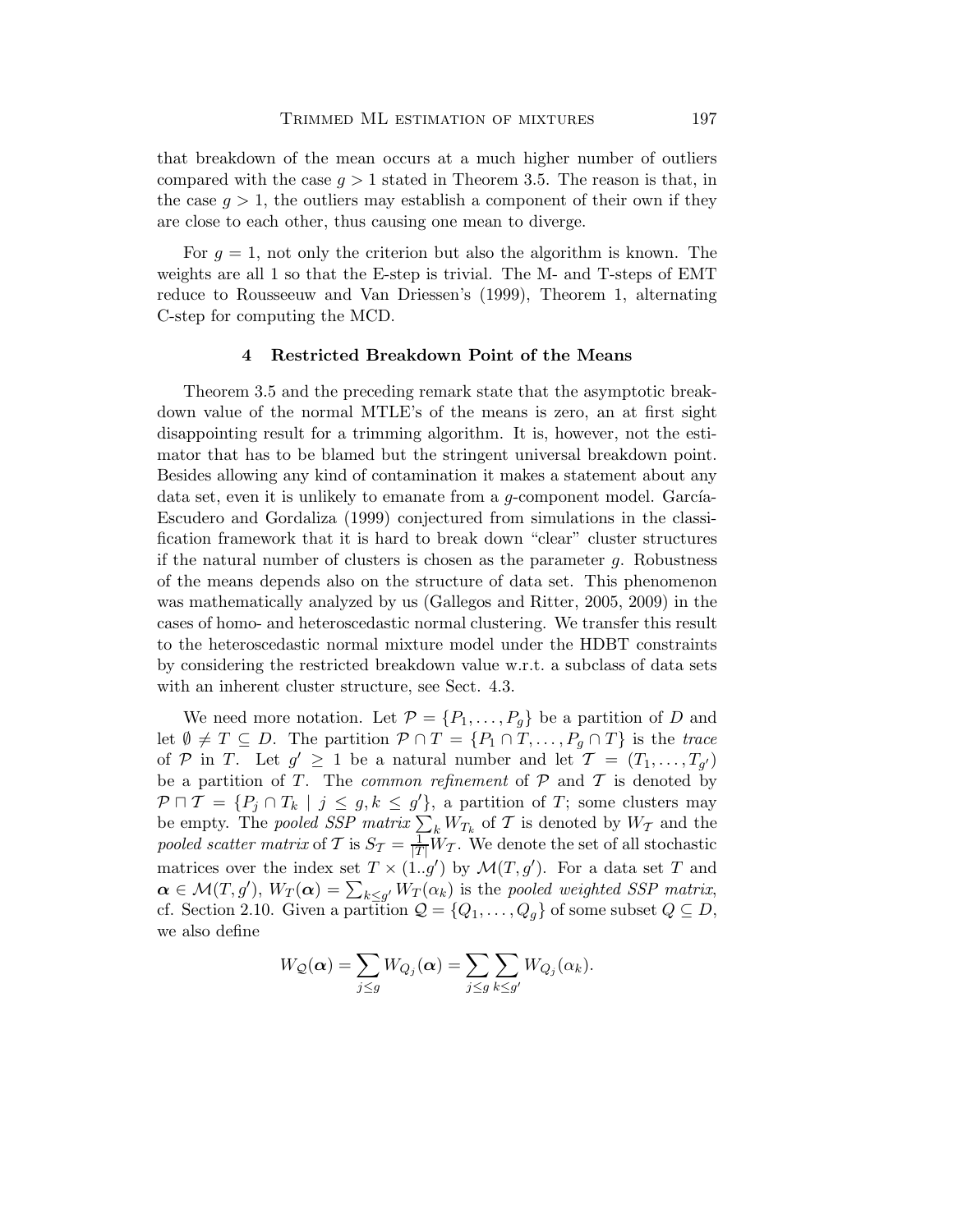If  $\alpha$  is binary then  $W_{\mathcal{O}}(\alpha)$  is the pooled SSP matrix of the common refinement of Q and the partition defined by  $\alpha$ . The proof of the theorem of this section depends on lemmas which we next state and prove. The following one states a basic condition which implies robustness of the means. In Theorem 4.4, we will see that it actually means a separation property of the data set.

4.1 LEMMA. Let  $g \geq 2$  and  $r < n$ , assume  $r > gd + 1$  in the full and  $r > g + 1$  *in the diagonal and spherical normal cases, and let*  $q \in$ max{2r − n, gd + 1} . .  $(r - 1)$  *(full case)* and  $q \in max\{2r - n, g + 1\}$ . .  $(r - 1)$ *(diagonal and spherical cases). Assume that the data set* D *possesses a partition*  $P$  *in* g *clusters such that for all*  $T \subseteq D$ ,  $q \leq |T| < r$ , and all  $\alpha \in \mathcal{M}(T,g-1)$ 

$$
\det W_T(\alpha) \ge g^2 \max_{R \in \binom{P}{r}, R \supseteq T} \det \frac{1}{c^2} W_{\mathcal{P} \cap R} \qquad \text{(full and diagonal)} \quad (4.1)
$$
\n
$$
\operatorname{tr} W_T(\alpha) \ge g^{2/d} \max_{R \in \binom{P}{r}, R \supseteq T} \operatorname{tr} \frac{1}{c^2} W_{\mathcal{P} \cap R}. \qquad \text{(spherical)}
$$

*Then the individual breakdown point of the normal MTLE's of the means satisfies*

$$
\beta_{\text{mean}}(n, g, r, D) \ge \frac{1}{n}(r - q + 1).
$$

PROOF. in the "full" case. Let  $M$  be any data set obtained from  $D$ by modifying at most  $r - q$  elements. Let  $(R^*, (u_j^*)_{j=1}^g, (m_j^*)_{j=1}^g, (V_j^*)_{j=1}^g)$  be an optimal solution for M and let  $\mathbf{w}^* = (w_j^*(x))_{x,j}$  be the related posterior probabilities. We will show that the means  $m_j^*$  are bounded by a number that depends solely on the original data D. Our proof proceeds in several steps. We write  $\overline{\mathbf{x}}_{\mathcal{P}\cap R} = (\overline{x}_{P_1\cap R}, \ldots, \overline{x}_{P_q\cap R}).$ 

$$
(\alpha) \quad f[\mathbf{x}_{R^*} \mid \mathbf{u}^*, \mathbf{m}^*, \mathbf{V}^*] \geq \max_{R \in \binom{M \cap D}{r}} f[\mathbf{x}_R \mid g^{-1}, \overline{\mathbf{x}}_{P \cap R}, S_{P \cap R}].
$$

Since  $q \geq 2r - n$  there exists a subset  $R \subseteq M \cap D$  of size r and the claim follows from optimality of  $(R^*, \mathbf{u}^*, \mathbf{m}^*, \mathbf{V}^*).$ 

Now let  $\mathcal{R}^* = (R_1^*, \ldots, R_g^*)$  be an MAP partition of  $R^*$  w.r.t. the optimal solution and let

 $\lambda_{\min} := \min\{\lambda \mid \lambda \text{ eigenvalue of } W_C, C \subseteq D, |C| = d + 1\},\$ 

a constant  $> 0$  that depends only on the data set D.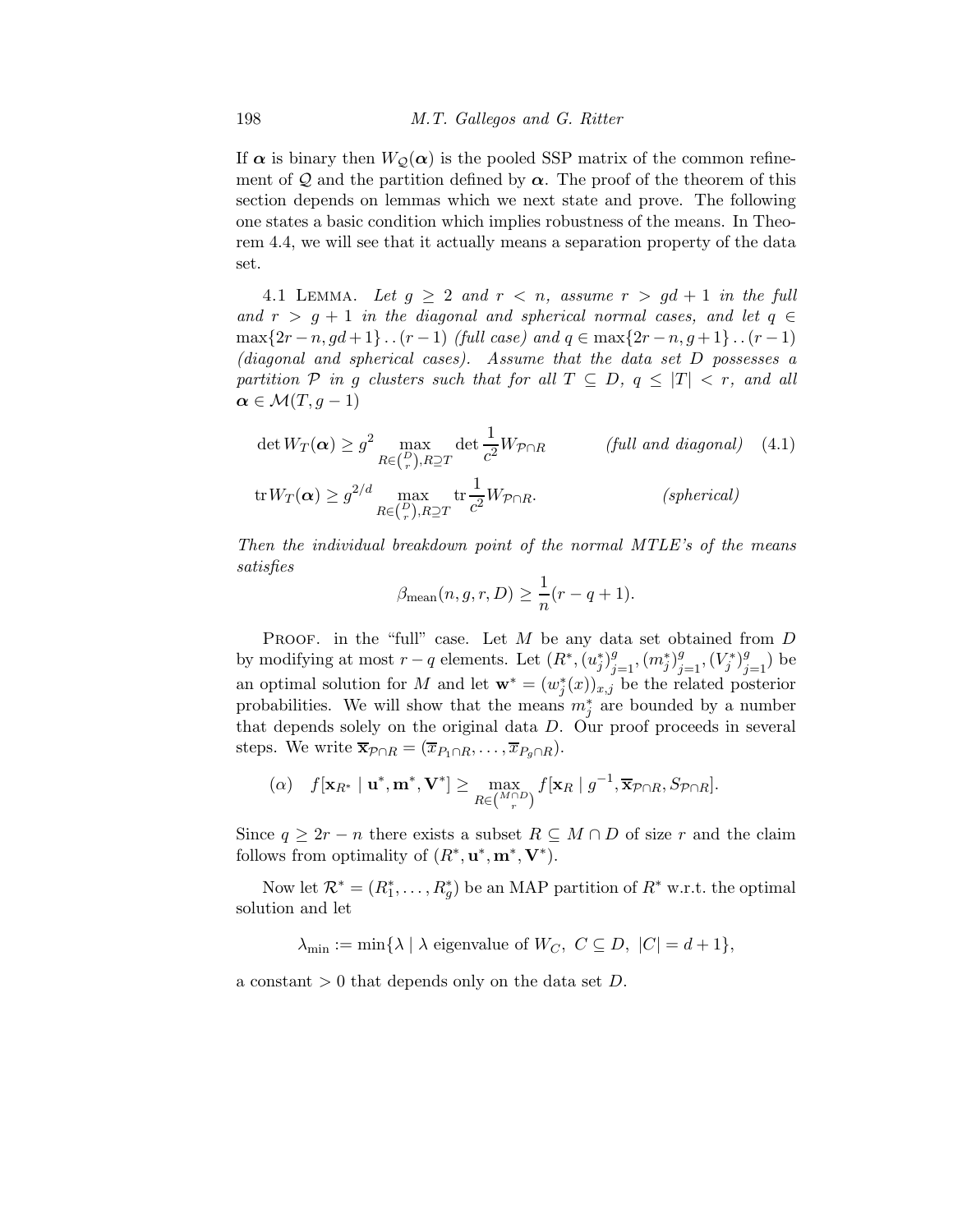( $\beta$ ) The matrices  $V_j^*$ ,  $j \in 1...g$ , are bounded above and below by positive-definite matrices that depend only on  $D$ , not on the replacements:

Since  $|R^*| = r$ ,  $R^* = \bigcup_{j=1}^g R_j^*$  has at least  $q \ge gd + 1$  original observations. By the pigeon hole principle, there exists  $j \in 1..g$  such that  $|R_j^* \cap D| \ge d+1$ . By Eq. (2.5), this implies the lower estimate

$$
W_{R^*}(\mathbf{w}^*) \succeq W_{R^*}(\mathbf{w}_j^*) \succeq \frac{1}{g} W_{R_j^*} \succeq \frac{\lambda_{\min}}{g} I_d.
$$

Applying 2.12(a) to the optimal solution, we infer from  $(\alpha)$  that the expres- $\sin -\frac{r}{2}$  $\frac{r}{2}$  ln det  $2\pi cV_j^* - \frac{c}{2}$  $\frac{c}{2}\lambda_{\min}$ tr $(V_j^*)^{-1}$  remains bounded below by a constant which depends solely on  $D, n, g$ , and r. The well-known behavior of this function of  $V_j^*$  implies that the matrices  $V_j^*, j \in 1...g$ , remain bounded above and below in the Löwner ordering.

( $\gamma$ ) If  $R_j^*$  contains some original observation then  $m_j^*$  is bounded by a number that depends only on  $D$ :

Let  $x \in R_j^* \cap D$ . We have  $W_{R^*}(\mathbf{w}^*) \succeq \frac{1}{g}$  $\frac{1}{g}(x - m_j^*)(x - m_j^*)^{\mathrm{T}}$  and, hence,  $||x - x_j||$  $m_j^* \|^{2} \leq g \operatorname{tr} W_{R^*}(\mathbf{w}^*)$ . Part  $(\gamma)$  will be proved if we show that  $\operatorname{tr} W_{R^*}(\mathbf{w}^*)$ has an upper bound that does not depend on the modifications. By Lemma 2.12,

$$
c \operatorname{tr} W_{R^*}(\mathbf{w}^*)(V_j^*)^{-1} \leq -r \ln \det 2\pi c V_j^* - 2 \ln f[\mathbf{x}_{R^*} \mid \mathbf{u}^*, \mathbf{m}^*, \mathbf{V}^*],
$$

and the claim follows from  $(\alpha)$  and  $(\beta)$ .

 $(\delta)$  If  $R_j^*$  contains some replacement then  $\|m_j^*\|\to\infty$  as the replacement tends to  $\infty$ :

This is proved like  $(\gamma)$  with x replaced by the replacement.

It follows from  $(\gamma)$  and  $(\delta)$  that, in the long run, each set  $R_j^*$  consists solely of original observations or solely of modifications, i.e., either  $R_j^* \cap D = \emptyset$  or  $R_j^* \cap (M \setminus D) = \emptyset.$ 

( $\epsilon$ ) If  $R_j^*$  contains some replacement then  $w_j^*(x) \to 0$  for all  $x \in R^* \cap D$ as the replacement tends to  $\infty$ :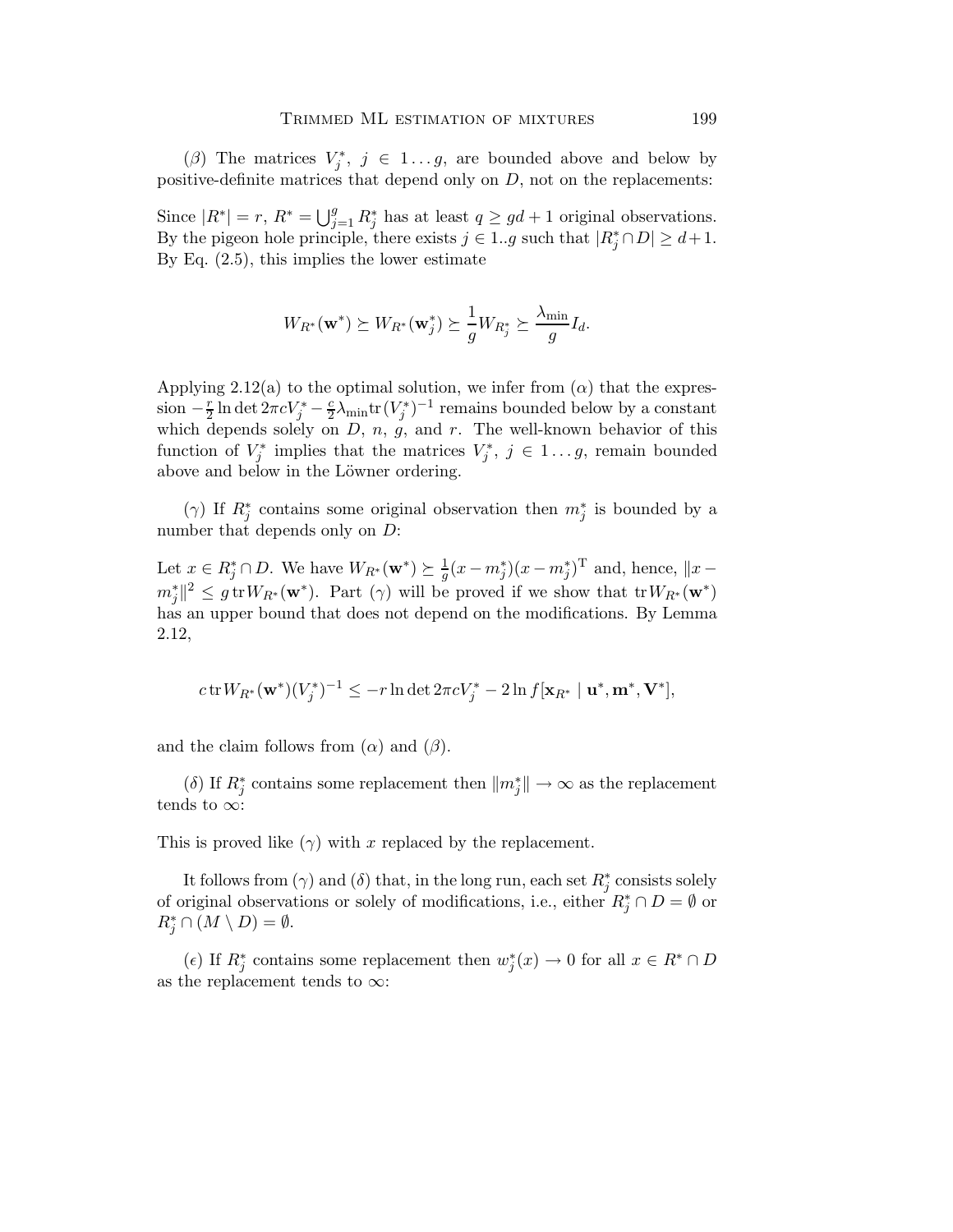200 *M.T. Gallegos and G. Ritter*

Let  $x \in R^*_{\ell} \cap D$ . By Eq. (2.4), we have  $u_{\ell}^* = \frac{1}{r}$  $\frac{1}{r}\sum_{z\in R^*} w_{\ell}^*(z) \geq 1/gr$  and, hence,

$$
w_j^*(x) = \frac{u_j^*(\det V_j^*)^{-1/2} e^{-\frac{1}{2}(x-m_j^*)^T (V_j^*)^{-1} (x-m_j^*)}}{\sum_k u_k^*(\det V_k^*)^{-1/2} e^{-\frac{1}{2}(x-m_k^*)^T (V_k^*)^{-1} (x-m_k^*)}}
$$
  
 
$$
\leq gr \sqrt{\frac{\det V_\ell^*}{\det V_j^*} e^{-\frac{1}{2}(x-m_\ell^*)^T (V_j^*)^{-1} (x-m_j^*)}}.
$$

The claim follows from  $(\beta)$ ,  $(\gamma)$ , and  $(\delta)$ .

$$
\text{(C)} \quad \ln f[\mathbf{x}_{R^*} \mid \mathbf{u}^*, \mathbf{m}^*, \mathbf{V}^*] \le c_{d,r} - dr \ln c - \frac{r}{2} \ln \det S_{R^*}(\mathbf{w}^*)
$$

By  $2.12(a)$ ,

$$
2\ln f[\mathbf{x}_{R^*} \mid \mathbf{u}^*, \mathbf{m}^*, \mathbf{V}^*]
$$
  
\n
$$
\leq -dr \ln 2\pi c^2 - [r \ln \det(V_1^*/c) + \text{tr}(V_1^*/c)^{-1}W_{R^*}(\mathbf{w}^*)]
$$
  
\n
$$
\leq -dr \ln 2\pi c^2 - \min_{A\succeq 0} [r \ln \det A + \text{tr} A^{-1}W_{R^*}(\mathbf{w}^*)].
$$

Now, standard normal estimation theory shows that the function

 $A \mapsto r \ln \det A + \operatorname{tr} A^{-1} W_{R^*}(\mathbf{w}^*), A \succ 0,$ 

attains its minimum at  $\frac{1}{r}W_{R^*}(\mathbf{w}^*)$  with value  $r\left[\ln \det \frac{W_{R^*}(\mathbf{w}^*)}{r} + d\right]$ . This is the claim.

( $\eta$ ) There is  $K > 0$  such that  $R^*$  contains no modification  $y, \|y\| > K$ :

Assume on the contrary that, for all  $K > 0$ , there is  $y \in R^* \setminus D$ ,  $||y|| > K$ ,  $y \in R_g^*$ , say. Let  $\varepsilon > 0$  and let K be so large that  $w_g^*(x) \leq \varepsilon$  for all  $x \in R^* \cap D$ , cf. ( $\epsilon$ ). Putting  $\alpha_j^*(x) = \frac{w_j^*(x)}{1 - w_o^*(x)}$  $\frac{w_j(x)}{1-w^*_g(x)}$ ,  $x \in R^* \cap D$ ,  $j < g$ , we have  $\alpha^* \in \mathcal{M}(R^* \cap D, g-1)$  and

$$
W_{R^*}(\mathbf{w}^*) \succeq \sum_{j=1}^{g-1} \sum_{x \in R^* \cap D} w_j^*(x) (x - m_j^*) (x - m_j^*)^{\mathrm{T}}
$$
  

$$
\succeq \min_{x \in R^* \cap D} (1 - w_g^*(x)) \sum_{j=1}^{g-1} \sum_{x \in R^* \cap D} \alpha_j^*(x) (x - m_j^*) (x - m_j^*)^{\mathrm{T}}
$$
  

$$
\succeq (1 - \varepsilon) \sum_{j=1}^{g-1} W_{R^* \cap D}(\alpha_j^*) = (1 - \varepsilon) W_{R^* \cap D}(\alpha^*)
$$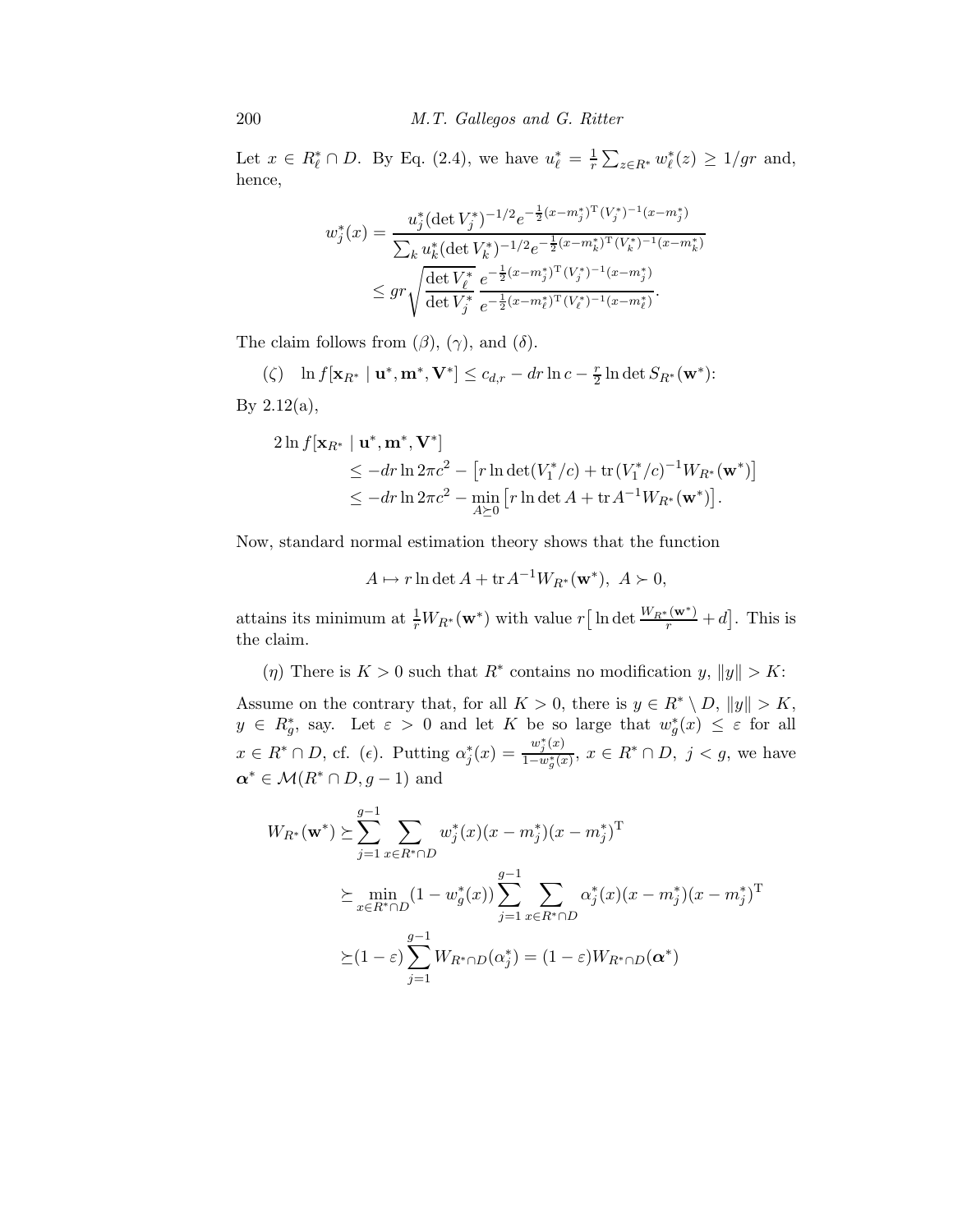by Steiner's formula A.3. We modified at most  $r-q$  elements and  $R^*$  contains at least one modification. Hence,  $q \leq |R^* \cap D| < r$  and we may apply Hypothesis (4.1) to continue

$$
\det W_{R^*}(\mathbf{w}^*)
$$
  

$$
\geq (1-\varepsilon)^d \det W_{R^*\cap D}(\alpha^*) \geq (1-\varepsilon)^d g^2 \max_{R\in\binom{D}{r}, R\supseteq R^*\cap D} \det \frac{1}{c^2} W_{\mathcal{P}\cap R}.
$$

Since  $\varepsilon$  is arbitrary we conclude

$$
\det W_{R^*}(\mathbf{w}^*) \ge g^2 \max_{R \in \binom{D}{r}, R \supseteq R^* \cap D} \det \frac{1}{c^2} W_{\mathcal{P} \cap R}
$$

and

$$
2d\ln c + \ln \det S_{R^*}(\mathbf{w}^*) \ge 2\ln g + \max_{R\in\binom{D}{r}, R\supseteq R^*\cap D} \ln \det S_{\mathcal{P}\cap R}.
$$

Now, for all  $R \subseteq D$ ,

$$
\ln f[\mathbf{x}_R | g^{-1}, \overline{\mathbf{x}}_{P \cap R}, S_{P \cap R}]
$$
  
=  $\sum_{\ell=1}^g \sum_{x \in P_{\ell} \cap R} \ln \frac{1}{g} \sum_{j=1}^g (\det 2\pi S_{P \cap R})^{-1/2} e^{-1/2(x - \overline{\mathbf{x}}_{P_j \cap R})^T S_{P \cap R}^{-1}(x - \overline{\mathbf{x}}_{P_j \cap R})}$   
>  $-r \ln g - \frac{r}{2} \ln \det 2\pi S_{P \cap R} - \frac{1}{2} \sum_{\ell=1}^g \sum_{x \in P_{\ell} \cap R} (x - \overline{\mathbf{x}}_{P_{\ell} \cap R})^T S_{P \cap R}^{-1}(x - \overline{\mathbf{x}}_{P_{\ell} \cap R})$   
=  $c_{d,r} - r \ln g - \frac{r}{2} \ln \det S_{P \cap R}$ .

The last two estimates and Part  $(\zeta)$  combine to show

$$
\max_{R \in \binom{M \cap D}{r}} \ln f[\mathbf{x}_R \mid g^{-1}, \overline{\mathbf{x}}_{\mathcal{P} \cap R}, S_{\mathcal{P} \cap R}] > c_{d,r} - r \ln g - \frac{r}{2} \min_{R \in \binom{M \cap D}{r}} \ln \det S_{\mathcal{P} \cap R}
$$
\n
$$
\geq c_{d,r} - r \ln g - \frac{r}{2} \max_{R \in \binom{D}{r}, R \supseteq R^* \cap D} \ln \det S_{\mathcal{P} \cap R}
$$
\n
$$
\geq c_{d,r} - dr \ln c - \frac{r}{2} \ln \det S_{R^*}(\mathbf{w}^*)
$$
\n
$$
\geq \ln f[\mathbf{x}_{R^*} \mid \mathbf{u}^*, \mathbf{m}^*, \mathbf{V}^*],
$$

a contradiction to  $(\alpha)$ . This proves Claim  $(\eta)$ .

Finally,  $(\eta)$  shows that the means  $m_j^*$  are convex combinations of elements from  $D$  and replacements in the centered ball of radius  $K$ . This proves the lemma.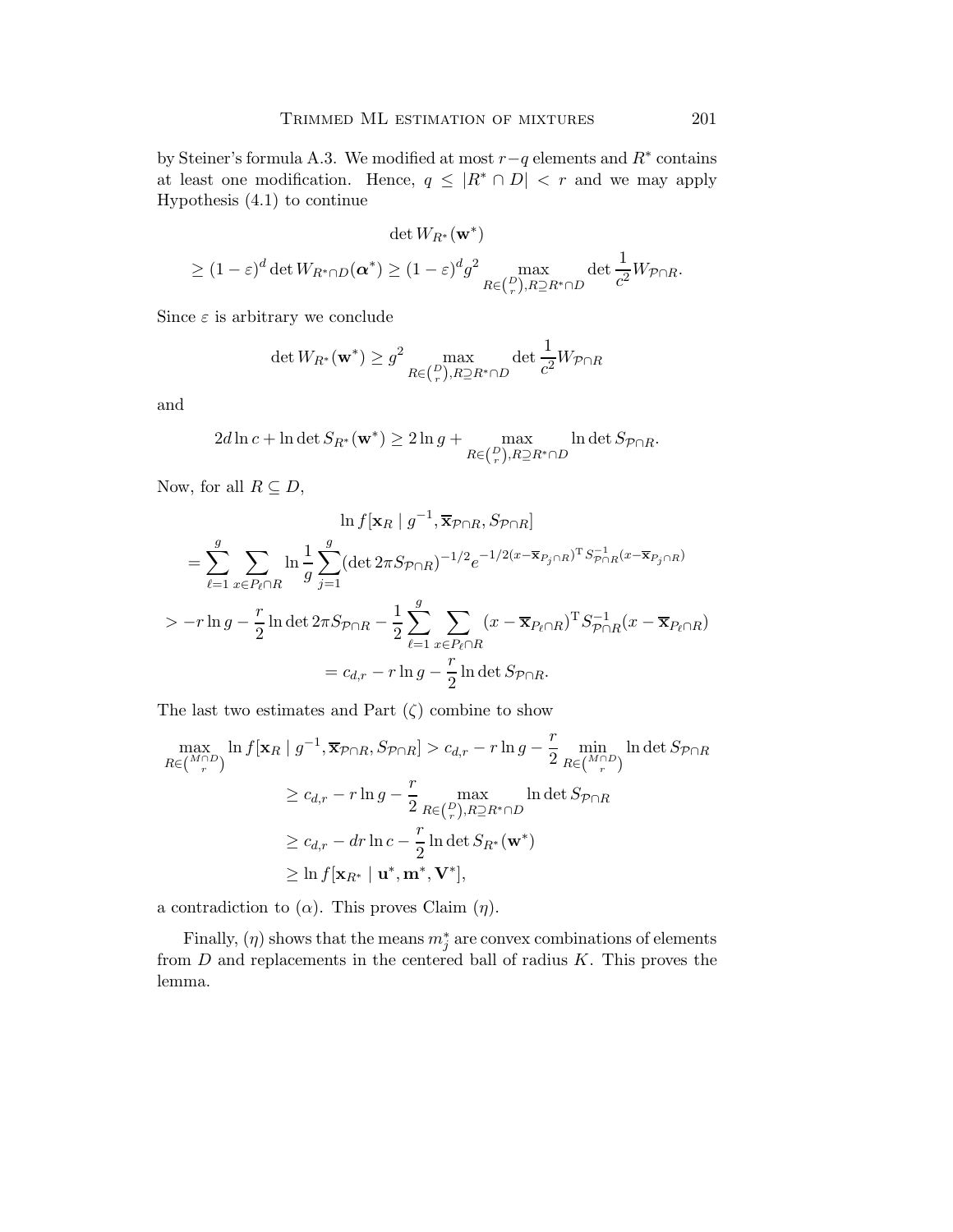In order to remove the dependence on  $\alpha$  in Lemma 4.1 we need a definition. Assume  $g \geq 2$ , let  $\varrho > 0$ , and let  $u \leq n/g$  be an integer. We define the real number

$$
q_{u,\varrho} = \begin{cases} \max\left\{2r - n, (g-1)gd + 1, \frac{n-u}{1-\varrho}\right\} & \text{(full)}\\ \max\left\{2r - n, (g-1)g + 1, \frac{n-u}{1-\varrho}\right\} & \text{(diagonal and spherical)} \end{cases}.
$$

Plainly  $\frac{q_{u,g}}{(g-1)g} > d$  in the case of full covariance matrices and  $> 1$  in the diagonal and spherical cases. Before stating the separation property we prove a combinatorial lemma. One of its assumptions is  $q_{u,g} \leq r-1$ . This is equivalent to  $n > r > (g-1)gd + 1$  and  $n - (1 - \varrho)(r-1) \leq u$ . Combined with  $u \leq n/g$  the last estimate implies also  $\varrho \leq 1/g$ .

4.2 LEMMA. *Assume*  $q_{u,g} \leq r-1$ *. Let*  $\mathcal{P} = \{P_1, \ldots, P_g\}$  *be a partition of* D in clusters of size  $\geq u$ , let  $T \subseteq D$  such that  $q_{u,g} \leq |T| < r$  (the assumption *on*  $q_{u,q}$  *implies the existence of such a subset* T*)*, and let  $\mathcal{T} = \{T_1, \ldots, T_{g-1}\}$ *be a partition of*  $T$ *; some*  $T_k$ *'s may be empty. Then:* 

- *(a)* For all j, we have  $|P_j \cap T| \ge \varrho |T|$ .
- *(b)* There are clusters  $T_k$  and  $P_j$  such that  $|T_k \cap P_j| \geq \frac{q_{u,g}}{(g-1)g}$ .

PROOF. (a) Assume on the contrary that  $|P_\ell \cap T| < \rho|T|$ . From  $D \supseteq$  $T \cup P_{\ell}$  we infer

$$
n \ge |T| + |P_{\ell}| - |P_{\ell} \cap T| > |T| + u - \varrho|T| = u + (1 - \varrho)|T|
$$
  
 
$$
\ge u + (1 - \varrho)q_{u,\varrho} \ge u + n - u
$$

by definition of  $q_{u,o}$ , a contradiction.

(b) The observations in T are spread over the  $(g-1)g$  disjoint subsets of the form  $T_k \cap P_j$ . If (b) did not hold, we would have  $|T| = \sum_{k,j} |T_k \cap P_j|$  $q_{u,\rho}$ , a contradiction.

Define

$$
\kappa_{\varrho} = \begin{cases} (1-\varrho)\varrho, & g = 2, \\ \varrho/2, & g \geq 3. \end{cases}
$$

Given two subsets  $S, T \subseteq \mathbb{R}^d$ ,  $d(S,T)$  denotes their Euclidean distance and  $d(S)$  the Euclidean diameter of S.

4.3. The separation property. Assume  $q_{u,q} \leq r-1$  and let c be the HDBT constant. We denote by  $\mathcal{L}_{u,\varrho,c}$  the system of all d-dimensional admissible data sets D of size n with the following *separation property*: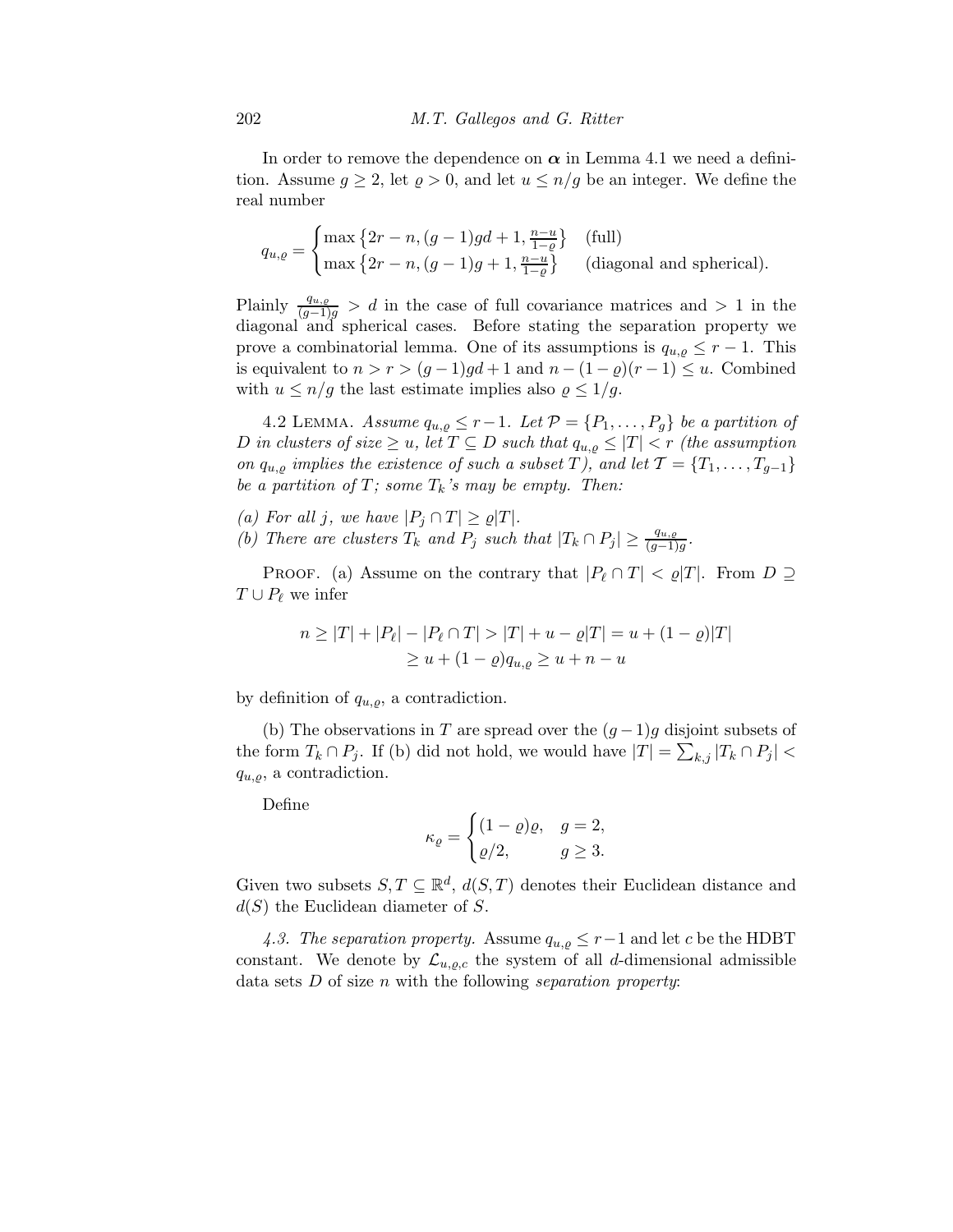D possesses a partition  $P$  in g subsets of size at least u such that, for all subsets  $T \subseteq D$ ,  $q_{u,\varrho} \leq |T| < r$ ,

$$
1 + \kappa_{\varrho} \min_{\delta_h \in \text{conv } P_h \cap T} (s_{\ell} - s_j)^T S_{\mathcal{P} \cap T}^{-1} (s_{\ell} - s_j)
$$
 (full and diagonal<sup>2</sup> cases)  

$$
\ell \neq j
$$

(4.2)  
\n
$$
\geq g^2 \frac{\max_{R \in {P \choose r}, R \supset T} \det \frac{1}{c^2} W_{\mathcal{P} \cap R}}{\det W_{\mathcal{P} \cap T}} \left\{ 1 + \frac{g-2}{2d(g-1)} \max_{\substack{S, S' \in P_j \\ 1 \leq j \leq g}} (s-s')^{\mathrm{T}} S_{\mathcal{P} \cap T}^{-1}(s-s') \right\}^d,
$$

$$
1 + \kappa_{\varrho} \frac{\min_{\ell \neq j} d^{2}(\text{conv}(P_{j} \cap T), \text{conv}(P_{\ell} \cap T))}{\text{tr } S_{\mathcal{P} \cap T}} \quad \text{(spherical case)}
$$
\n
$$
\geq g^{2/d} \frac{\max_{R \in \binom{P}{r}, R \supset T} \text{tr } \frac{1}{c^{2}} W_{\mathcal{P} \cap R}}{\text{tr } W_{\mathcal{P} \cap T}} \left\{ 1 + \frac{g - 2}{2(g - 1)} \frac{\max_{1 \leq j \leq g} d^{2}(P_{j} \cap T)}{\min_{T} \text{tr } S_{\mathcal{P} \cap T}} \right\}.
$$

where T runs over all partitions of T in  $q-1$  clusters. Lemma 4.2(b) shows that the inverse matrices appearing in Eq. (4.2) exist. The factor on the right hand side of (4.2) may be replaced with the expression

$$
\exp\Big\{\frac{g-2}{2(g-1)}\max_{\substack{s,s'\in P_j\\1\leq j\leq g}}(s-s')^{\mathrm{T}}S_{\mathcal{P}\sqcap\mathcal{T}}^{-1}(s-s')\Big\},\,
$$

a number independent of dimension d. The partition  $P$  appearing in the separation property plays the role of a partition of the data set in wellseparated clusters. Note that condition (4.2) is affine equivariant. The set  $\mathcal{L}_{u,\varrho,c}$  increases with decreasing u and increasing  $\varrho \leq 1/2$  and c.

Roughly speaking, a data set  $D$  has the separation property if it is composed of well separated clusters. Moreover, it helps if population shapes are balanced, i.e., the HDBT ratio  $c$  is close to 1, and if cluster sizes are balanced, i.e., u is large so that  $\kappa_{\varrho}$  and  $\varrho$  may be chosen large. Note, however, that  $\kappa_{\rho}$  is bounded since  $\rho \leq 1/g$ .

If a data set has the separation property, then the normal MTLE's of the means are much more robust than predicted by the universal breakdown value in Theorem 3.5.

<sup>&</sup>lt;sup>2</sup>In the diagonal case a similar estimate can also be given by working with the components of  $\mathbb{R}^d$  separately.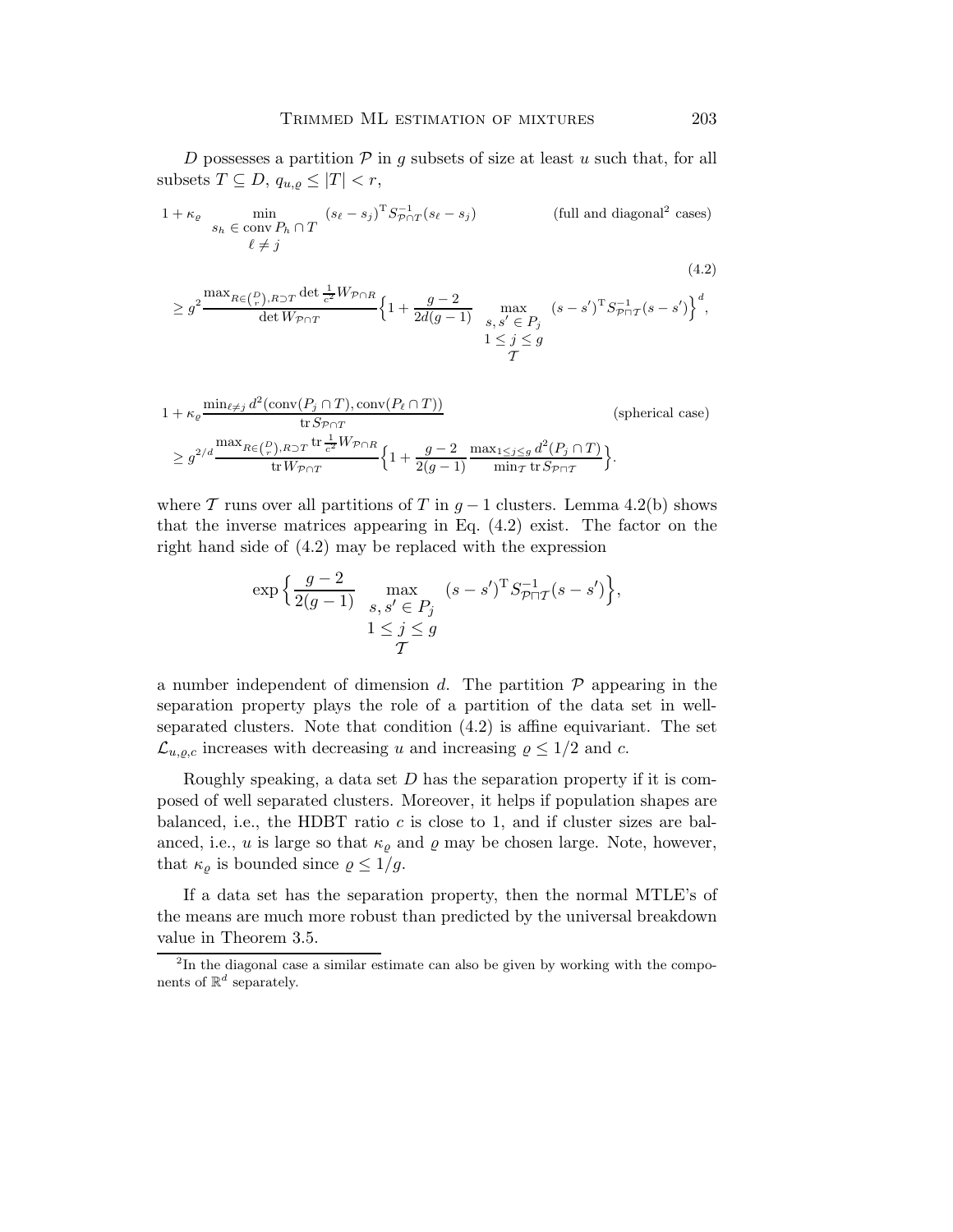4.4. Theorem. *(Restricted breakdown point of the normal MTLE's of the means)* Let  $g \geq 2$ ,  $r < n$ .

*(a)* Assume  $r \ge (g-1)gd+2$  *in the full and*  $r \ge (g-1)g+2$  *in the diagonal and spherical cases, respectively, and let*  $u \in \mathbb{N}$  *s.th.*  $n-(1-\rho)(r-1) \leq$  $u \leq n/g$  (hence  $\rho < 1/g$  by  $n > r$ ). Then the restricted breakdown *value of the normal MTLE's of the means w.r.t.*  $\mathcal{L}_{u,o,c}$  *satisfies* 

$$
\beta_{mean}(n, g, r, \mathcal{L}_{u, \varrho, c}) \ge \frac{1}{n}(r + 1 - q_{u, \varrho}).
$$

- *(b) The individual breakdown point of any data set* D *satisfies*  $\beta_{mean}(n, g, r, D) \leq \frac{1}{n}$  $\frac{1}{n}(n-r+1)$ .
- *(c)* Let  $2r n \ge (g 1)gd + 1$  *in the full and*  $2r n \ge (g 1)g + 1$  *in the diagonal and spherical cases, assume*  $2(n - r) \leq n/g - 1$ *. Let*  $u \in \mathbb{N}$  *be s.th.*  $2(n-r) < u \leq n/g$  *and put*  $\rho = \frac{u-2(n-r)}{2r-n}$  $\frac{2(n-r)}{2r-n}$ *.* Then

$$
\beta_{mean}(n, g, r, \mathcal{L}_{u, \varrho, c}) = \frac{1}{n}(n - r + 1).
$$

*(d) If the hypotheses of (a) are satisfied and if the data set is of the class*  $\mathcal{L}_{u,o,c}$  then the normal MTLE of R discards all replacements that are *large enough.*

PROOF. (a) The assumptions imply  $q_{u,q} \leq r-1$ . Let  $T \subseteq D$  such that  $q_{u,\varrho} \leq |T| < r$  and let  $\alpha \in \mathcal{M}(T,g-1)$ . In order to shorten notation we use the abbreviation

$$
d(h, j, k, \ell) := \overline{x}_{P_j \cap T}(\alpha_h) - \overline{x}_{P_\ell \cap T}(\alpha_k).
$$

For  $j \leq g$  such that  $|P_j \cap T| > 0$  let

$$
A_{T,j}(\boldsymbol{\alpha}) = \frac{1}{|P_j \cap T|} \sum_{1 \leq h < k < g} \alpha_h(P_j \cap T) \alpha_k(P_j \cap T) d(h,j,k,j) d(h,j,k,j)^{\mathrm{T}}.
$$

Applying Lemma A.5 with  $g' = g - 1$ , we obtain  $W_{P_j \cap T} = W_{P_j \cap T}(\boldsymbol{\alpha}) +$  $A_{T,j}(\boldsymbol{\alpha})$  and

$$
W_{\mathcal{P}\cap T} = W_{\mathcal{P}\cap T}(\boldsymbol{\alpha}) + \sum_{j} A_{T,j}(\boldsymbol{\alpha}) = W_{\mathcal{P}\cap T}(\boldsymbol{\alpha}) + A_{T}(\boldsymbol{\alpha}). \tag{4.3}
$$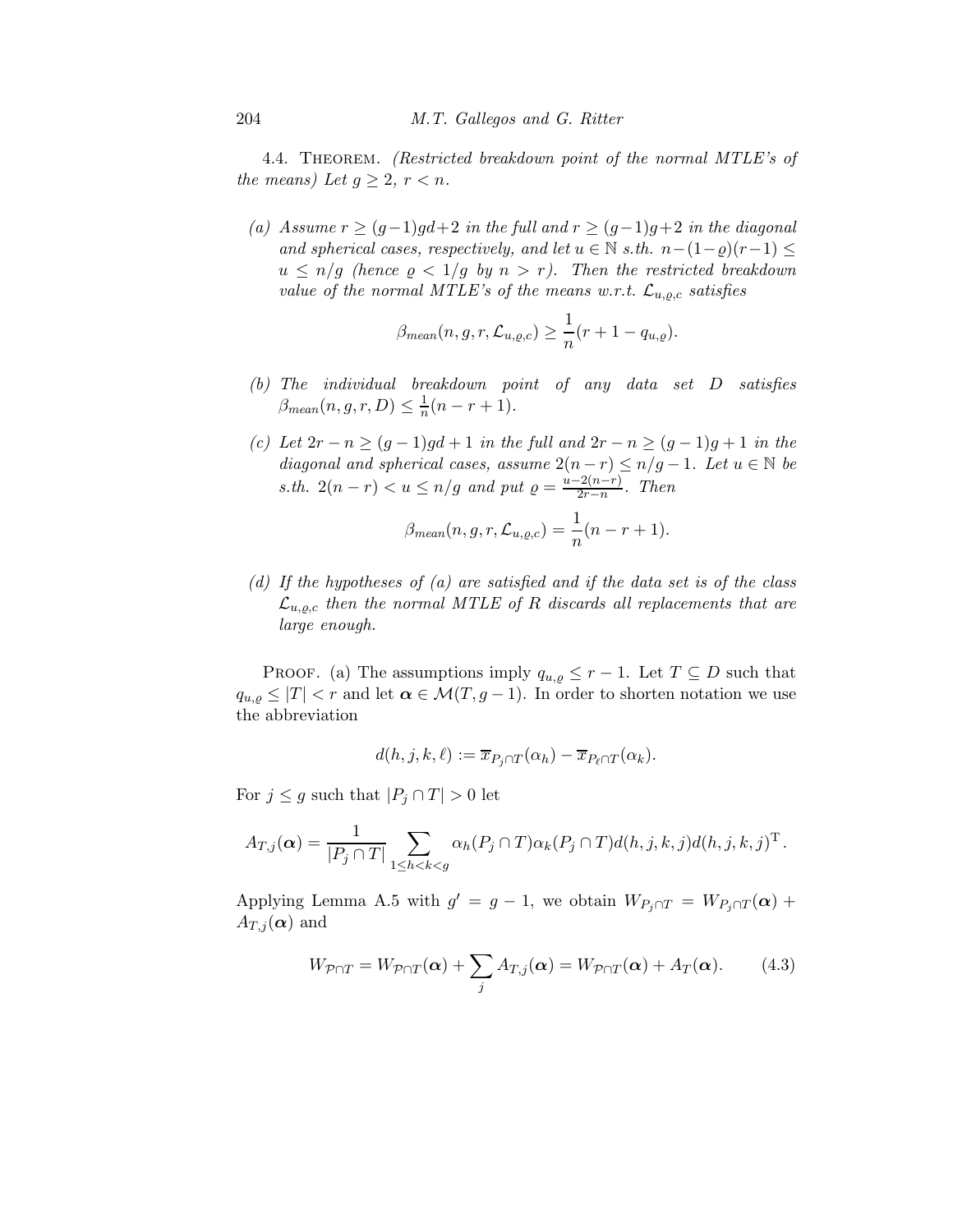For  $k < g$  such that  $\alpha_k(T) > 0$  let

$$
B_T(\alpha_k) = \frac{1}{\alpha_k(T)} \sum_{1 \leq j < \ell \leq g} \alpha_k(P_j \cap T) \alpha_k(P_\ell \cap T) d(k, j, k, \ell) d(k, j, k, \ell)^{\mathrm{T}}.
$$

Applying Lemma A.4 with  $w(x) = \alpha_k(x)$  and  $T_j = P_j \cap T$ , we have for  $\alpha_k(T) > 0$  the identity  $W_T(\alpha_k) = W_{\mathcal{P} \cap T}(\alpha_k) + B_T(\alpha_k)$  and hence

$$
W_T(\alpha) = W_{\mathcal{P}\cap T}(\alpha) + \sum_{k:\alpha_k(T)>0} B_T(\alpha_k). \tag{4.4}
$$

According to Gallegos and Ritter (2005), Lemma A.1(b),  $\det(A+\sum_h y_h y_h^{\mathrm{T}}) \geq$  $(1+\sum_h y_h^{\mathrm{T}}A^{-1}y_h)$  det A for all  $A \in \mathrm{PD}(d)$ . Applying this estimate, and using Eqs.  $(4.4)$  and  $(4.3)$ , we infer

$$
\det W_T(\alpha)
$$
  
\n
$$
\geq \det W_{\mathcal{P}\cap T}(\alpha) \Big( 1 + \sum_{k:\alpha_k(T)>0} \frac{1}{\alpha_k(T)} \sum_{1 \leq j < \ell \leq g} \alpha_k(P_j \cap T) \alpha_k(P_\ell \cap T) \times
$$
  
\n
$$
d(k, j, k, \ell) W_{\mathcal{P}\cap T}^{-1} d(k, j, k, \ell)^{\mathrm{T}} \Big)
$$
  
\n
$$
= \det W_{\mathcal{P}\cap T}(\alpha) (1 + r_T(\alpha)). \tag{4.5}
$$

We next estimate the two factors in (4.5) rendering them devoid of  $\alpha$ . Since  $\sum_k \frac{\alpha_k(T)}{|T|}$  $|T|$  $\frac{\alpha_k(P_j \cap T)}{\alpha_k(T)} = \sum_k$  $\frac{\alpha_k(P_j \cap T)}{|T|} = \frac{|P_j \cap T|}{|T|} \ge \varrho$  according to Lemma 4.2 (a), Lemma A.8(b) may be applied to the expression

$$
\sum_{k:\alpha_k(T)>0} \frac{1}{\alpha_k(T)} \sum_{1 \le j < \ell \le g} \alpha_k(P_j \cap T) \alpha_k(P_\ell \cap T)
$$
\n
$$
= |T| \sum_{k:\alpha_k(T)>0} \frac{\alpha_k(T)}{|T|} \sum_{1 \le j < \ell \le g} \frac{\alpha_k(P_j \cap T)}{\alpha_k(T)} \frac{\alpha_k(P_\ell \cap T)}{\alpha_k(T)}
$$

implying

$$
r_T(\alpha) \ge \kappa_\varrho |T| \min_{\delta_h \in \text{conv } P_h \cap T} (s_\ell - s_j)^T W_{\mathcal{P} \cap T}^{-1} (s_\ell - s_j). \tag{4.6}
$$
  

$$
\ell \ne j
$$

Next use Lemmas  $A.8(a)$  and  $A.9$  to estimate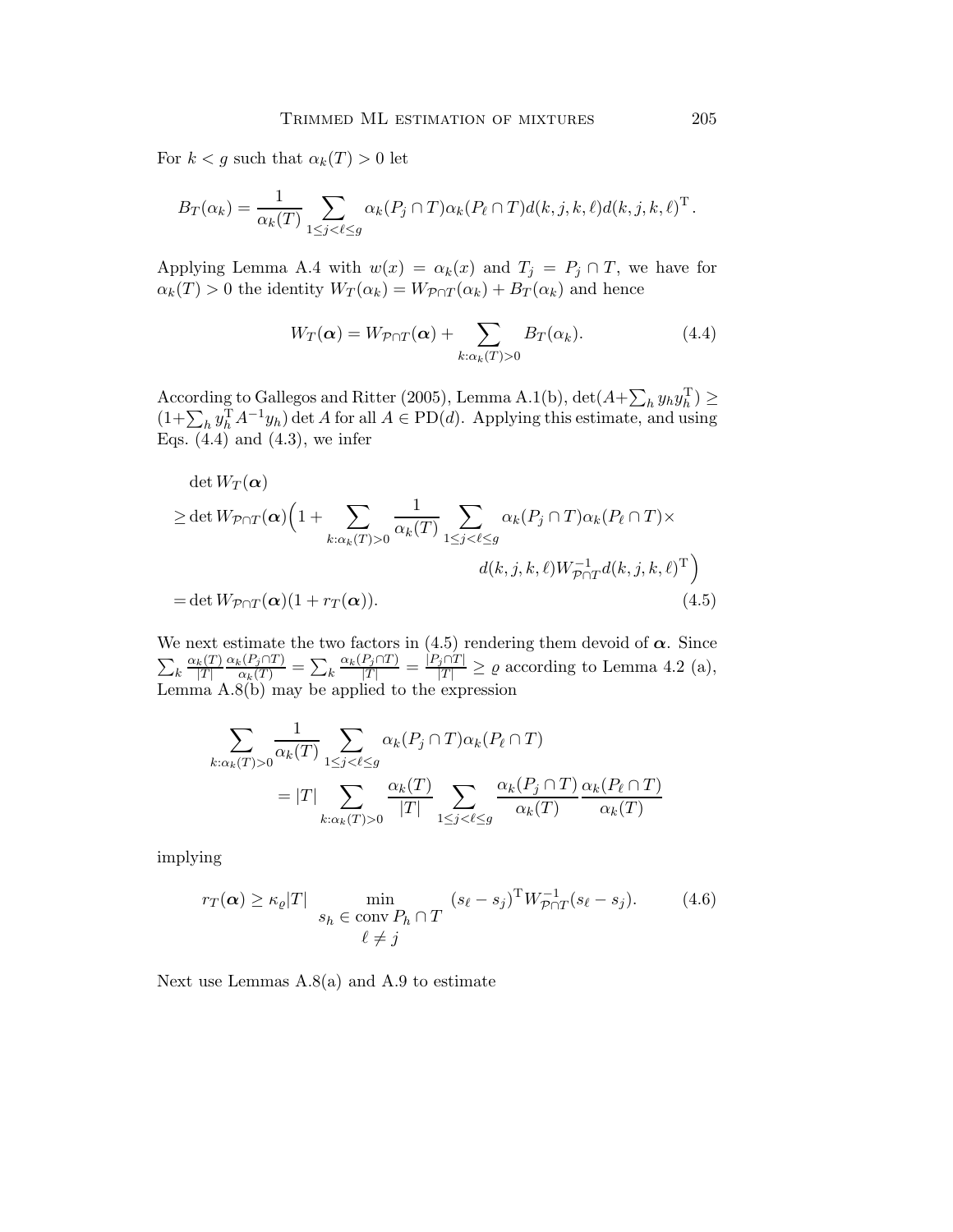tr 
$$
W_{p \cap T}^{-1}(\alpha) A_T(\alpha)
$$
  
\n
$$
= \sum_{j \le g} \frac{1}{|P_j \cap T|} \sum_{1 \le h < k < g} \alpha_h(P_j \cap T) \alpha_k(P_j \cap T) \text{tr} W_{p \cap T}^{-1}(\alpha) d(h, j, k, j) d(h, j, k, j)^{\mathrm{T}}
$$
\n
$$
= \sum_{j \le g} \frac{1}{|P_j \cap T|} \sum_{1 \le h < k < g} \alpha_h(P_j \cap T) \alpha_k(P_j \cap T) d(h, j, k, j)^{\mathrm{T}} W_{p \cap T}^{-1}(\alpha) d(h, j, k, j)
$$
\n
$$
\le \frac{|T|}{2} \frac{g-2}{g-1} \max_{\begin{array}{l} g, s' \in P_j \\ 1 \le j \le g \end{array}} (s-s')^{\mathrm{T}} W_{p \cap T}^{-1}(\alpha) (s-s')
$$
\n
$$
\le \frac{|T|}{2} \frac{g-2}{g-1} \max_{\begin{array}{l} m \text{ max} \\ m, s, s' \in P_j \end{array}} (s-s')^{\mathrm{T}} W_{p \cap T}^{-1}(s-s'). \tag{4.7}
$$

The identity  $\det(A+B) = \det A \cdot \det(I_d + A^{-1/2}BA^{-1/2})$  and the arithmeticgeometric inequality det  $C \leq \left(\frac{1}{d}\right)$  $\frac{1}{d}$ tr $(C)^d$ , valid for  $A \succ 0$ ,  $B \in \mathbb{R}^{d \times d}$ , and  $C \succeq$ 0, yield the inequality  $\det(A+B) \leq \det A(1+\frac{1}{d}\text{tr} A^{-1}B)^d$ . Its application to Eq.  $(4.3)$  shows together with Eq.  $(4.7)$ 

$$
\det W_{\mathcal{P}\cap T} \leq \det W_{\mathcal{P}\cap T}(\boldsymbol{\alpha}) \Big\{ 1 + \frac{1}{d} \operatorname{tr} W_{\mathcal{P}\cap T}^{-1}(\boldsymbol{\alpha}) A_T(\boldsymbol{\alpha}) \Big\}^d \qquad (4.8)
$$
  

$$
\leq \det W_{\mathcal{P}\cap T}(\boldsymbol{\alpha}) \Big\{ 1 + \frac{1}{2d} \frac{g-2}{g-1} \max_{T} \max_{\begin{array}{c} s, s' \in P_j \\ 1 \leq j \leq g \end{array}} (s-s')^T S_{\mathcal{P}\cap T}^{-1}(s-s') \Big\}^d.
$$

Eqs.  $(4.5)$  and  $(4.6)$ , the separation property, and Eq.  $(4.8)$  finally combine to show Eq. (4.1) and Claim (a) follows from Lemma 4.1,

(b) Let M be a set obtained from D by replacing  $n-r+1$  of its elements with a narrow and distant cluster. M contains only  $r-1$  original observations so that each r-element subset of M contains one modification, in particular, each optimal set  $R^*$ . Let  $\{R_1^*, \ldots, R_g^*\}$  be an associated MAP partition. Then some  $R_j^*$  contains at least one modification and Lemma 3.4 shows that the norm of  $m_j^*$  tends to infinity together with the compact cluster of replacements.

(c) The general assumption  $r < n$  yields the estimate  $2r - n \leq r - 1$ which in turn shows that the first condition in (a) is fulfilled and that the given  $\varrho$  satisfies  $1 - \varrho = (n - u)/(2r - n) \ge (n - u)/(r - 1)$ . It follows that the second condition in (a), too, is satisfied and that  $\varrho$  is the largest number s.th.  $q_{u,g} = 2r - n$ . The claim on  $\beta_{\text{mean}}$  now follows from (a).

Claim (d) follows from Part  $(\eta)$  of the proof of Lemma 4.1.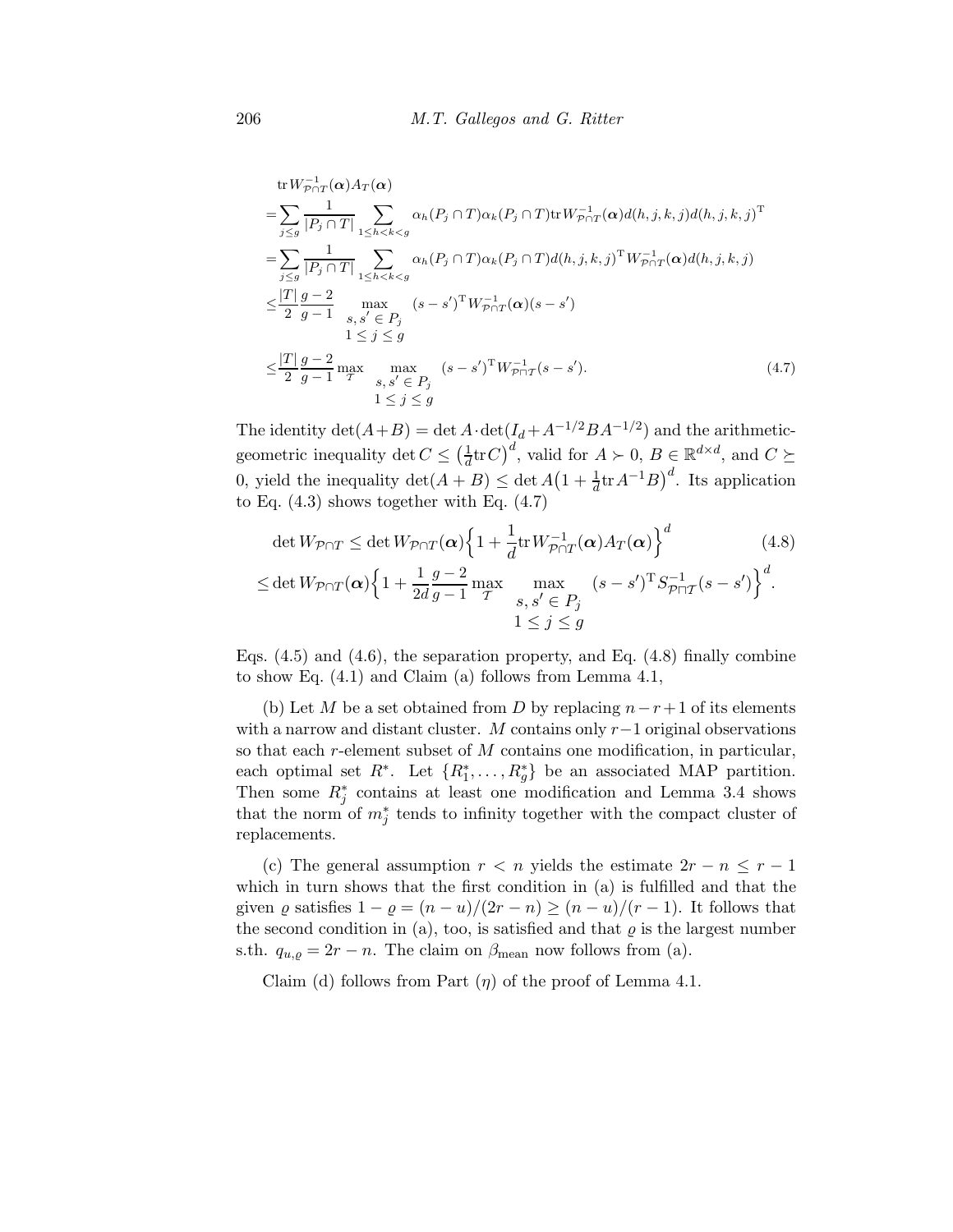The following corollary is a consequence of Theorem 4.4. We formulate it in the case of full covariance matrices. Combined with Cor. 3.3 it says that EMT is asymptotically robust on data sets with a well-separated, balanced cluster structure if the natural parameter g is used.

4.5 COROLLARY. Let  $g \ge 2$ , let  $0 < \eta < \delta < \frac{1}{g}$ , let  $r = \lceil n(1 - \frac{1}{2g} + \frac{\delta}{2g}) \rceil$  $\frac{\delta}{2}$ )], *let*  $u = \lceil n(\frac{1}{g} - \eta) \rceil$ , and let  $\varrho = \frac{\delta - \eta}{1 - 1/g}$ 1−1/g+δ *. Then, asymptotically,*

$$
\beta_{\text{mean}}(n, g, r, \mathcal{L}_{u, \varrho, c}) \longrightarrow \frac{1}{n \to \infty} \frac{1}{2} \Big( \frac{1}{g} - \delta \Big).
$$

4.6 REMARKS. (a) The inequality  $n - (1 - \rho)(r - 1) \leq u$  required in Theorem 4.4(a) implies  $u \geq n-r+2$ . That is, the sizes of the natural clusters must exceed the number of discarded elements in Theorem 4.4(a). Moreover, the assumptions of Part (c) imply that these sizes exceed twice the number of discarded elements.

(b) Although we have formulated the trimmed likelihood function and the EMT algorithm for general statistical models, we have stated and proved our robustness results only for various normal models. Extensions to other models are possible but not straightforward, in general. The proofs in the present paper depend on the crucial Lemma 2.12. We sketch how this lemma and much of the robustness theory can be extended to a whole family of elliptical distributions including the normal case leaving the details to the interested reader.

Denote the d-variate elliptical density function with radial function  $\varphi \colon \mathbb{R}_+ \to \mathbb{R}_>$ , mean vector  $m \in \mathbb{R}^d$ , and scale parameter  $V \in \mathrm{PD}(d)$  by

$$
f_{\varphi,m,V}(x) = \frac{1}{\sqrt{\det V}} \varphi((x-m)^{\mathrm{T}} V^{-1}(x-m)), \quad x \in \mathbb{R}^d,
$$

In the normal case,  $\varphi(s) = (2\pi)^{-d/2} e^{-s/2}$ . Lemma 2.12 remains valid if the normal densities  $N_{m_j,V_j}$  are replaced with elliptical densities  $f_{\varphi,m_j,V_j}$ provided that

(i)  $\varphi$  is strictly decreasing and logarithmically concave.

This condition implies  $\lim_{s\to\infty} s^t \varphi(s) = 0$  for all  $t \in \mathbb{R}$ . We infer that Proposition 2.13 holds true, i.e., a maximum of the HDBT-constrained trimmed likelihood function exists. Under (i), Theorem  $3.2(a)$  remains also true for the estimates of the scale parameters. The estimated means returned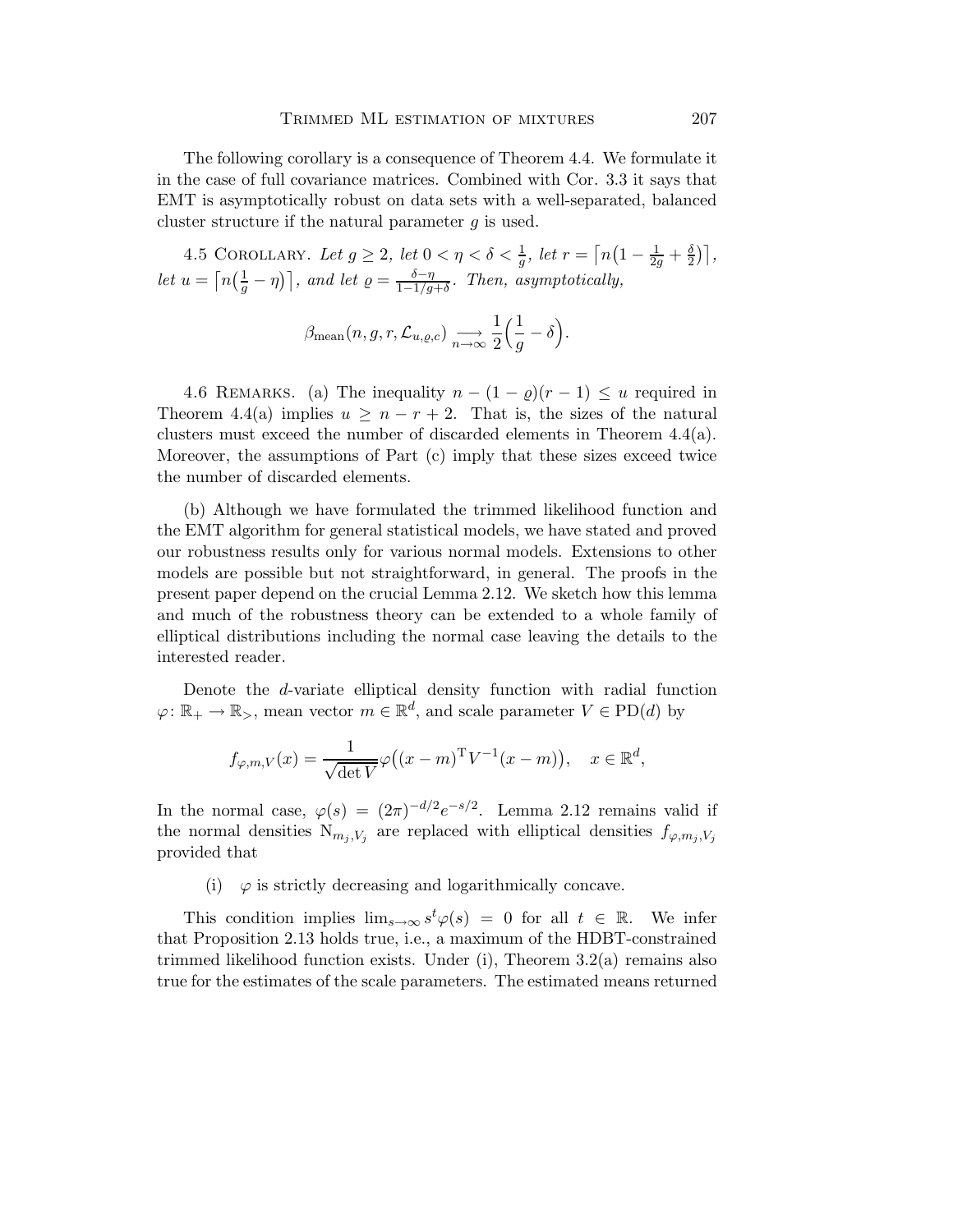

Figure 3: (a) The data set  $D$  and (b) its modification shown at the critical distance  $a = 12.42$  where transition between robustness and breakdown occurs.

from any M-step lie in the convex hull of R. Theorem 3.5, too, remains valid under the condition (i).

Any concave function is differentiable from the right and, from (i), we infer  $\lim_{s\to\infty} s(\ln \varphi)'(s) = -\infty$ . This is needed to show also the robustness results stated in Theorem 3.2(b) and (c) for the estimates of the scale parameters. Finally, Lemma 4.1 (full case) remains true if the inequality (4.1) is replaced with

$$
\min_{A \in \text{PD}(d)} \left( \ln \det A - 2 \ln \varphi \left( \text{tr} \left\{ W_T(\alpha) A^{-1} \right\} \right) \right)
$$
  

$$
\geq \max_{R \in \binom{D}{r}, R \supseteq T} \left[ \ln g^2 \det \frac{1}{c^2} W_{\mathcal{P} \cap R} - \frac{2}{r} \sum_{j=1}^g \sum_{x \in P_j \cap R} \ln \varphi \left( \left( x - \overline{x}_{\mathcal{P} \cap R,j} \right)^T S_{\mathcal{P} \cap R}^{-1} (x - \overline{x}_{\mathcal{P} \cap R,j}) \right) \right].
$$

In the normal case, this inequality reduces to inequality (4.1). Examples where the condition (i) is satisfied are light-tailed elliptical distributions with  $\varphi(s) = c_1 \cdot e^{-c_2 \cdot s^p}, \ p \ge 1, \ c_2 > 0.$ 

*4.7 Illustrations.* Theorem 4.4 requires well-separated components in order to guarantee robustness. We give first an example which shows that such an assumption is necessary. Consider the two-dimensional data set D consisting of the  $n = 17$  regular points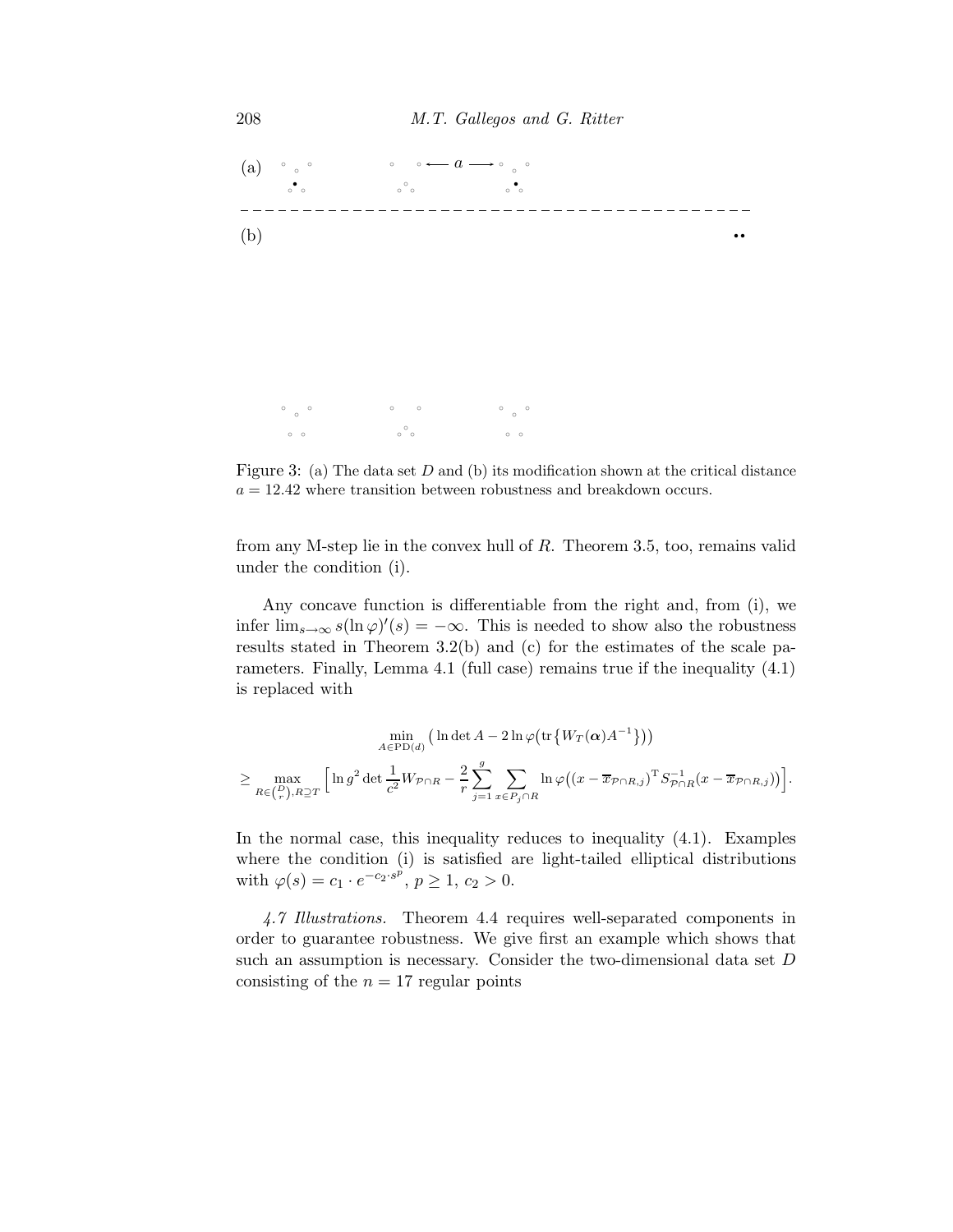$$
D = \left\{ \begin{pmatrix} -a-6 \\ 4 \end{pmatrix}, \begin{pmatrix} -a-4 \\ 3 \end{pmatrix}, \begin{pmatrix} -a-2 \\ 4 \end{pmatrix}, \begin{pmatrix} -a-5 \\ 0 \end{pmatrix}, \begin{pmatrix} -a-4.3 \\ 1 \end{pmatrix}, \begin{pmatrix} -a-3 \\ 0 \end{pmatrix} \right\}
$$
  

$$
\cup \left\{ \begin{pmatrix} -2 \\ 4 \end{pmatrix}, \begin{pmatrix} 2 \\ 4 \end{pmatrix}, \begin{pmatrix} -1 \\ 0 \end{pmatrix}, \begin{pmatrix} 0 \\ 1 \end{pmatrix}, \begin{pmatrix} 1 \\ 0 \end{pmatrix} \right\}
$$
  

$$
\cup \left\{ \begin{pmatrix} a+2 \\ 4 \end{pmatrix}, \begin{pmatrix} a+4 \\ 3 \end{pmatrix}, \begin{pmatrix} a+6 \\ 4 \end{pmatrix}, \begin{pmatrix} a+3 \\ 0 \end{pmatrix}, \begin{pmatrix} a+4.3 \\ 1 \end{pmatrix}, \begin{pmatrix} a+5 \\ 0 \end{pmatrix} \right\}.
$$

displayed in Fig.  $3(a)$ . As expected, the classical ML estimate with the full *homoscedastic* model and  $q = 3$  determines the left, the middle, and the right components. Now assume that the two stars  $*$  in Fig. 3(a) have been grossly mismeasured as shown in Fig. 3(b). Their mutual distance is now 1. Then for  $a \ge 12.43$ , the homoscedastic EMT algorithm with  $g = 3$  and  $r = 15$  produces a reasonable estimate discarding both outliers. However for  $a \leq 12.42$ , it discards the two (original) observations interior to the convex hulls of the right and middle clusters thus producing as MTLE two slim horizontal components complemented by a component determined by the two outliers. Its negative log-likelihood is 73.3324 whereas that of the natural solution is 73.3355. Using upper and lower bounds on the Mahalanobis distance square appearing on the left side of Eq. (4.2) we estimated that the lower bound of values a for which the separation property is satisfied lies between 1763 and 3841. For the spherical model this interval is [60, 61].

This special and contrived example represents the worst case. First, the two replaced elements are purposefully chosen. Second, they are replaced with two close outliers aligned horizontally. Third, a further removal of two points makes the remaining original points two narrow horizontal clusters which determine the solution if there is not enough separation between the three original clusters.

The MTLE may be robust also w.r.t. the means even when applied to substantially overlapping components. To underpin this contention, we randomly generate in a second experiment 54 four-dimensional data sets of  $150+100+50$  regular data points, each, randomly drawn from  $N_{0,I_4}$ ,  $N_{3e_1,V_2}$ , and  $N_{6e_2,V_3}$ , respectively, where

$$
V_2 = \begin{pmatrix} 1 & & & \\ -1.5 & 4 & & \\ -1 & -2 & 9 & \\ 0 & -1 & 3 & 16 \end{pmatrix}, \ V_3 = \text{diag}(1, 16, 9, 4).
$$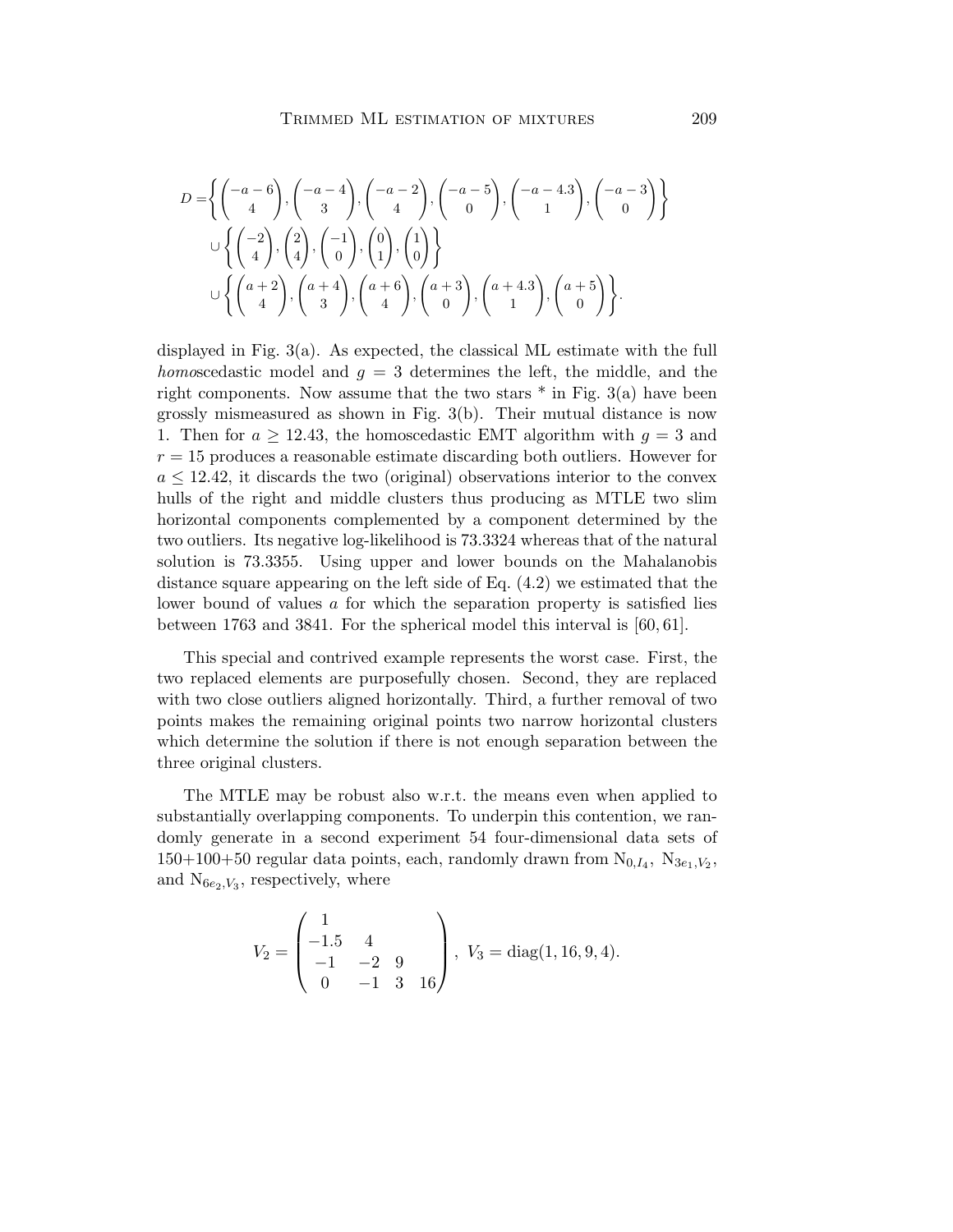| $n-r$ |       |       |       |       |       |       |       |       |       |
|-------|-------|-------|-------|-------|-------|-------|-------|-------|-------|
|       |       |       |       |       |       |       |       |       |       |
|       | 222.1 | 219.4 | 216.1 | 212.6 | 208.5 | 205.4 | 202.4 | 199.4 | 195.8 |
|       | 227.8 | 228.6 | 210.9 | 207.0 | 203.9 | 200.9 | 197.7 | 194.8 | 191.4 |
|       | 229.4 | 225.7 | 217.3 | 213.8 | 211.8 | 208.1 | 206.2 | 201.9 | 199.4 |
|       | 238.9 | 235.5 | 227.7 | 222.5 | 219.8 | 216.1 | 212.4 | 209.0 | 207.0 |

Table 2: Table of trimmed BIC values for various numbers of components and of discarded elements. The boldface numbers mark the columnwise minima. They stabilize at the values  $q = 2$  and  $n - r = 2$ .

To each data set we add 30 "outliers" randomly drawn from  $N_{0,10^4 I_4}$ . It turns out that the normal MTLE (best among 500 replications of the EMT algorithm) with full covariance matrices subject to the HDBT constraints (1.1) with  $c = 200$  and with the parameters  $g = 3$  and  $r = 300, 295, 290, 285, 280$ correctly identifies all outliers in all 270 runs. These findings plead again for its robustness. The assumption of too many outliers is not harmful. Of course, we must not assume less than 30 outliers.

It is hardly possible to predict the number of replications necessary to achieve the optimum. In most cases, the optimum among the 500 replications appears during the first 50 trials, often earlier, sometimes substantially later. One replication consists on the average of about 50 EMT-steps for which our C++ implementation of the algorithm needs 0.04 sec on a 2 GHz processor.

Mixture modelling is also used for the purpose of data clustering. As our last illustration, we randomly draw 60 samples from the normal mixture  $0.8 N_{2e_1,I_d} + 0.2 N_{-2e_1,I_d}$  and add two outliers at the points  $(7,0.1)$  and  $(7, -0.1)$  in order to discuss the effect of different choices of the number of discarded elements. Moreover, we compare the clusterings created by EMT and by Fraley and Raftery's (2002) MCLUST.

We first determine the favorite solution according to Section 2.14. Table 2 shows the BIC values for the optimal solutions w.r.t. criterion (2.12). The minima in each column stabilize at the value  $g = 2$  and this takes place at  $n-r=2$ . We conclude that the data set was sampled from a two-component mixture and contains two outliers. Figure 4 presents the MAP clusterings for the optimal mixtures obtained with  $q = 2$  components and zero, one, two, and eight discarded elements (asterisks). The first two images reveal a marked instability as long as the number of outliers exceeds the number of discarded elements. Everything can happen. Whereas the clustering that retains all elements looks reasonable, although the outliers could not be recognized, the clustering that discards one element is in disorder. The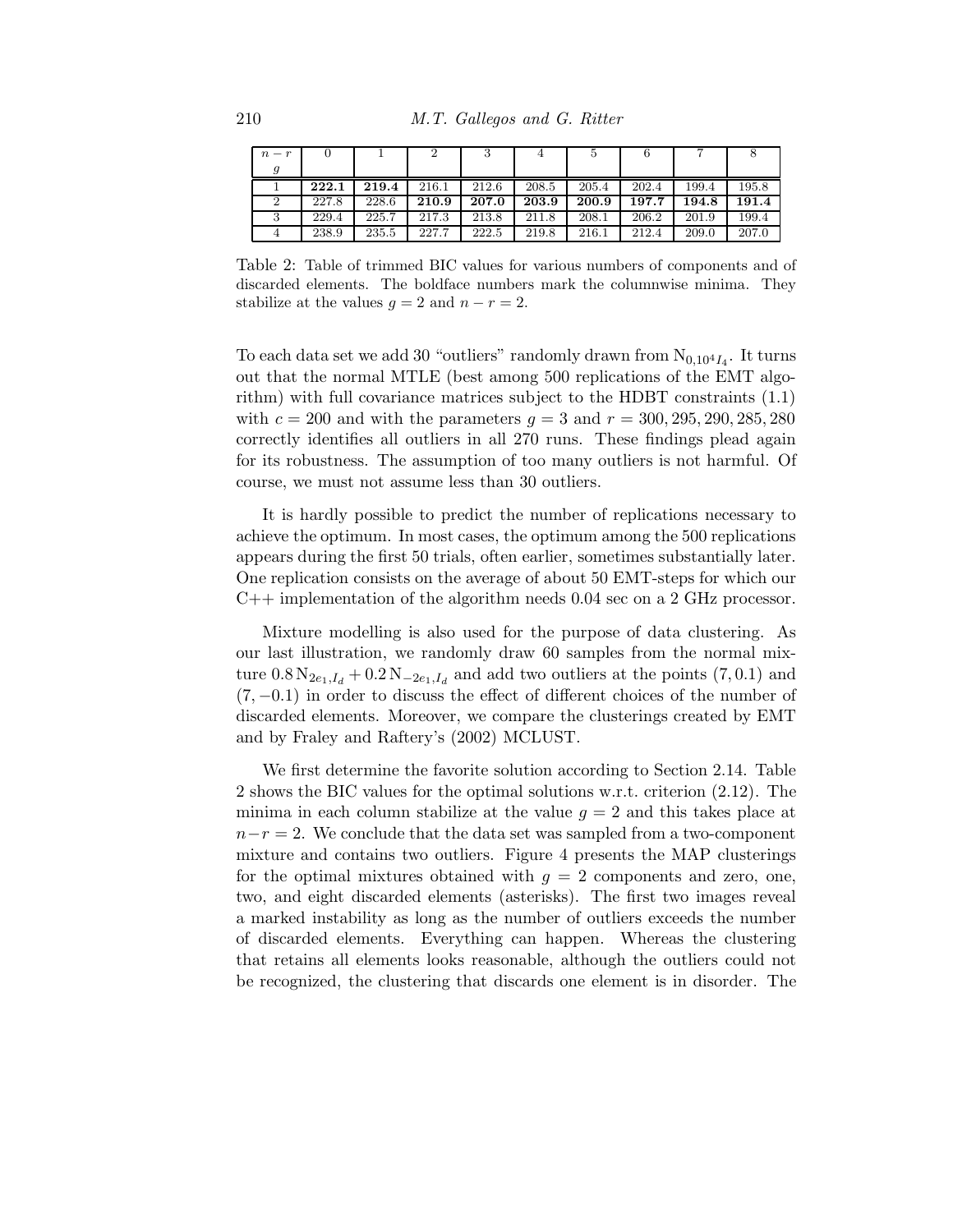

Figure 4: Sixty data points randomly sampled from  $0.8 N_{2e_1,I_2} + 0.2 N_{-2e_1,I_2}$  with two additional outliers. The images show five clusterings determined by MAP discriminant analysis on the basis of estimated heteroscedastic, full normal mixtures. First two rows: mixtures estimated with the present EMT, two components and zero, one, two, and eight discarded elements shown as asterisks. The left image in the second row belongs to the favorite solution selected with trimmed BIC, see Table 2, according to Section 2.14. Bottom: a typical mixture estimated with mclustBIC (VVV) for two components plus noise (asterisks). There is a spurious component and the solution clearly overestimates the number of noise elements.

retained objects are separated by a horizontal line instead of a vertical one. The situation changes suddenly as the number of discarded elements reaches the number of outliers, second row, left. This solution is correct. Increasing the number of discarded elements further does not dramatically change the clustering, see the second row, right. The method of Section 2.14 returns a reasonable result although we discard eight elements while there are actually only two outliers. It just discards also a few extreme elements in each cluster.

The procedure mclustBIC of the MCLUST package (Version 3.3.1) implements EM algorithms for various normal models and has three main characteristics: (i) it initializes the EM algorithm with a partition obtained from normal ML-clustering optimized by hierarchical agglomeration; (ii) it provides an additional uniform component for handling noise; (iii) it uses the BIC to determine the number of components. We replicated mclustBIC 100 times with two full normal components (VVV) and with random initializations of the outliers at a Bernoulli rate of 3.2% (the true value). All MAP clusterings contain spurious clusters similar to that in the image on the bottom of Figure 4. Obviously, the algorithm gets trapped in unbalanced

t

莱

27

놃.

四日

٣k<br>마음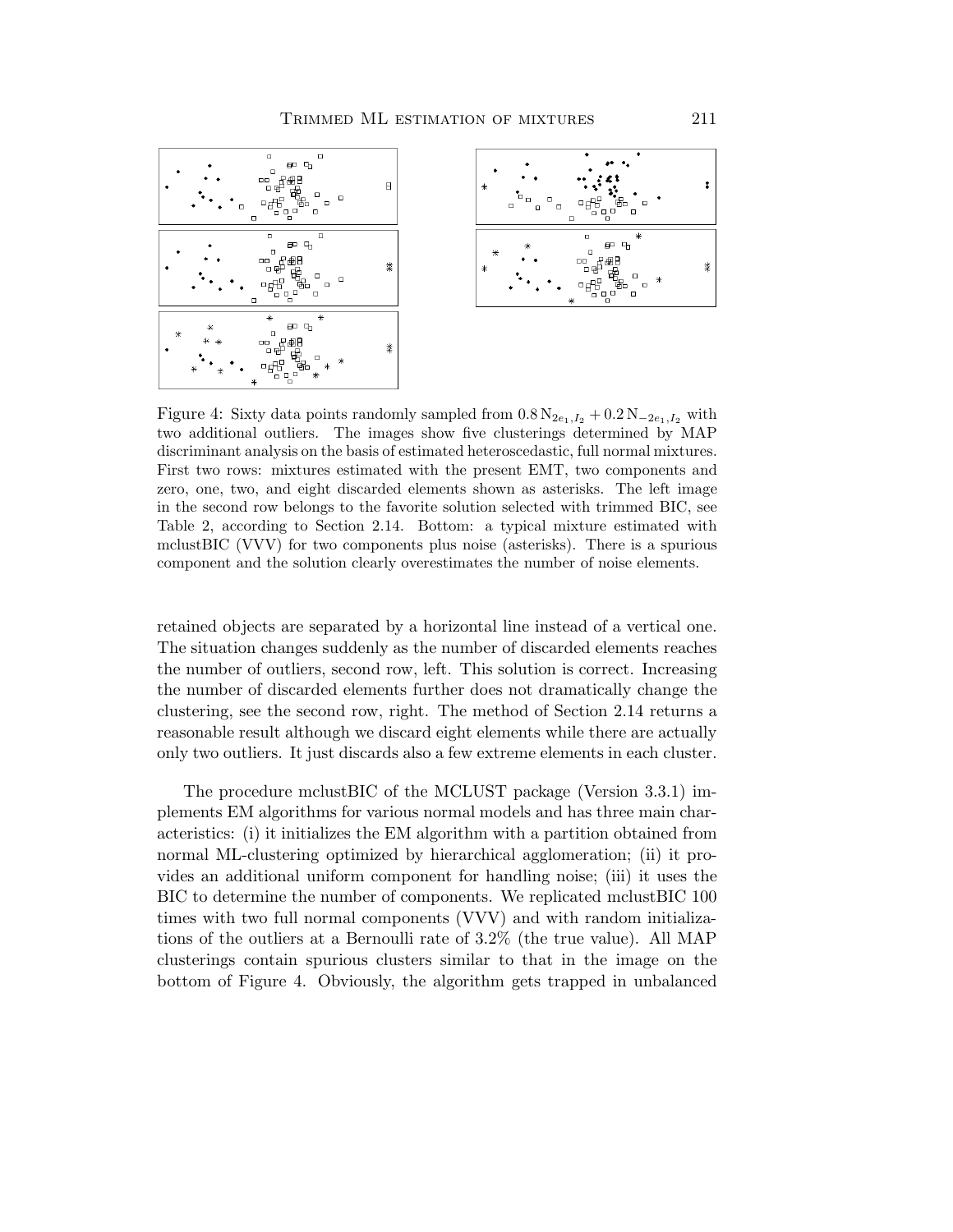solutions containing small, elongated components, a result of the overfitting m.l.e.. Gross outliers usually do not conform to a statistical model, not even to the uniform one. This is another reason why mclustBIC does not recognize the correct two clusters taking instead a large number of regular observations for noise (asterisks).

*4.8 Summary and Discussion.* The design of automatic methods for data analysis is still considered a true challenge, in particular in view of real applications. Dougherty and Brun (2004) write: "Although used for many years, data clustering has remained highly problematic – and at a very deep level." We believe that methodological progress in data analysis will arise from statistical models and assumptions by means of statistical paradigms. Algorithms designed for homoscedastic models are stable but should be applied only when it is a priori known that the underlying datagenerating mechanism enjoys this property. Most of the data analytic world is heteroscedastic and here the phenomenon of spurious solutions appears. Although it has been known for a long time, algorithms have essentially ignored it.

The present communication focuses on two main topics: spurious solutions in connection with heteroscedastic models and gross outliers. We solve the first problem by proposing a compromise between model fit measured by the likelihood and model balance measured by the HDBT ratio. This leads to a method that does not primarily seek a large likelihood. The examples and illustrations clearly show its advantage. Our theorems in Sections 3 and 4 show that balance offers also a solution to the second problem, outlier robustness. A main characteristic of many outliers is that they do not conform to any statistical population, see also the discussion of outlier types by Ritter and Gallegos (1997). Otherwise, they could be modeled with an additional component of the mixture. Trimming the likelihood offers a simpler and more effective way of dealing with gross contaminations than mixture models with outliers do. Our main Theorems 3.2 and 4.4 state that the HDBT-constrained MTLE provides substantial protection against gross outliers while being at the same time affine equivariant.

The weakness of our method is the high time consumption of EMT which it shares with the EM algorithm. Real applications of only medium size require hundreds of thousands of replications of EMT runs. Although the EM algorithm, mainly due to its elegance, has superseded all other optimization paradigms since its appearance in mixture estimation the question still remains whether there is no computationally more efficient tool. Finally, our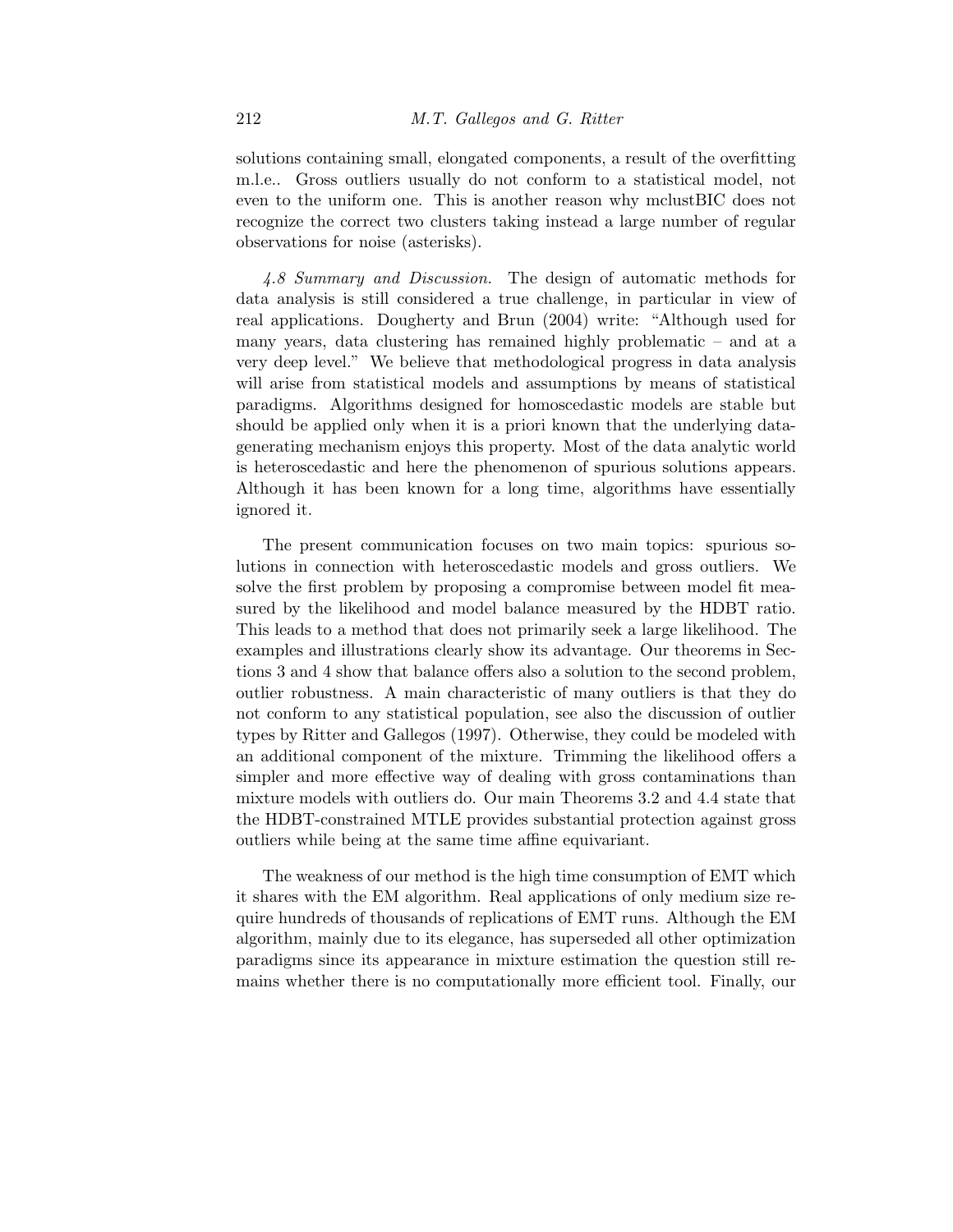method could be sharpened by other population models than the normal, such as heavy-tailed or asymmetric ones. But this would be at the cost of an even higher time consumption.

# A Appendix

A.1 LEMMA. Let  $A \in \mathbb{R}^{r \times g}$  be a matrix with all entries  $\geq 0$ .

*(a)* The function  $\Psi : \Delta_{g-1} \to \mathbb{R} \cup \{-\infty\}$ ,  $\Psi(\mathbf{u}) = \sum_i \ln(A\mathbf{u})_i$ , is concave.

*(b) If no row of* A *vanishes and if the* g *columns of* A *are affine independent then*  $\Psi$  *is real valued and strictly concave in the interior of*  $\Delta_{g-1}$ *.* 

PROOF. (a) Each of the summands  $\mathbf{u} \mapsto \ln(A\mathbf{u})_i$  is concave as a function with values in  $\mathbb{R} \cup \{-\infty\}$  and so is their sum.

(b) Under the first assumption of (b) all summands  $\mathbf{u} \mapsto \ln(A\mathbf{u})_i$  are finite in the interior of  $\Delta_{q-1}$  and so is their sum  $\Psi$ . Under the second the mapping  $\mathbf{u} \mapsto A\mathbf{u}$  is one to one. Hence, if  $\mathbf{u} \neq \mathbf{v}$  then there is an index i such that  $(Au)_i \neq (Av)_i$  and, by strict concavity of the logarithm, we have  $\ln A \left\{ \frac{1}{2} \mathbf{u} + \frac{1}{2} \right\}$  $\left[\frac{1}{2}\mathbf{v}\right]_i = \ln\left\{\frac{1}{2}(A\mathbf{u})_i + \frac{1}{2}\right\}$  $\frac{1}{2}(A\mathbf{v})_i\big\} > \frac{1}{2}$  $\frac{1}{2} \left\{ \ln(A\mathbf{u})_i + \ln(A\mathbf{v})_i \right\}$  and Claim (b) follows.

The following formula is found in Hathaway (1986).

A.2 Lemma. *Let* (R, u,γ) *be any parameter triple. With the weight matrix* w *defined by Eq.* (1.6)*, we have the representation*

$$
\ln f[\mathbf{x}_R \mid \mathbf{u}, \gamma] = \sum_{\ell} w_{\ell}(R) \ln u_{\ell} - \sum_{\ell} \sum_{x \in R} w_{\ell}(x) \ln w_{\ell}(x) + \sum_{\ell} \sum_{x \in R} w_{\ell}(x) \ln f_{\gamma_{\ell}}(x).
$$

*Moreover*,  $\ln f[\mathbf{x}_R | \mathbf{u}, \gamma] \le \sum_{\ell} \sum_{x \in R} w_{\ell}(x) \ln f_{\gamma_{\ell}}(x)$ .

PROOF. Since  $\sum_{\ell} w_{\ell}(x) = 1$ , Eq. (2.2) implies

$$
\ln f[\mathbf{x}_R \mid \mathbf{u}, \gamma] = \sum_{x \in R} \ln \sum_{j=1}^g u_j f_{\gamma_j}(x) = \sum_{x \in R} \sum_{\ell} w_{\ell}(x) \ln \sum_{j=1}^g u_j f_{\gamma_j}(x)
$$

$$
= \sum_{x \in R} \sum_{\ell} w_{\ell}(x) \ln \frac{u_{\ell} f_{\gamma_{\ell}}(x)}{w_{\ell}(x)}.
$$

This is the first claim and the second follows from it by the entropy inequality applied to the probabilities  $(w_{\ell}(x))_{\ell}$  and  $(u_{\ell})_{\ell}$ .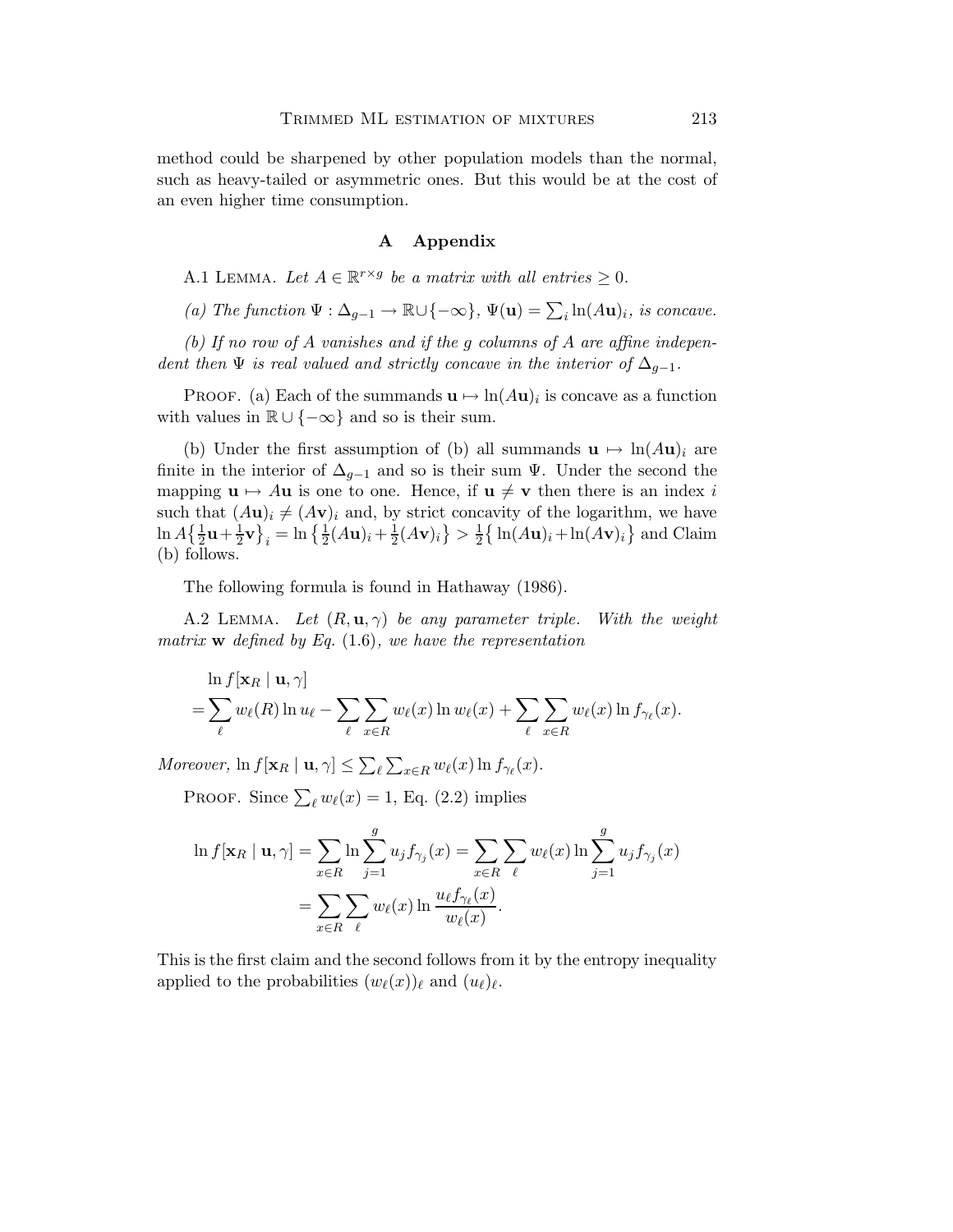The following lemma is of Steiner's type. We omit its elementary proof.

A.3 LEMMA. Let T be a (finite) data set in  $\mathbb{R}^d$ , let  $w = (w(x))_{x \in T}$  be a *family of real numbers such that*  $w(T) := \sum_x w(x) > 0$ , let  $b \in \mathbb{R}^d$ , and let  $\overline{x}(w) = \frac{1}{w(T)} \sum_{x \in T} w(x)x$ , the weighted mean. Then

$$
\sum_{x} w(x)(x - b)(x - b)^{\mathrm{T}}
$$
  
= 
$$
\sum_{x} w(x)(x - \overline{x}(w))(x - \overline{x}(w))^{\mathrm{T}} + w(T) \cdot (\overline{x}(w) - b)(\overline{x}(w) - b)^{\mathrm{T}}.
$$

*In particular,*  $\sum_x w(x)(x - b)(x - b)^T \succeq \sum_x w(x)(x - \overline{x}(w))(x - \overline{x}(w))^T$ .

Our next lemma reduces a global weighted "within-samples" SSP matrix to a sum of local weighted "within-samples" SSP matrices and a weighted "between-samples" SSP matrix. In its proof we use the identity

$$
\sum_{j,\ell,t} a_j a_\ell a_t (m_\ell - m_j) (m_t - m_j)^{\mathrm{T}} = A \sum_{j < \ell} a_\ell a_j (m_\ell - m_j) (m_\ell - m_j)^{\mathrm{T}} \tag{A.1}
$$

valid for any real numbers  $a_t$ ,  $A = \sum a_t$ , and any vectors  $m_t$ . Indeed, exploiting symmetries, we have

$$
\sum_{j,\ell,t} a_j a_\ell a_t (m_\ell - m_j) (m_t - m_j)^{\mathrm{T}} \n= \sum_{j,\ell,t} a_j a_\ell a_t (m_\ell m_t^{\mathrm{T}} - m_j m_t^{\mathrm{T}} - m_\ell m_j^{\mathrm{T}} + m_j m_j^{\mathrm{T}}) \n= \sum_{j,\ell,t} a_j a_\ell a_t (m_j m_j^{\mathrm{T}} - m_\ell m_j^{\mathrm{T}}) = A \sum_{j,\ell} a_j a_\ell (m_j - m_\ell) m_j^{\mathrm{T}} \n= A \sum_{j<\ell} a_j a_\ell (m_j - m_\ell) m_j^{\mathrm{T}} + A \sum_{j>\ell} a_j a_\ell (m_j - m_\ell) m_j^{\mathrm{T}} \n= A \sum_{j<\ell} a_\ell a_j (m_\ell - m_j) (m_\ell - m_j)^{\mathrm{T}}.
$$

A.4 LEMMA. Let  $g \geq 1$ , let T be a Euclidean data set, let  $\{T_1, \ldots, T_g\}$ *be a partition of* T, let  $w = (w(x))_{x \in T}$  *be a family of real numbers s.th.*  $w(T) > 0$ , and put  $w_j = w_{|T_j}$ . With the notation agreed upon in Section *2.10 we have*

$$
W_T(w) = \sum_{j=1}^g W_{T_j}(w_j) + \frac{1}{w(T)} \sum_{1 \leq j < \ell \leq g} w(T_j) w(T_\ell) \big( \overline{x}_{T_j}(w_j) - \overline{x}_{T_\ell}(w_\ell) \big) \big( \overline{x}_{T_j}(w_j) - \overline{x}_{T_\ell}(w_\ell) \big)^{\mathrm{T}}.
$$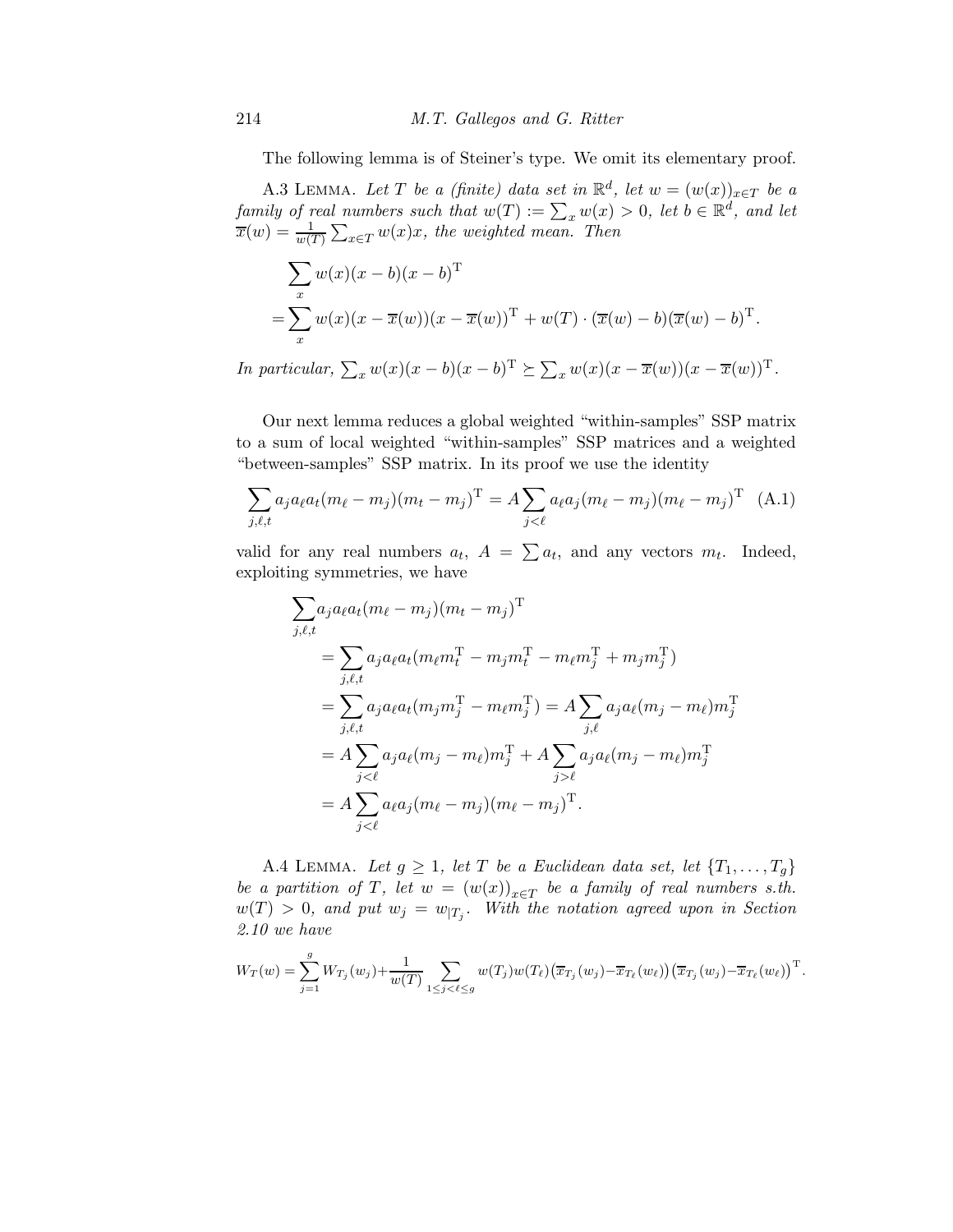PROOF. By Lemma A.3 applied to all subsets  $T_j$ ,

$$
W_T(w) = \sum_j \sum_{x \in T_j} w(x)(x - \overline{x}_T(w))(x - \overline{x}_T(w))^T
$$
  
= 
$$
\sum_j W_{T_j}(w_j) + \sum_j w(T_j)(\overline{x}_{T_j}(w_j) - \overline{x}_T(w))(\overline{x}_{T_j}(w_j) - \overline{x}_T(w))^T.
$$
 (A.2)

From  $\sum_{\ell} w(T_{\ell}) = w(T)$  we infer

$$
\overline{x}_T(w) - \overline{x}_{T_j}(w_j) = \frac{1}{w(T)} \sum_{\ell} w(T_{\ell}) \overline{x}_{T_{\ell}}(w_{\ell}) - \overline{x}_{T_j}(w_j)
$$

$$
= \frac{1}{w(T)} \sum_{\ell} w(T_{\ell}) (\overline{x}_{T_{\ell}}(w_{\ell}) - \overline{x}_{T_j}(w_j))
$$

and, hence, the second sum on the right of (A.2) equals

$$
\frac{1}{w(T)^2} \sum_j w(T_j) \Big( \sum_\ell w(T_\ell) (\overline{x}_{T_\ell}(w_\ell) - \overline{x}_{T_j}(w_j)) \Big) \Big( \sum_\ell w(T_\ell) (\overline{x}_{T_\ell}(w_\ell) - \overline{x}_{T_j}(w_j)) \Big)^{\mathrm{T}}
$$
  

$$
= \frac{1}{w(T)^2} \sum_{j,\ell,t} w(T_j) w(T_\ell) w(T_t) (\overline{x}_{T_\ell}(w_\ell) - \overline{x}_{T_j}(w_j)) (\overline{x}_{T_\ell}(w_t) - \overline{x}_{T_j}(w_j))^\mathrm{T}.
$$

The claim now follows from Eq. (A.2) and the identity (A.1).

A.5 LEMMA. *For any nonempty subset*  $U \subseteq D$  *and*  $\alpha \in \mathcal{M}(U, g')$ , we *have*

$$
W_U = W_U(\boldsymbol{\alpha}) + \frac{1}{|U|} \sum_{1 \leq h < k \leq g'} \alpha_h(U) \alpha_k(U) \big( \overline{x}_U(\alpha_h) - \overline{x}_U(\alpha_k) \big) \big( \overline{x}_U(\alpha_h) - \overline{x}_U(\alpha_k) \big)^{\mathrm{T}}.
$$

PROOF. This follows from Lemma A.4 if we put  $g = g'$ ,  $T_j = U$  for all j, T = the disjoint union of all  $T_j$ 's, and  $w(x) = \alpha_j(x)$ ,  $x \in T_j$ . (The family w is thus the linearization of the weight matrix  $\alpha$ .) It follows  $w(T_i)$  =  $\alpha_j(U)$ ,  $\overline{x}_{T_j}(w) = \overline{x}_U(\alpha_j)$ ,  $w(T) = \sum_{x \in T} w(x) = \sum_j \sum_{x \in T_j} \alpha_j(x) = |U|$ , and  $\overline{x}_T(w) = \overline{x}_U$ , and the claim is a term-by-term translation of Lemma A.4.

A.6 LEMMA. Let  $E = \{x_0, \ldots, x_d\}$  be a set of  $d+1$  points in  $\mathbb{R}^d$ . If its *convex hull contains a ball of radius* r *around its mean vector then*  $W_E \succeq$  $2 r^2 I_d$ .

PROOF. Without restriction let the mean of  $E$  be the origin and let  $W_E$ be diagonal. By assumption, the centered r-ball  $B_r(0)$  satisfies

$$
B_r(0) \subseteq \Big\{ \sum_{i=0}^d \lambda_i x_i \mid \lambda_i \ge 0, \sum_{i=0}^d \lambda_i = 1 \Big\}.
$$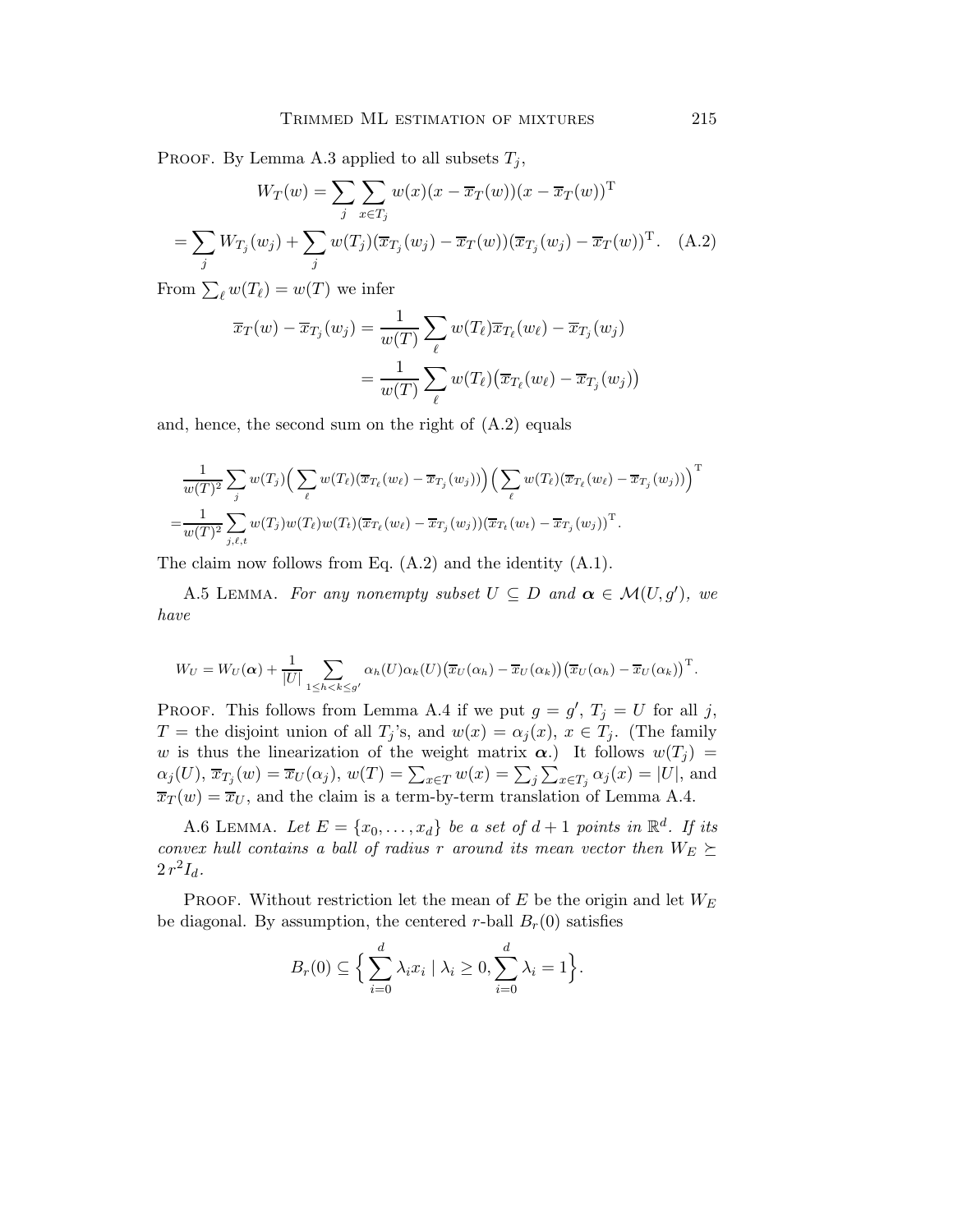Orthogonal projection to the coordinate axes shows  $[-r, r] \subseteq \left\{ \sum_{i=0}^{d} \lambda_i x_{i,k} \mid \right\}$  $\lambda_i \geq 0, \sum_{i=0}^d \lambda_i = 1$ ,  $1 \leq k \leq d$ , i.e., the interval  $[-r, r]$  is contained in the convex hull of the set  $\{x_{0,k},\ldots,x_{d,k}\}\text{, i.e., } \min_{i} x_{i,k} \leq -r\text{, } \max_{i} x_{i,k} \geq r \text{ for }$ all k. This implies  $W_E(k, k) = \sum_{i=0}^{d} x_{i,k}^2 \ge 2 r^2$ .

A.7 LEMMA. Let  $g \geq 2$ . For any stochastic matrix  $(a_{h,j})_{h,j} \in \mathbb{R}^{(g-1)\times g}$ *we have*

$$
\sum_j \min_h \sum_{\ell \neq j} a_{h,\ell} \geq 1.
$$

 $\sum_{\ell \neq j} a_{h,\ell}$ . Since there are g columns but only g – 1 lines, the pigeon hole **PROOF.** For each column j, consider the line h with minimal sum principle implies that some line appears for two  $j$ 's and the two related sums cover all elements in this line.

A.8 LEMMA. Let  $q \geq 2$ .

(a) The maximum of the function  $\mathbf{a} \mapsto \sum_{1 \leq h < k \leq g} a_h a_k \ w.r.t.$  all vectors  $\mathbf{a} = (a_1, \ldots, a_g) \in [0, 1]^g$  is attained at the point  $(\vec{1}/g, \ldots, 1/g) \sum_k a_k$  and *has the value*  $\frac{g-1}{2g} \left( \sum_k a_k \right)^2$ .

*(b)* Let  $\rho \leq 1/g$  be a nonnegative real number. The minimum of the *expression*

$$
\sum_{1\leq k
$$

*w.r.t. all probability vectors*  $\beta \in \mathbb{R}^{g-1}$  *and all stochastic matrices*  $A =$  $(a_{k,j})_{k,j} \in \mathbb{R}^{(g-1)\times g}$  such that  $\beta^T A \geq \varrho$  (pointwise) is assumed at  $\beta^* = (1)$ *and*  $A^* = (1 - \varrho, \varrho)$  *if*  $g = 2$  *and at*  $\beta^* = \left(\frac{1 - 2\varrho}{g - 2}\right)$  $\frac{1-2\varrho}{g-2},\ldots,\frac{1-2\varrho}{g-2}$  $\frac{(1-2\varrho}{g-2}, 2\varrho)$ <sup>T</sup> and

$$
A^* = \begin{pmatrix} 1 & & 0 & 0 & 0 \\ & 1 & & 0 & 0 & 0 \\ & & \ddots & & 0 & 0 \\ 0 & & 1 & 0 & 0 \\ 0 & 0 & \cdots & 0 & 1/2 & 1/2 \end{pmatrix},
$$

*if*  $g \geq 3$ *. The minimum is the number*  $\kappa_{\rho}$  *defined before Sect. 4.3.* 

 $\sum_{1 \leq h < k \leq g} a_h a_k$  subject to the constraint  $\sum_t a_t = 1$ . Now,  $2 \sum_{1 \leq h < k \leq g} a_h a_k =$ PROOF. (a) It is sufficient to determine the maximum of the sum  $\left(\sum_k a_k\right)^2 - ||\mathbf{a}||^2 = 1 - ||\mathbf{a}||^2$  and the point on the plane  $\sum_t a_t = 1$  with minimal distance to the origin is  $(1/g, \ldots, 1/g)$ . The claim follows.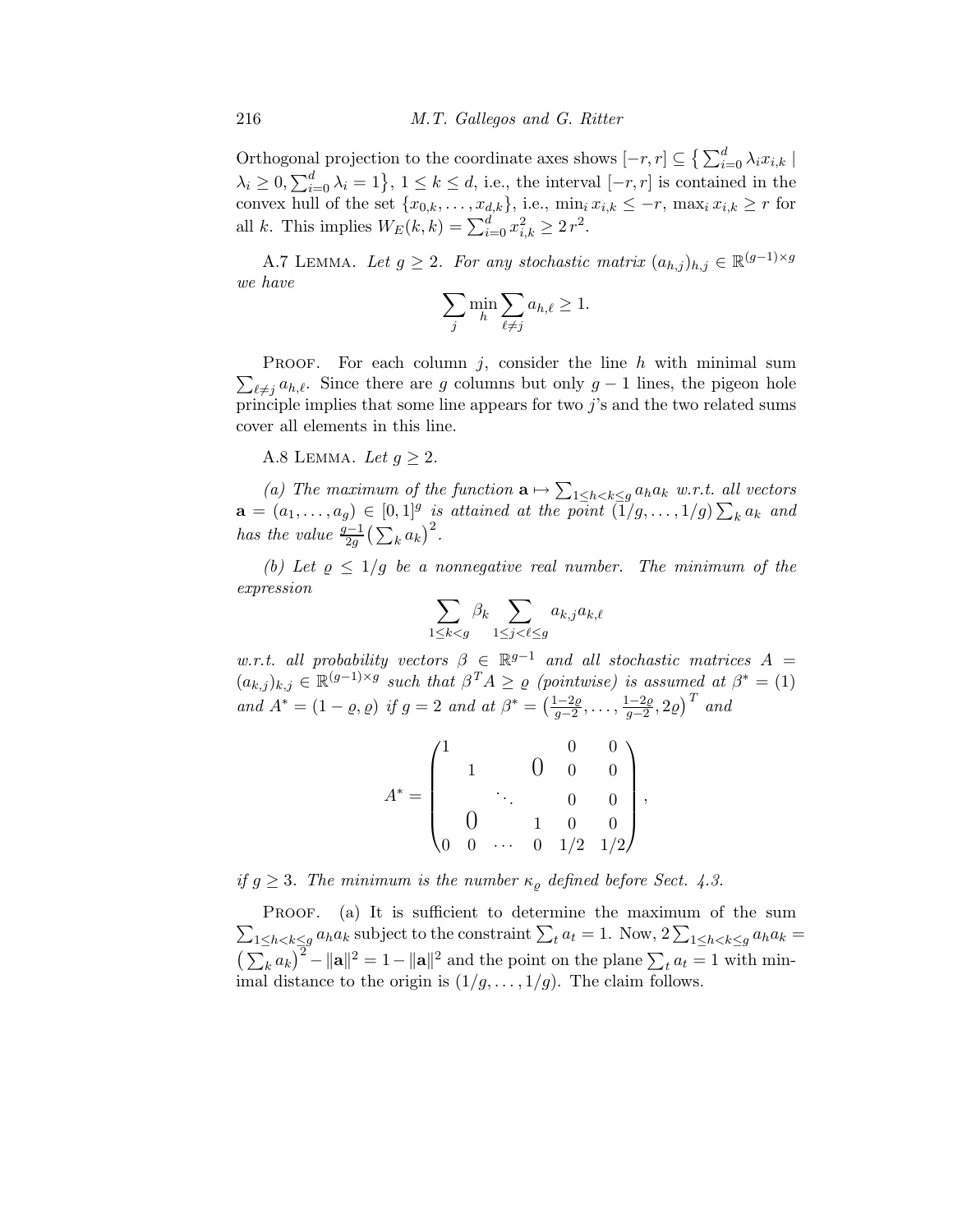(b) The case  $g = 2$  being simple we let  $g \geq 3$ . Using Lemma A.7 we estimate

$$
2\sum_{1\leq k< g} \beta_k \sum_{1\leq j< \ell \leq g} a_{k,j} a_{k,\ell} = \sum_{1\leq k< g} \beta_k \sum_{j\neq \ell} a_{k,j} a_{k,\ell} = \sum_j \sum_k \beta_k a_{k,j} \sum_{\ell\neq j} a_{k,\ell}
$$
  

$$
\geq \sum_j \sum_k \beta_k a_{k,j} \min_h \sum_{\ell\neq j} a_{h,\ell} \geq \varrho \sum_j \min_h \sum_{\ell\neq j} a_{h,\ell} \geq \varrho = 2\kappa_{\varrho}.
$$

That is, the least upper bound is  $\geq \kappa_{\varrho}$ . The remaining claims are plain.

The following lemma frees the estimates from the stochastic matrix  $\alpha$ replacing it with SSP matrices. Part (b) could be proved by the extremal property of the partitions contained in  $\mathcal{M}(T, g')$ . The present proof uses a disintegration technique that provides more insight.

A.9 Lemma. *Let* P *be a partition of* D*, let* T *be a nonempty subset of* D, let  $g' \geq 2$ , and let  $\alpha \in \mathcal{M}(T, g')$ .

(a) There exists a finite sequence  $(r_m)_{m=1}^t$ ,  $t \leq g'|T|$ , of strictly positive *numbers*  $r_m$  such that  $\sum r_m = 1$  and a finite sequence  $(\mathcal{T}^{(m)})_{m=1}^t$  of parti $tions \mathcal{T}^{(m)} = \{T_1^{(m)}\}$  $\{T_1^{(m)},\ldots,T_{g'}^{(m)}\}$  of  $T$  in  $g'$  subsets (some may be empty) such *that*  $W_{\mathcal{P} \cap T}(\boldsymbol{\alpha}) \succeq \sum_{m=1}^{t} r_m W_{\mathcal{P} \cap T^{(m)}}$ *.* 

*(b)* Assume that, for each m, there exist indices k and j such that  $|P_i \cap$  $T_k^{(m)}$  $|k^{(m)}| > d$ . Then

- *(i)* The matrix  $W_{\mathcal{P} \cap T}(\boldsymbol{\alpha})$  *is regular and*  $W_{\mathcal{P} \cap T}(\boldsymbol{\alpha})^{-1} \preceq \sum_{m=1}^{t} r_m W_{\mathcal{P} \cap T(m)}^{-1}$ .
- (*ii*) Given  $y \in \mathbb{R}^d$  there exists a partition  $\mathcal T$  of  $T$  *in*  $g'$  clusters such that, *for all*  $\boldsymbol{\alpha} \in \mathcal{M}(T, g')$ ,  $y^T W_{\mathcal{P} \cap T}(\boldsymbol{\alpha})^{-1} y \leq y^T W_{\mathcal{P} \cap T}^{-1} y$ .

PROOF. (a) Let  $r_1$  be the smallest non-zero entry in the matrix  $(\alpha_k(x))$ . In each line x, subtract the number  $r_1$  from any of its smallest non-zero entries to obtain a new matrix  $\alpha^{(1)}$  with entries  $\geq 0$ . All its row sums are equal and it contains at least one additional zero. Let  $T_k^{(1)} = \{x \in T \mid k\}$  $\alpha_k^{(1)}$  $(k)$   $\neq \alpha_k(x)$ ,  $k \leq g'$ . Now continue this procedure with  $\alpha^{(1)}$  instead of  $\alpha$  and so on. It stops after at most  $g'|T|$  steps with the zero matrix and we have constructed a representation

$$
\alpha_k(x) = \sum_{m=1}^t r_m \mathbf{1}_{T_k^{(m)}}(x).
$$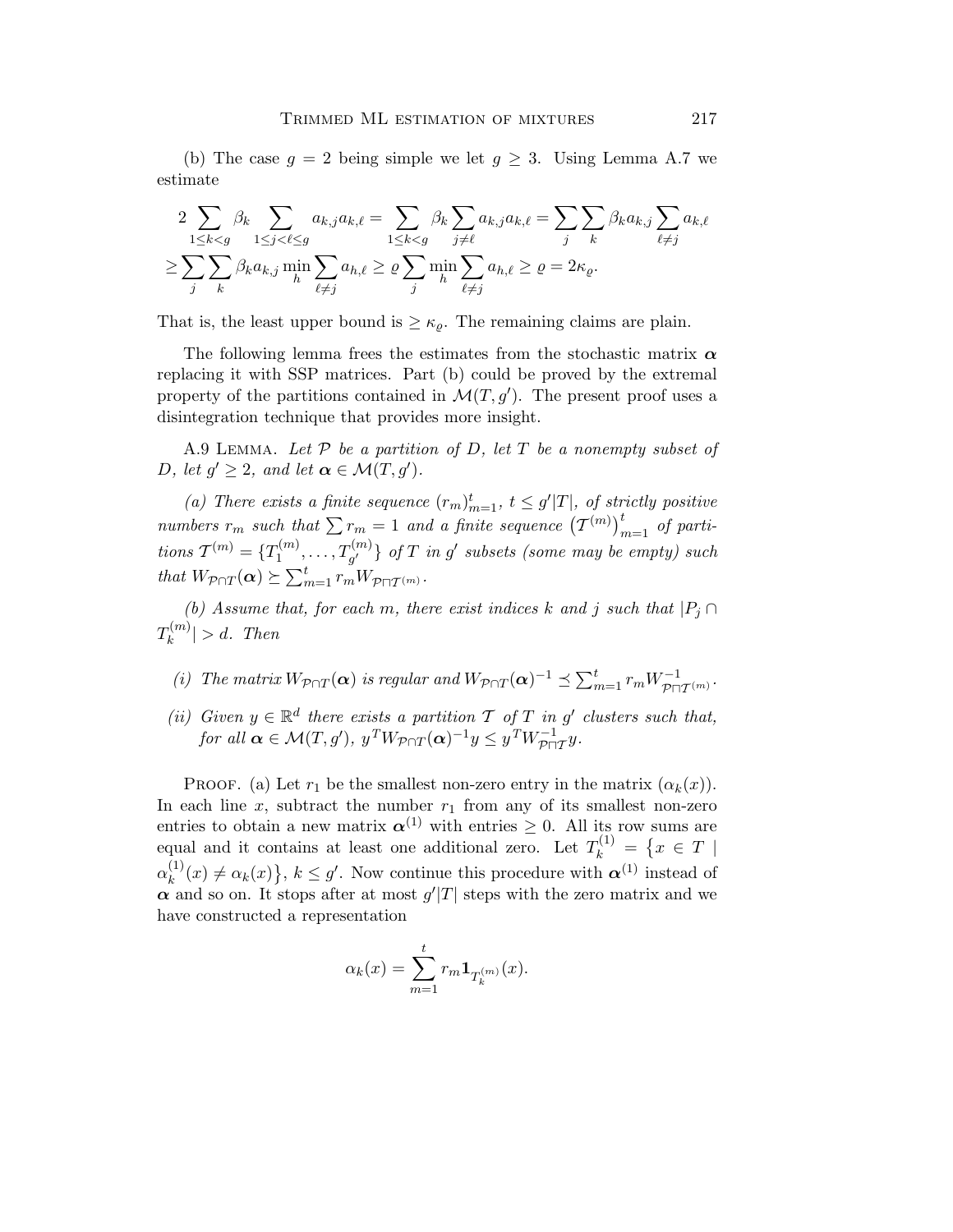of  $\boldsymbol{\alpha}$ . Moreover,  $\sum r_m = 1$ . Define  $\mathcal{T}^{(m)} = (T_1^{(m)}$  $T_1^{(m)},\ldots,T_{g'}^{(m)}$ ). Summing up over  $x \in T$  we have

$$
W_{P_j \cap T}(\alpha_k)
$$
  
= 
$$
\sum_{x \in P_j \cap T} \alpha_k(x)(x - \overline{x}_{P_j \cap T}(\alpha_k))(x - \overline{x}_{P_j \cap T}(\alpha_k))^T
$$
  
= 
$$
\sum_{m=1}^t r_m \sum_{x \in P_j \cap T} \mathbf{1}_{T_k^{(m)}}(x)(x - \overline{x}_{P_j \cap T}(\alpha_k))(x - \overline{x}_{P_j \cap T}(\alpha_k))^T
$$
  
= 
$$
\sum_{m=1}^t r_m \sum_{x \in P_j \cap T_k^{(m)}} (x - \overline{x}_{P_j \cap T}(\alpha_k))(x - \overline{x}_{P_j \cap T}(\alpha_k))^T
$$
  

$$
\geq \sum_{m=1}^t r_m \sum_{x \in P_j \cap T_k^{(m)}} (x - \overline{x}_{P_j \cap T_k^{(m)}})(x - \overline{x}_{P_j \cap T_k^{(m)}})^T
$$

by Steiner's classical formula. Now sum up over  $j$  and  $k$  to obtain (a).

(b) By assumption, each SSP matrix  $W_{\mathcal{P}\sqcap\mathcal{T}^{(m)}}$  is regular. Estimate (i) therefore follows from (a) and monotone decrease and convexity of the matrix inversion on  $PD(d)$ , cf. Marshall and Olkin (1979), E.7.c.

(ii) Among the finitely many partitions of  $T$  there is some  $\mathcal T$  such that  $y^T W^{-1}_{\mathcal{P} \sqcap \mathcal{T}} y$  is maximal. Hence, by (i),

$$
y^{\mathrm{T}} W_{\mathcal{P}\cap T}^{-1}(\boldsymbol{\alpha}) y \leq \sum_{m=1}^t r_m y^{\mathrm{T}} W_{\mathcal{P}\cap T^{(m)}}^{-1} y \leq y^{\mathrm{T}} W_{\mathcal{P}\cap T}^{-1} y.
$$

### References

- CHRÉTIEN, S. and HERO, A.O., III (2000). Kullback proximal algorithms for maximum likelihood estimation. *IEEE Trans. Inf. Theory*, 46, 1800–1810.
- DAVIES, P.L. (1987). Asymptotic behavior of S-estimates of multivariate location parameters and dispersion matrices. *Ann. Statist.*, 15, 1269–1292.
- DAY, N.E. (1969). Estimating the components of a mixture of normal distributions. *Biometrika*, 56, 463–474.
- DEMPSTER, A.P., LAIRD, N.M. and RUBIN, D.B. (1977). Maximum likelihood from incomplete data via the EM algorithm. *J. Roy. Statist. Soc., Ser. B*, 39, 1–38.
- Dennis, J.E., Jr. (1982). Algorithms for nonlinear fitting. In *Nonlinear Optimization 1981 (Procedings of the NATO Advanced Research Institute held at Cambridge in July 1981)*, (M.J.D. Powell, ed.). Academic Press.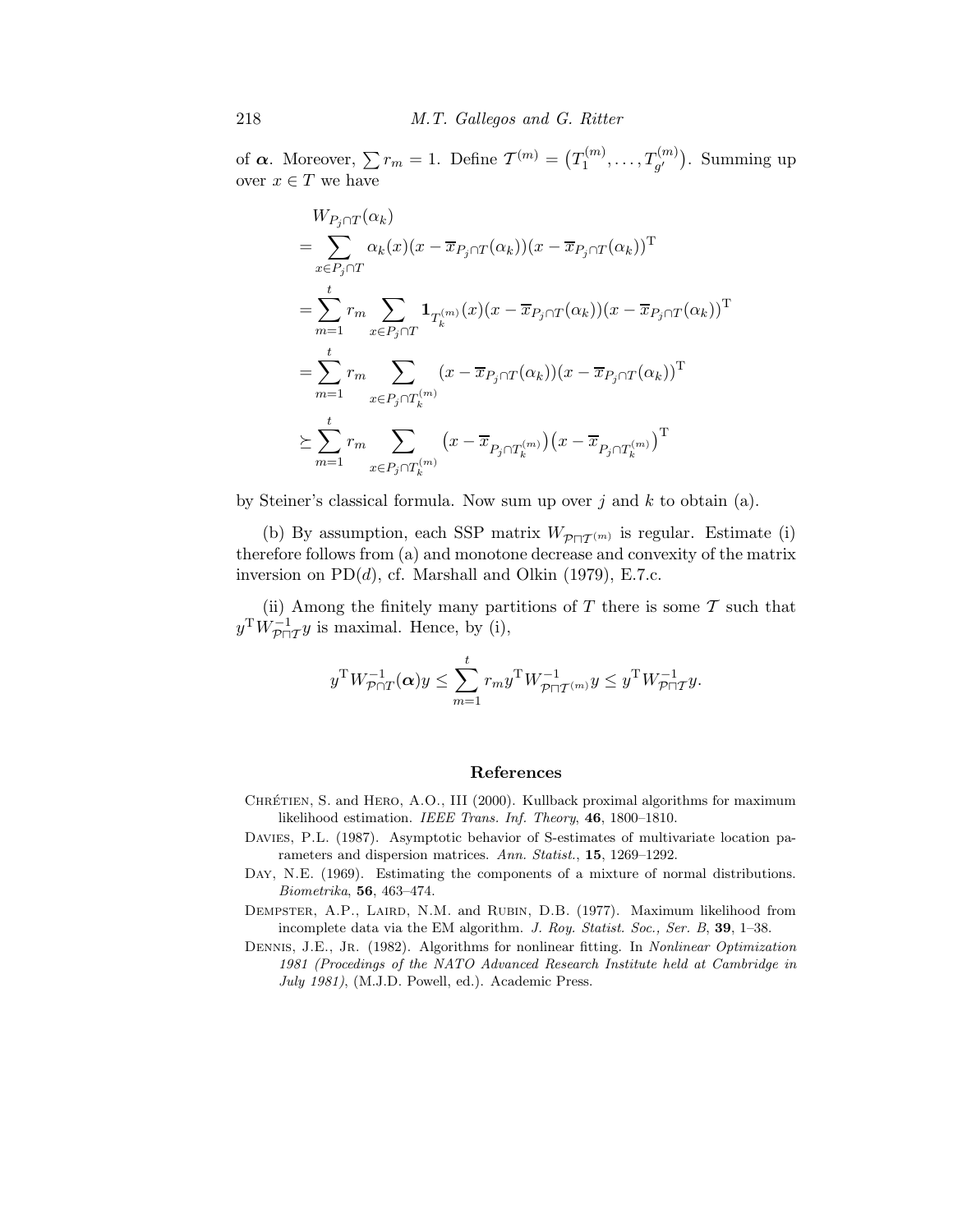- Donoho, D.L. and Huber, P.J. (1983). The notion of a breakdown point. In *A Festschrift for Erich L. Lehmann*, (P.J. Bickel, K.A. Doksum and J.L. Hodges Jr., eds.), The Wadsworth Statistics / Probability Series, 157–184. Wadsworth, Belmont, CA.
- Dougherty, E.R. and Brun, M. (2004). A probabilistic theory of clustering. *Patt. Rec.*, 37, 917–925.
- Fishman, G.S. (1996). *Monte Carlo*. Springer, New York.
- FRALEY, C. and RAFTERY, A.E. (2002). Model-based clustering, discriminant analysis, and density estimation. *J. Amer. Statist. Assoc.*, 97, 611–631.
- GALLEGOS, M.T. and RITTER, G. (2005). A robust method for cluster analysis. Ann. *Statist.*, 33, 347–380.
- GALLEGOS, M.T. and RITTER, G. (2009). Trimming algorithms for clustering contaminated grouped data and their robustness. *Adv. Data Anal. Classif.*, 3, 135–167.
- GALLEGOS, M.T. and RITTER, G. (2010). Using combinatorial optimization in modelbased trimmed clustering with cardinality constraints. *Comput. Statist. Data Anal.*, 54, 637–654. DOI 10.1016/j.csda.2009.08.023.
- GARCIA-ESCUDERO, L.A. and GORDALIZA, A.. (1999). Robustness properties of kmeans and trimmed k-means. *J. Amer. Statist. Assoc.*, 94, 956–969.
- HADI, A.S. and LUCEÑO, A. (1997). Maximum trimmed likelihood estimators: a unified approach, examples, and algorithms. *Comput. Statist. Data Anal.*, 25, 251–272.
- Hasselblad, V. (1966). Estimation of parameters for a mixture of normal distributions. *Technometrics*, 8, 431–444.
- Hathaway, R.J. (1985). A constrained formulation of maximum-likelihood estimation for normal mixture distributions. *Ann. Statist.*, 13, 795–800.
- Hathaway, R.J. (1986). Another interpretation of the EM algorithm for mixture distributions. *Statist. Probab. Lett.*, 4, 53–56.
- Hennig, C. (2004). Breakdown points for maximum likelihood estimators of locationscale mixtures. *Ann. Statist.*, 32, 1313–1340.
- HODGES, J.L., JR. (1967). Efficiency in normal samples and tolerance of extreme values for some estimates of location. In *Proc. 5th Berkeley Symp. Math. Statist. Probab.*, 163–186. Univ. California Press.
- Huber, P.J. (1981). *Robust Statistics*. Wiley, New York.
- KÉRIBIN, C. (2000). Consistent estimation of the order of mixture models. *Sankhyā*, *Series A*, 62, 49–66.
- KIEFER, N.M. (1978). Discrete parameter variation: efficient estimation of a switching regression model. *Econometrica*, 46, 427–434.
- Knuth, D.E. (1981). *The Art of Computer Programming*, volume 2. Addison-Wesley.
- Ma, J. and Fu, S. (2005). On the correct convergence of the EM algorithm for Gaussian mixtures. *Patt. Rec.*, 38, 2602–2611.
- Marshall, A.W. and Olkin, I. (1979). *Inequalities: Theory of Majorization and its Applications, v. 143 of Mathematics in Science and Engineering*. Academic Press, New York.
- MARTINET, B. (1970). Régularisation d'inéquations variationnelles par approximations successives. Rev. Francaise d'Inform. et de Recherche Opérationnelle, 3, 154–179.
- McLachlan, G.J. and Basford, K.E. (1988). *Mixture Models: Inference and Applications to Clustering.* Marcel Dekker, New York.